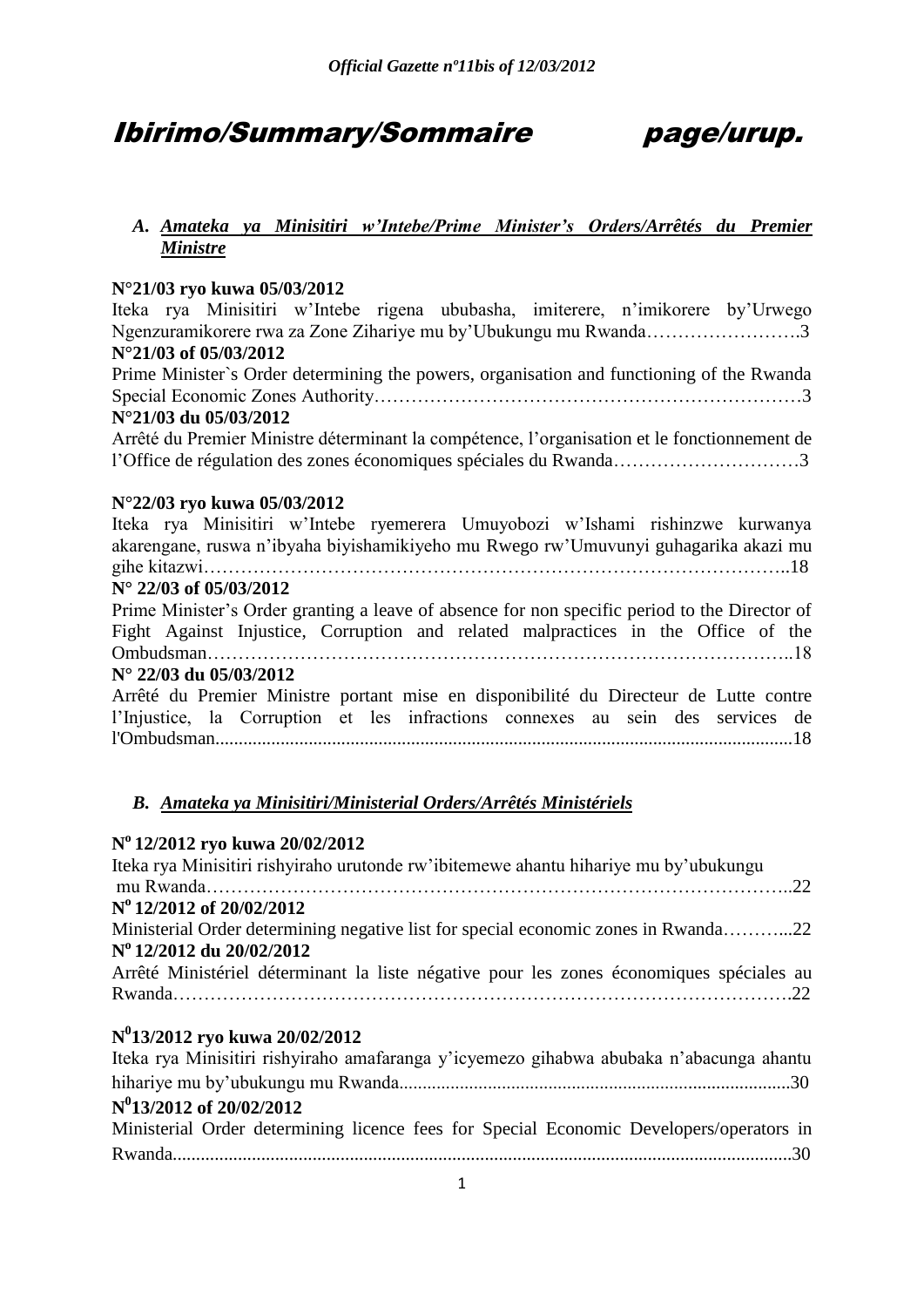### **N 0 13/2012 du 20/02/2012**

Arrêté Ministériel déterminant les frais de licence par les promoteurs et exploitants des zones spéciales économiques……………………………………………………………………….30

### *C. Amabwiriza/Instructions/Instructions*

### **N°001/MINICT/2012 yo kuwa 12/03/2012**

Amabwiriza ya Minisitiri yerekeranye n"itangwa ry"amasoko y"ibikoresho na serivisi by"ikoranabuhanga mu itumanaho bigurwa n"inzego za Leta……………………………….34 **N°001/MINICT/2012 of 12/03/2012**

Ministerial Instructions related to the procurement of information and communications technology goods and services by Rwanda public institutions………………………………34

### **N°001/MINICT/2012 du 12/03/2012**

Instructions Ministérielles relatives à l"approvisionnement en équipements et services relatifs aux technologies de l"information et de la communication par les institutions publiques…...34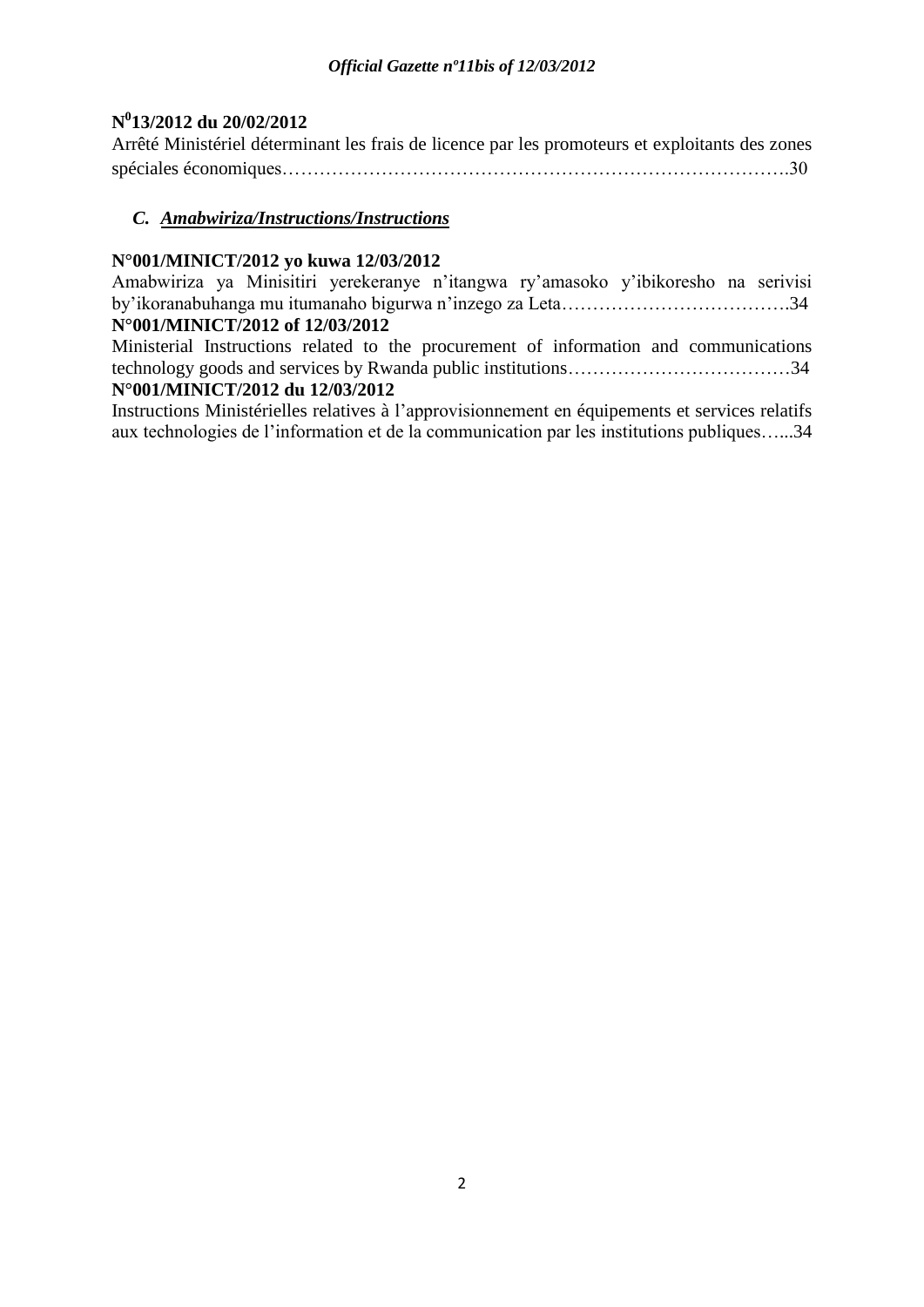**ITEKA RYA MINISITIRI W'INTEBE PRIME MINISTER`S ORDER N°21/03 ARRETE DU PREMIER MINISTRE N°21/03 RYO KUWA 05/03/2012 RIGENA OF 05/03/2012 DETERMINING THE N°21/03 DU 05/03/2012 DETERMINANT**  UBUBASHA. **IMITERERE, POWERS. N'IMIKORERE NGENZURAMIKORERE RWA ZA ZONE ZIHARIYE MU BY'UBUKUNGU AUTHORITY MU RWANDA PORGANISATION** BY'URWEGO FUNCTIONING OF THE RWANDA ET **ECONOMIC LA COMPETENCE, L'ORGANISATION ET LE FONCTIONNEMENT DE L'OFFICE DE REGULATION DES ZONES ECONOMIQUES SPECIALES DU RWANDA** 

#### **ISHAKIRO UMUTWE WA MBERE: INGINGO CHAPTER ONE: GENERAL RUSANGE Ingingo ya mbere: Ikigamijwe n'iri Teka TABLE OF CONTENTS PROVISIONS Article One**: **Purpose of this Order TABLE DES MATIERES CHAPITRE PREMIER : DISPOSITIONS GENERALES Article premier : Objet du présent arrêté**

**Ingingo ya 2: Amagambo yakoreshejwe Ingingo ya 3: Urwego rurebera SEZAR UMUTWE WA II: UBUBASHA BWA CHAPTER II: POWERS OF THE SEZAR Ingingo ya 4: Ububasha bwerekeye Article 4: Administrative powers of ubuyobozi bwa SEZAR Article 2: Meaning of terms Article 3: Supervising authority of SEZAR SEZAR. SEZAR Article 2 : Signification des termes Article 3 : Autorité de tutelle CHAPITRE II: COMPETENCE DU SEZAR Article 4 : Pouvoirs administratifs et attributions du SEZAR**

3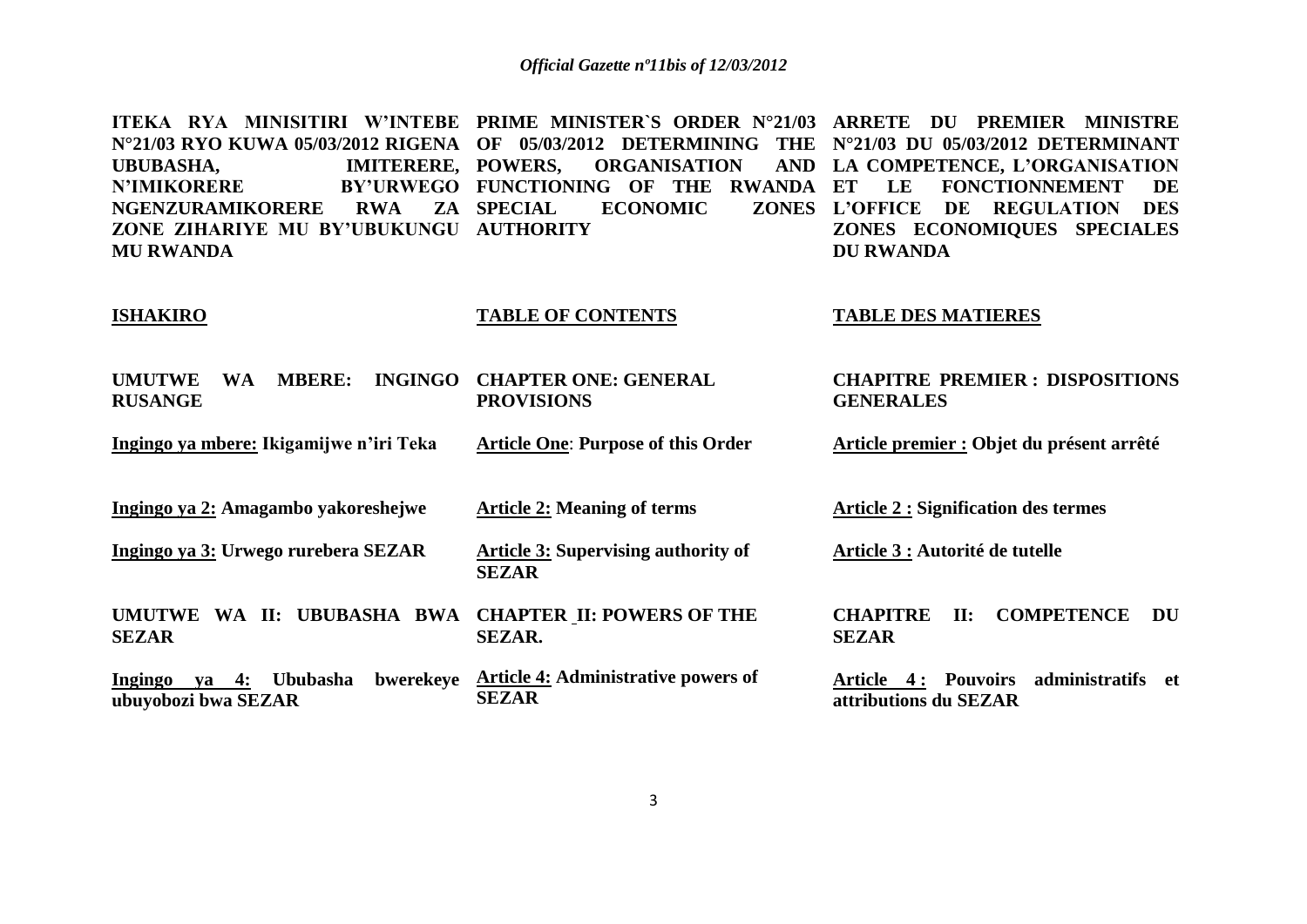| <b>UMUTWE</b><br><b>WA</b><br>III:<br><b>IMITERERE,</b><br><b>N'IMIKORERE BYA SEZAR</b> | <b>CHAPTER III : ORGANIZATION AND</b><br><b>FUNCTIONING OF THE SEZAR</b>      | <b>CHAPITRE III: ORGANISATION ET</b><br><b>FONCTIONNEMENT DE SEZAR</b>           |
|-----------------------------------------------------------------------------------------|-------------------------------------------------------------------------------|----------------------------------------------------------------------------------|
| Ingingo ya 5: Imiterere rusange ya SEZAR                                                | <b>Article 5: Organization, Management and</b><br><b>Supervision of SEZAR</b> | Article 5: Organisation,<br>gestion<br>et<br>supervision du SEZAR                |
| Ingingo ya 6: Inama y'Ubuyobozi ya Article 6 : Board of Directors<br><b>SEZAR</b>       |                                                                               | <b>Article 6: Conseil d'Administration</b>                                       |
| Ingingo ya 7: Abagize Inama y'Ubutegetsi                                                | <b>Article 7: Members of Board of Directors</b>                               | <b>Membres</b><br><b>Conseil</b><br>Article 7:<br>du<br>d'Administration         |
| Ingingo<br>8:<br><b>Inshingano</b><br>ya<br>z'Inamay'Ubuyobozi ya SEZAR                 | Article 8: Responsibilities of the board of<br>directors of the SEZAR         | Article 8: Responsabilités du Conseil<br>d'administration du SEZAR               |
| Ingingo ya 9: Umuyobozi wa SEZAR                                                        | <b>Article 9: Director of SEZAR</b>                                           | <b>Article 9 : Directeur de SEZAR</b>                                            |
| Ingingo ya<br><b>10:</b><br>Inshingano<br>zihariye<br>z'Umuyobozi                       | Article 10: Specific responsibilities of the<br><b>Director</b>               | Article 10: Attributions spécifiques du<br><b>Directeur</b>                      |
| <b>UMUTWE</b><br><b>WA</b><br>IV:<br><b>INGINGO</b><br>Y'INZIBACYUHO N'IZISOZA          | <b>CHAPTER IV: TRANSITIONAL AND</b><br><b>FINAL PROVISIONS</b>                | <b>CHAPITRE</b><br>IV:<br><b>DISPOSITIONS</b><br><b>TRANSITOIRES ET FINALES</b>  |
| Ingingo ya 11: Urwego rureberera SEZAR                                                  | <b>Article 11: SEZAR supervisory body</b>                                     | Article 11: Organe de supervision du<br><b>SEZAR</b>                             |
| Ingingo ya 12: Inzego zishinzwe ishyirwa<br>mu bikorwa ry'iri Teka                      | Article 12: Authorities responsible for the<br>implementation of this Order   | Article 12 : Autorités responsables de la<br>mise en exécution du présent arrêté |
| Ingingo ya 13: Ivanwaho ry'ingingo<br>zinyuranyije n'iri teka                           | <b>Article 13: Repealing provision</b>                                        | <b>Article 13 : Disposition abrogatoire</b>                                      |
| Ingingo ya 14: Igihe iri teka ritangirira<br>gukurizwa                                  | <b>Article 14: Commencement</b>                                               | Article 14 : Entrée en vigueur                                                   |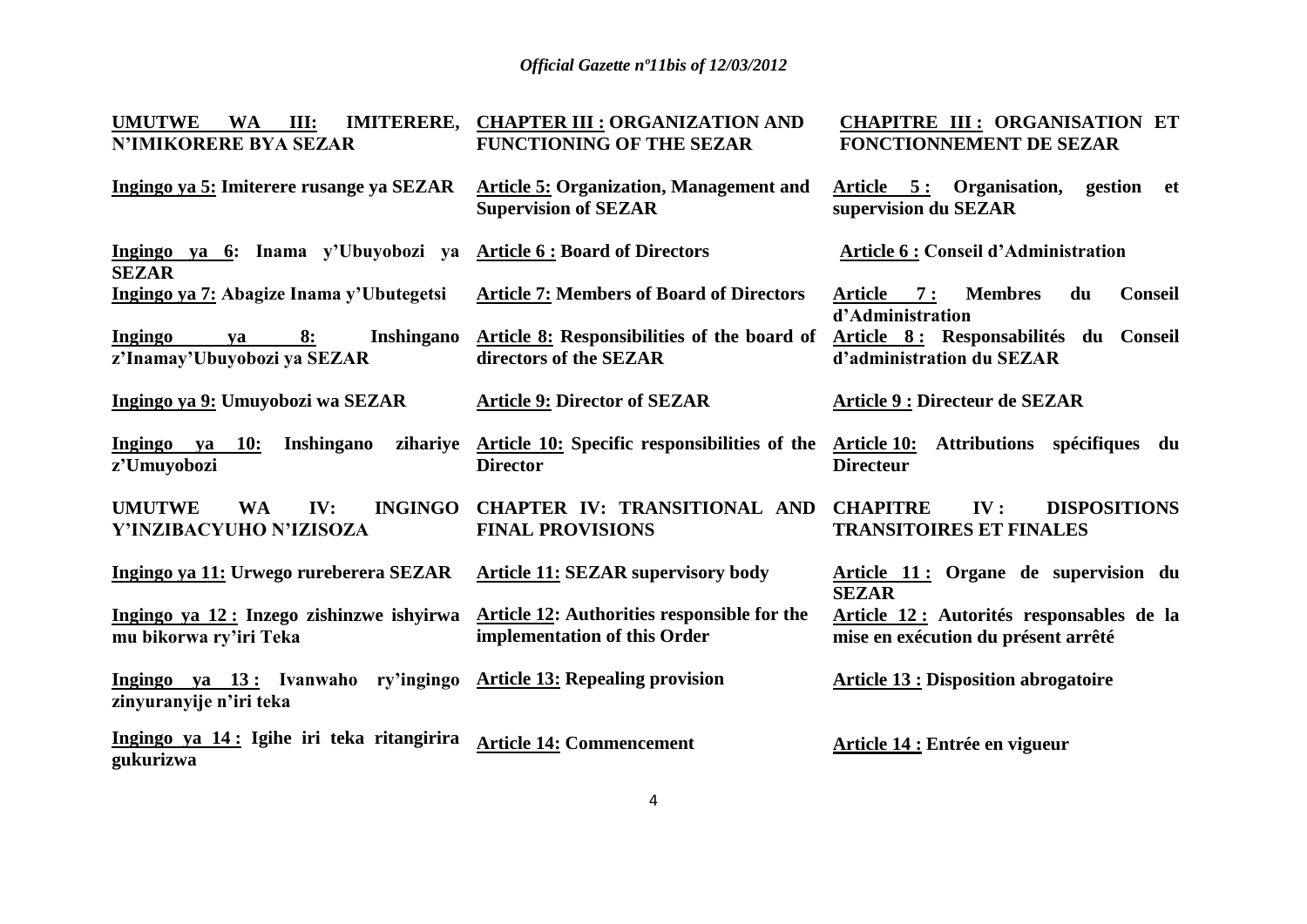| ITEKA RYA MINISITIRI W'INTEBE PRIME MINISTER'S ORDER N°21/03<br>N°21/03 RYO KUWA 05/03/2012 RIGENA OF 05/03/2012 DETERMINING<br><b>IMITERERE, POWERS,</b><br><b>UBUBASHA,</b><br><b>N'IMIKORERE</b><br><b>NGENZURAMIKORERE</b><br><b>RWA</b><br>ZA<br>ZONE ZIHARIYE MU BY'UBUKUNGU<br><b>MU RWANDA</b> | <b>THE</b><br><b>ORGANISATION</b><br><b>AND</b><br>BY'URWEGO FUNCTIONING OF THE<br><b>RWANDA</b><br><b>SPECIAL</b><br><b>ECONOMIC</b><br><b>ZONES</b><br><b>AUTHORITY</b> | <b>ARRETE DU PREMIER MINISTRE</b><br>N°21/03 DU 05/03/2012 DETERMINANT<br>LA COMPETENCE, L'ORGANISATION<br><b>FONCTIONNEMENT</b><br>LE<br>ET<br>DE<br><b>L'OFFICE</b><br>DE<br><b>REGULATION</b><br><b>DES</b><br>ZONES ECONOMIQUES SPECIALES<br><b>DU RWANDA</b> |
|--------------------------------------------------------------------------------------------------------------------------------------------------------------------------------------------------------------------------------------------------------------------------------------------------------|---------------------------------------------------------------------------------------------------------------------------------------------------------------------------|-------------------------------------------------------------------------------------------------------------------------------------------------------------------------------------------------------------------------------------------------------------------|
| Minisitiri w'Intebe,                                                                                                                                                                                                                                                                                   | The Prime Minister,                                                                                                                                                       | Le Premier Ministre,                                                                                                                                                                                                                                              |
| Ashingiye ku Itegeko Nshinga rya Repubulika Pursuant to the Constitution of the Republic<br>y'u Rwanda ryo kuwa 04 Kamena 2003<br>nk'uko ryavuguruwe kugeza ubu, cyane cyane<br>mu ngingo zaryo iya 118, iya 119, iya 121<br>$n$ 'iya 201;                                                             | of Rwanda of 04 June 2003 as amended to<br>date, especially in Articles 118, 119, 121 and<br>201:                                                                         | Vu la Constitution de la République du<br>Rwanda du 04 juin 2003 telle que révisée à ce<br>jour spécialement en ses articles 118, 119,<br>121 et 201;                                                                                                             |
| Ashingiye ku Itegeko Ngenga n° 06/2009 ryo<br>kuwa 21/12/2009 rishyiraho<br>amategeko<br>rusange yerekeye Ibigo bya Leta;                                                                                                                                                                              | $21/12/2009$ establishing general provisions<br>governing Public Institutions;                                                                                            | Pursuant to Organic Law n° 06/2009 of Vu la Loi Organique n° 06/2009 du<br>21/12/2009 portant dispositions générales<br>applicables aux établissements publics telle<br>que modifiée et complétée à ce jour ;                                                     |
| Ashingiye ku Itegeko n° 05/2011 ryo kuwa Pursuant to Law n° 05/2011 of 21/03/2011<br>21/03/2011 rigenga Ahantu Hihariye mu regulating Special Economic Zones in<br>by'Ubukungu cyane cyane mu ngingo yaryo Rwanda, especially in Article 13;<br>ya 13;                                                 |                                                                                                                                                                           | Vu la Loi nº 05/2011 du 21/03/2011<br>réglementant les zones économiques spéciales<br>au Rwanda, spécialement en son article 13 ;                                                                                                                                 |
| y'Abaminisitiri<br>Inama<br>07/11/2011 imaze kubisuzuma no kubyemeza; Cabinet in its session of 07/11/2011;                                                                                                                                                                                            | vateranye kuwa After consideration and adoption by the                                                                                                                    | Après examen et adoption par le Conseil des<br>Ministres en sa séance du 07/11/2011 ;                                                                                                                                                                             |
| Minisitiri<br><b>Bisabwe</b><br>na<br>n'Inganda;                                                                                                                                                                                                                                                       | w'Ubucuruzi Upon proposal by the Minister of Trade and<br>Industry;                                                                                                       | Sur proposition du Ministre du Commerce et<br>de l'Industrie;                                                                                                                                                                                                     |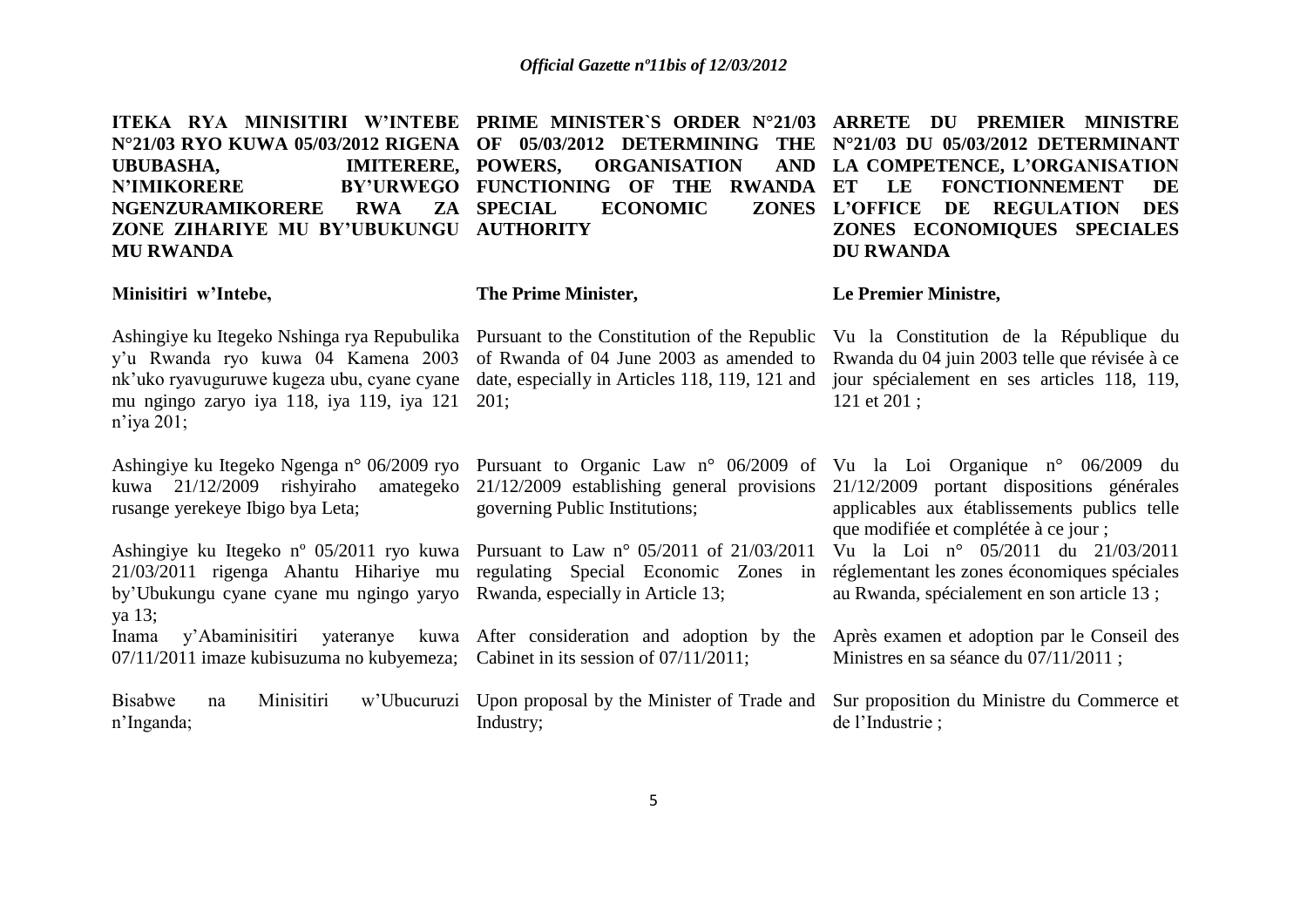#### **ATEGETSE:**

#### **HEREBY ORDER:**

**ARRETE :** 

#### **UMUTWE WA MBERE: INGINGO CHAPTER ONE: GENERAL RUSANGE PROVISIONS**

#### **Ingingo ya mbere: Ikigamijwe n'iri Teka**

Iri Teka rishyiraho imiterere, ububasha This Order determines the powers, Le présent arrêté détermine la compétence n"imikorere yUrwego Ngenzuramikorere rw"imirimo ikorerwa ahantu hihariye mu by"ubukungu mu Rwanda rwitwa "SEZAR" mu ngingo zikurikira: SEZAR.

#### **Ingingo ya 2: Amagambo yakoreshejwe**

Amagambo akoreshwa muri iri teka afite ibisobanuro bimwe n"ibiri mu Itegeko nº 05/2011 ryo kuwa 21/03/2011 rigenga Ahantu Hihariye mu by"Ubukungu.

#### **Ingingo ya 3: Urwego rurebera SEZAR**

Minisiteri ifite ubucuruzi mu nshingano zayo niyo rireberera SEZAR.

"SEZAR"

**Article One**: **Purpose of this Order**

#### **Article 2: Meaning of terms**

Terms used in this Order shall have the same meanings as in the Law n° 05/2011 of 21/03/2011 regulating Special Economic Zones in Rwanda.

#### **Article 3: Supervising authority of SEZAR**

The Ministry in charge of trade shall be the supervising authority of the SEZAR.

#### **CHAPITRE PREMIER : DISPOSITIONS GENERALES**

#### **Article premier : Objet du présent Arrêté**

organisation and the functioning of the l"organisation et le fonctionnement de Special Economic Zones Authority of l"Office de Régulation des Zones Rwanda, hereinafter referred to as the Economiques Spéciales au Rwanda, ci-après dénommée « SEZAR ».

#### **Article 2 : Signification des termes**

Les termes non autrement définis dans le présent arrêté ont la même signification que dans la Loi n° 05/2011 du 21/03/2011 réglementant les zones économiques spéciales au Rwanda.

#### **Article 3 : Autorité de tutelle**

Le Ministère ayant le commerce dans ses attributions est l"organe de tutelle de SEZAR.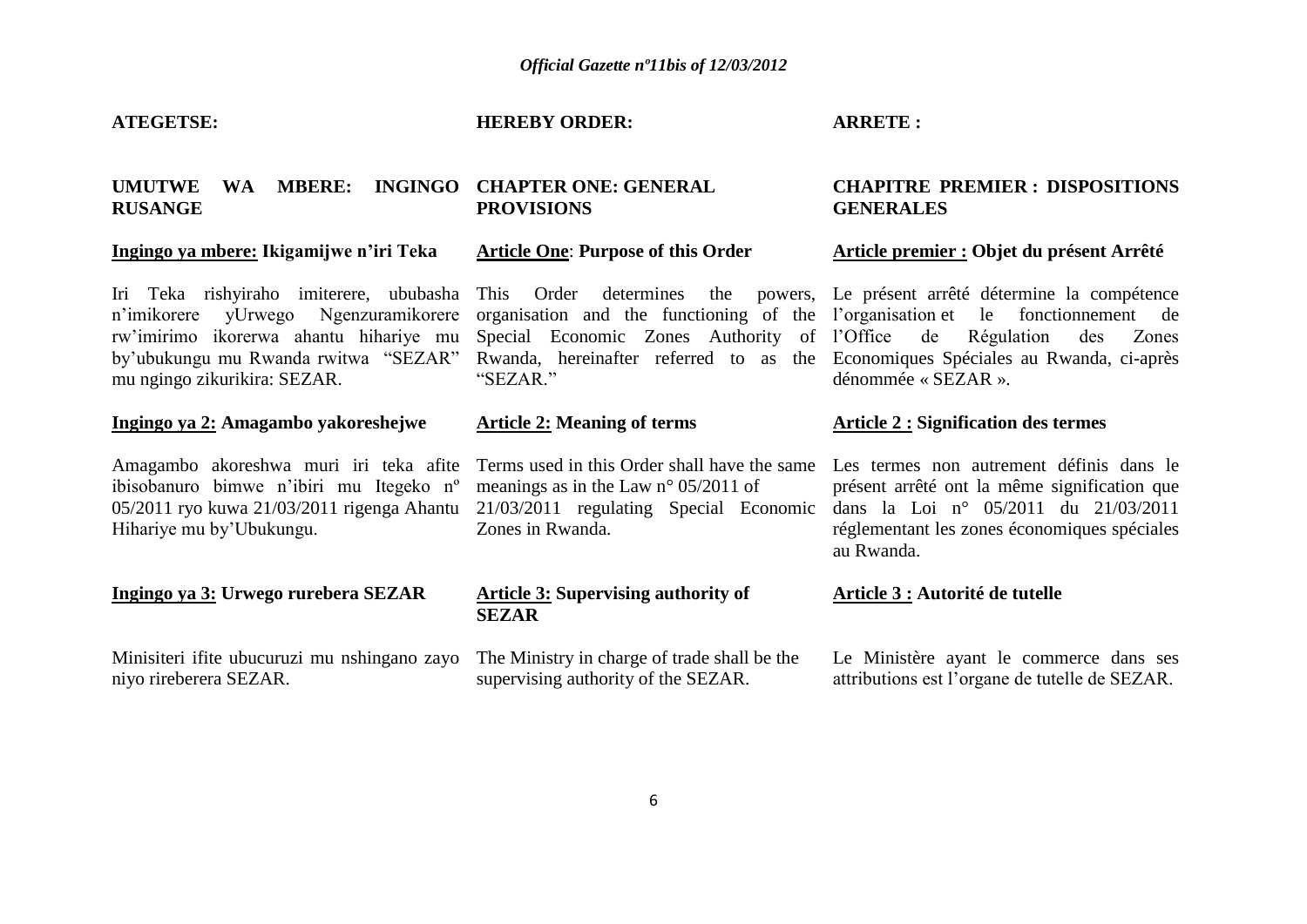#### **UMUTWE WA II: UBUBASHA BWA CHAPTER II: POWERS OF THE SEZAR SEZAR**

#### **Ingingo ya 4: Ububasha bwerekeye Article 4: Administrative Powers of ubuyobozi bwa SEZAR SEZAR**

Mu rwego rwo kugera ku ntego zayo, SEZAR For the purpose of achieving its objectives igira ububasha bukurikira:

- 1º Gushyira mu bikorwa ingingo z"Itegeko rya za zone;
- 2º Gutanga inama mu gutegura politiki y"igihugu yerekeye Zone zihariye mu by"ubukungu ibanza kwemezwa n"Inama y"Abaminisitiri, no guha inama buri gihe Leta y"u Rwanda mu byerekeye gushyiraho, guteza imbere, gucunga no gutunganya Zone zihariye mu by"ubukungu mu gihugu;
- 3º Gusuzuma no kwiga isaba ry"impushya ku bubaka Zone zihariye mu by"ubukungu, ku bazicunga no ku Bakoreramo hashingiwe ku bikurikizwa n"ibisabwa n"amabwiriza, no gutanga, kwanga, guhagarika no gukuraho ibyemezo byose nk"ibyo aho

SEZAR shall have the following powers:

- 1º To enforce the provisions of the social economic Zone Law;
- 2º To advise in the formulation of the national strategic policy for Special Economic Zones subject to the approval of the Cabinet, and to provide continuous advice to the Government of Rwanda concerning the establishment, development, operation, and maintenance of Special Economic Zones in the country;
- 3º To examine and process applications for Licenses for Developers, Operators and Users of a Special Economic Zone in accordance with the procedures and requirements of the Regulations, and issue, reject,

**CHAPITRE II: COMPETENCE DE SEZAR** 

#### **Article 4 : Pouvoirs administratifs et attributions du SEZAR**

En vue de réaliser ses objectifs le SEZAR a les pouvoirs suivants:

- 1º Mettre en exécution les dispositions de la loi sur les zones économiques spéciales ;
- Donner conseil en matière de la formulation de la stratégie et politique nationales pour les zones économiques spéciales devant être approuvées par le Conseil des Ministres et donner des conseils permanents au Gouvernement du Rwanda en rapport avec la mise sur pied, le développement, le fonctionnement et la maintenance des zones économiques spéciales dans le pays;
- 3º Examiner et étudier les demandes de licences pour les promoteurs, les exploitants et utilisateurs d"une zone économique spéciale selon les règlements et émettre, rejeter, suspendre ou révoquer de telles licences toutes les fois qu'il s'avère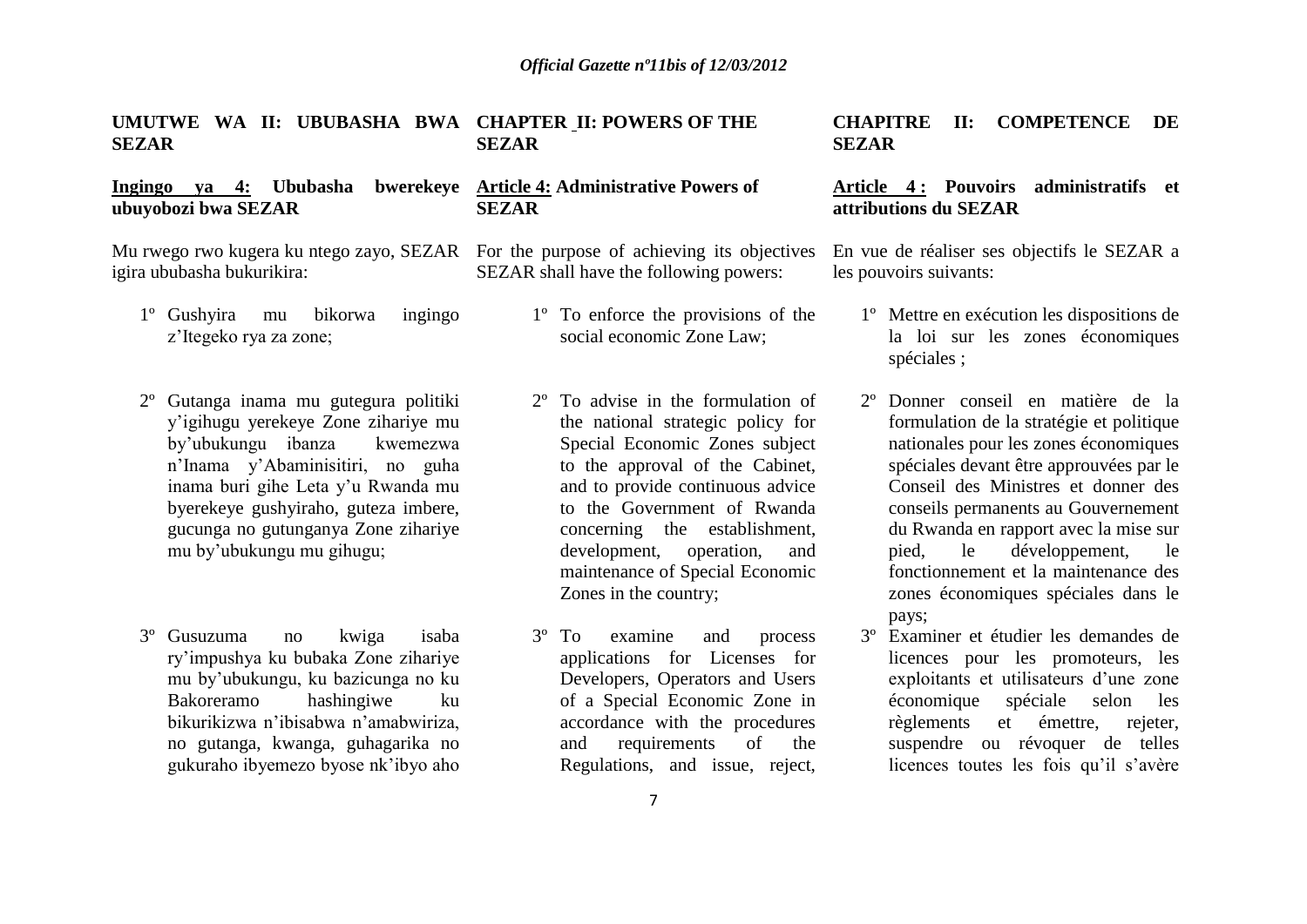n"igihe byaba ngombwa;

- 4º Gutanga serivisi zerekeye ubuyobozi ku bubaka za Zone zihariye mu by"ubukungu, ku bazicunga no ku bazikoreramo nk"uko bigenwa n"amabwiriza;
- 5º Kubuza no gushyiraho inzitizi ku bikorwa muri za Zone zihariye mu by"ubukungu hakurikijwe amategeko abigenga;
- 6º Gushyiraho amabwiriza, kugenzura no gukurikirana imirimo ikorerwa muri Zone zose zihariye mu by"ubukungu no kureba ko ibikorwaremezo bijyana na Zone zihariye mu by"ubukungu byubahiriza amabwiriza;
- 7º Gushyiraho ubwoko bw"ibyemezo bikoreshwa muri Zone zihariye mu by"ubukungu n"amafaranga yerekeye ibyemezo binyuze mu mabwiriza;
- 8º Gushyiraho ibigenderwaho by"inyongera ku bakwemererwa gukorera muri Zone zihariye mu by"ubukungu aho biri ngombwa binyuze mu mabwiriza;

suspend, and revoke all such Licenses as and when necessary;

- 4º To provide administrative services to the Developers, Operators and Users of Special Economic Zones as determined by the Regulations;
- 5º To prohibit or restrict activities in the Special Economic Zones according to the relevant laws;
- 6º To regulate, supervise, and monitor all Special Economic Zones and to ensure that the provision of infrastructure to the Special Economic Zones is in conformity with the Regulations;
- 7º To determine the type of Licenses applicable in the special economic Zones and fees through the Regulations;
- 8º To determine additional criteria for the selection of eligible special economic Zone Users where applicable through the Regulations;

nécessaire;

- 4º Donner des services d"ordre administratif aux promoteurs, exploitants et utilisateurs d"une zone économique spéciale tel qu"il est déterminé par les règlements;
- 5º Interdire ou restreindre les activités dans une zone économique spéciale selon les dispositions légales y relatives;
- Réglementer, superviser et suivre toutes les zones économiques spéciales et s'assurer que la disponibilité des infrastructures aux zones économiques spéciales respecte les règlements;
- 7º Déterminer les types de licences applicables dans les zones et les frais y correspondant par voie de règlements ;
- Déterminer des critères additionnels pour la sélection des utilisateurs de zones éligibles quand c"est possible par voie de règlements;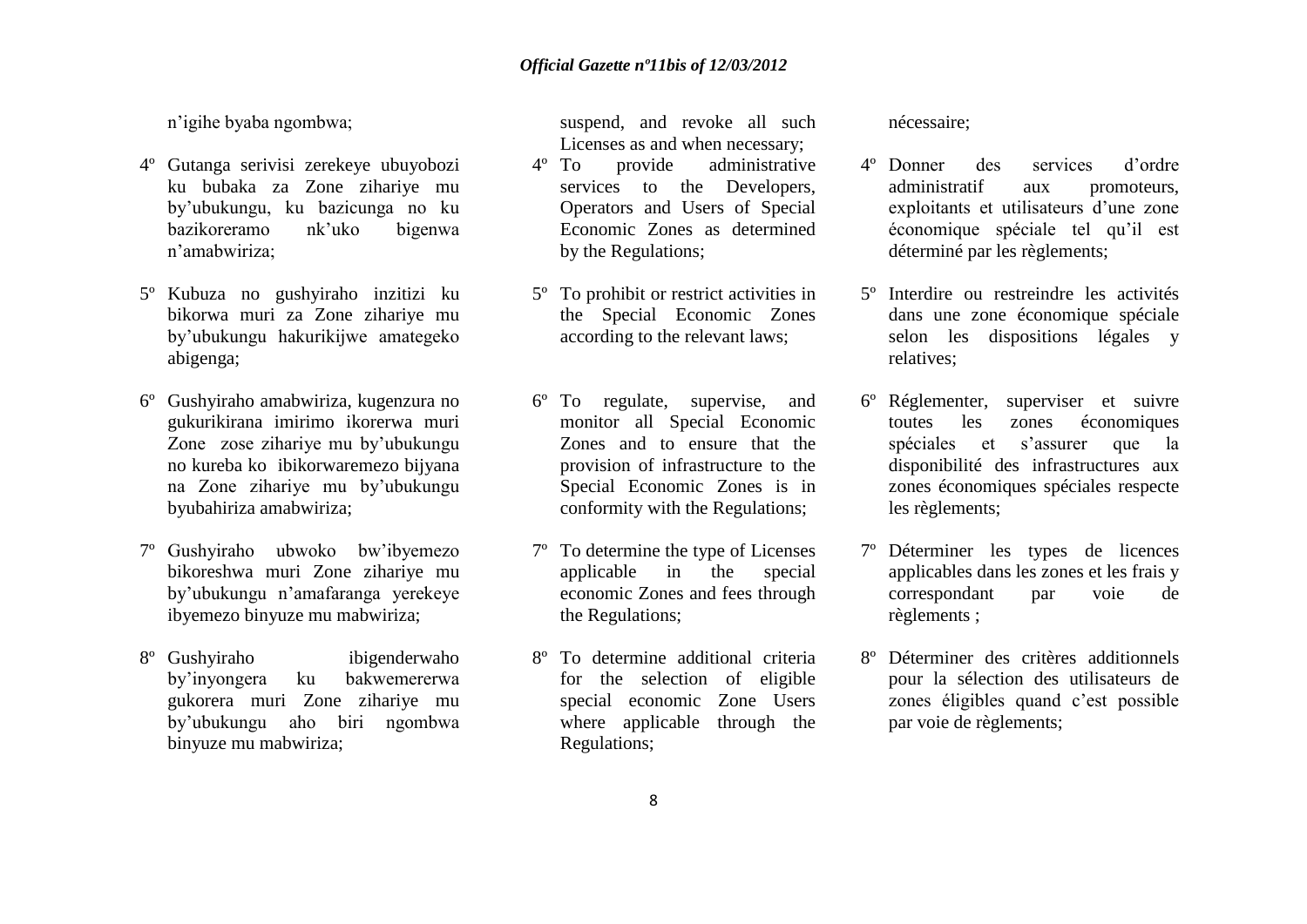- 9º Gushyiraho ibihano ku banyuranya n"ibiteganwa cyangwa abakora ibyaha hakurikijwe amabwiriza;
- 10º Guteza imbere mu buryo bungana Zone zihariye mu by"ubukungu za leta n"iz"abikorera hagati y"abashobora kuzikoreramo nta nzitizi ku bushobozi bw"uwubaka cyangwa ucunga mu rwego rwo guteza imbere zone yihariye mu by"ubukungu bireba;
- 11º Kubika amakuru yerekeye imikorere ya buri Zone yihariye mu by"ubukungu kimwe n"imikorere y"abubaka za Zone zihariy mu by"ubukungu, abazicunga n"abazikoreramo;
- 12º Gutanga ibyemezo by"inkomoko ku bicuruzwa ibyo ari byo byose byapakiriwe muri Zone zihariye mu by"ubukungu hakurikijwe amabwiriza akurikizwa;
- 13º Gukora ibindi byose bijyanye cyangwa byatuma intego za SEZAR zigerwaho cyangwa ikoresha ububasha bwayo ihabwa n"Itegeko n"amabwiriza bigenga ahantu hihariye mu by"ubukungu;
- 9º To impose penalties, or sanctions for any violations or infractions, according to the Regulations;
- 10º To promote equally both public and private Special Economic Zones among potential Users of Special Economic Zones without restricting the ability of a Developer or Operator to promote the related Special Economic Zone;
- 11º To maintain records on the performance of each Special Economic Zone, as well as on the performance of Developers, Operators and Users of Special Economic Zones;
- 12º To issue certificates of origin for any goods shipped from a Special Economic Zones in accordance with the applicable Regulations:
- 13º To do all such other acts as may be incidental or conducive to the attainment of the objectives of the SEZAR or the exercise of its powers under Law and Regulations regulating the Social Economic Zones;
- 9º Imposer des pénalités ou des sanctions pour toute violation ou infractions, selon les règlements ;
- 10º Promouvoir de façon égale les zones économiques spéciales dans le secteur public et privé parmi les utilisateurs des zones économiques spéciales sans restreindre la possibilité pour un promoteur ou un exploitant de promouvoir une zone économique spéciale y relative;
- 11º Garder les données sur la performance de chaque zone économique spéciale ainsi que sur la performance des promoteurs, exploitants et les utilisateurs des zones économiques spéciales ;
- 12º Emettre des certificats d"origine pour toutes les marchandises embarquées à partir des zones économiques spéciales en vertu des dispositions applicables;
- 13º faire tous les autres actes accessoires ou conduisant à la réalisation des objectifs du SEZAR ou l"exercice de ses pouvoirs en vertu de la loi et règlements régissant les zones économiques spéciales;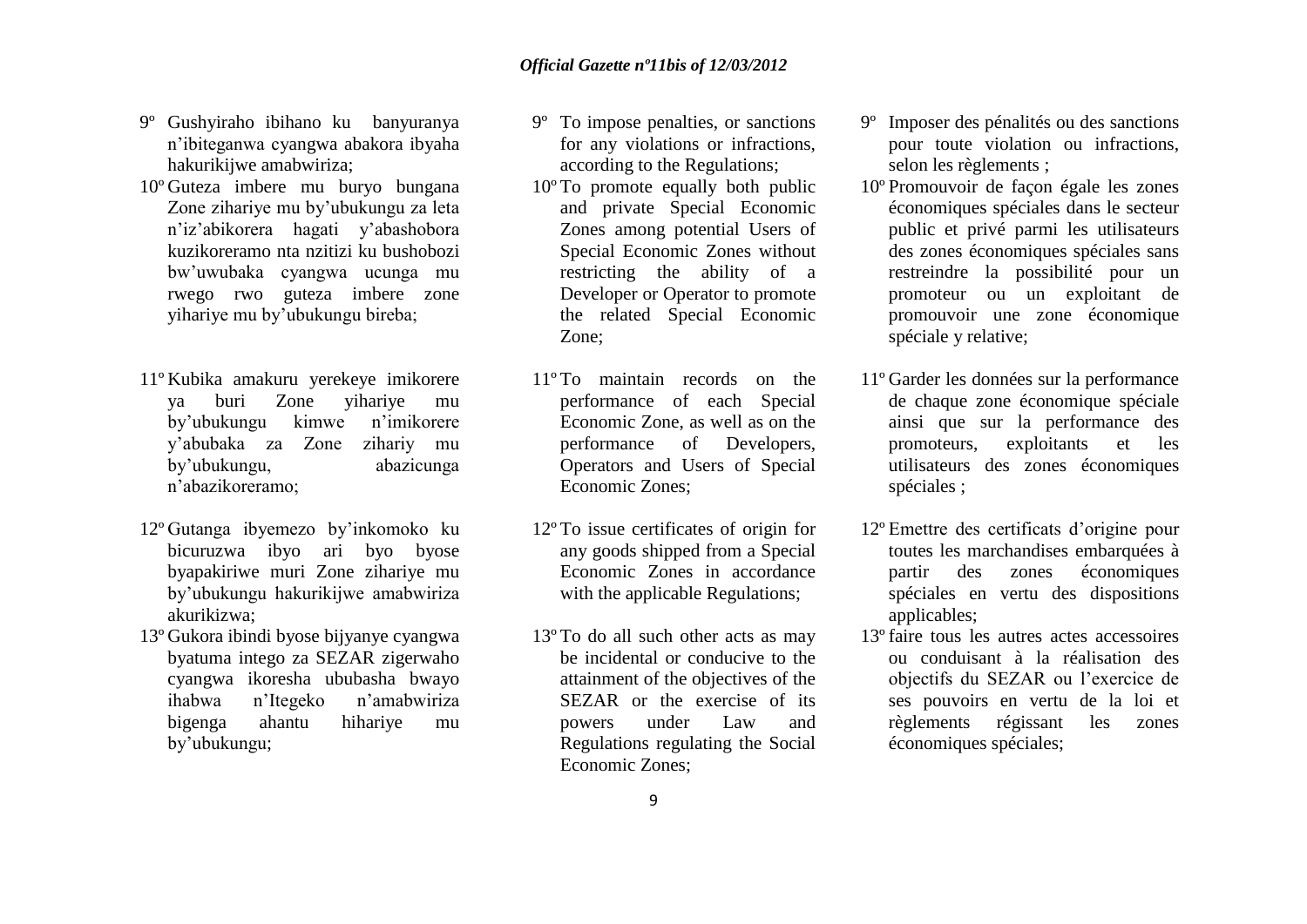- 14º Gushyiraho *One stop Center* igomba kuyoborwa hakurikijwe amabwiriza;
- 15º Kugirana amasezerano aho biri ngombwa n"inzego za Leta bireba zifite ububasha bwo gushyiraho amabwiriza ku hantu hashyirwa zone ku bikorwa kugira ngo hashyirweho imirimo y"ubucuruzi igenda neza kandi y"ingirakamaro n"ibituma haturwa kugira ngo zone zishyirweho, zitunganwe, zicungwe kandi zikorerwemo;
- 16º Gushyiraho no kwemera, ifatanyije n'inzego zivugwa mu gace ka  $15^{\circ}$ k'iki gika, ipipimo ngenderwaho by"imikorere yerekeye ubuyobozi bishyirwa mu masezerano.
- 14º To establish a *One Stop Center* to be administered according to the Regulations;
- 15º To conclude as necessary agreements with the relevant public authorities having concurrent regulatory jurisdiction over Special Economic Zone sites, operations, and activities in order to create a conducive and efficient business and residential environment for the establishment, development, operation and usage of the Zones;
- 16º To establish and agree, in coordination with authorities mentioned in sub paragraph  $15<sup>0</sup>$ of this paragraph, administrative performance standards for inclusion in the agreements with these authorities.

14<sup>0</sup> Mettre sur pied un *Guichet Unique* qui doit être géré conformément aux règlements;

15º Conclure les contrats nécessaires avec autorités concernées ayant la compétence régulatrice sur les sites des Zones Economiques Spéciales sur les opérations et les activités afin de créer un environnement des affaires efficace et favorable et de résidence pour la mise en place, le développement, le fonctionnement et l"usage des Zones;

16º Déterminer et approuver en coordination avec des autorités mentionnées au point  $15^0$  du présent alinéa, les normes standards de performance pour insérer dans les contrats avec lesdites autorités.

#### **UMUTWE WA III: IMITERERE, N'IMIKORERE BYA SEZAR Ingingo ya 5: Imiterere rusange ya SEZAR CHAPTER III : ORGANIZATION AND FUNCTIONING OF THE SEZAR Article 5: Organization, Management and Supervision of SEZAR CHAPITRE III : ORGANISATION ET FONCTIONNEMENT DE SEZAR Article 5 : Organisation, gestion et supervision du SEZAR**

Imiterere rusange ya SEZAR ni iyi ikurikira: The general organization of SEZAR shall be the following:

L"organisation générale du SEZAR est la suivante :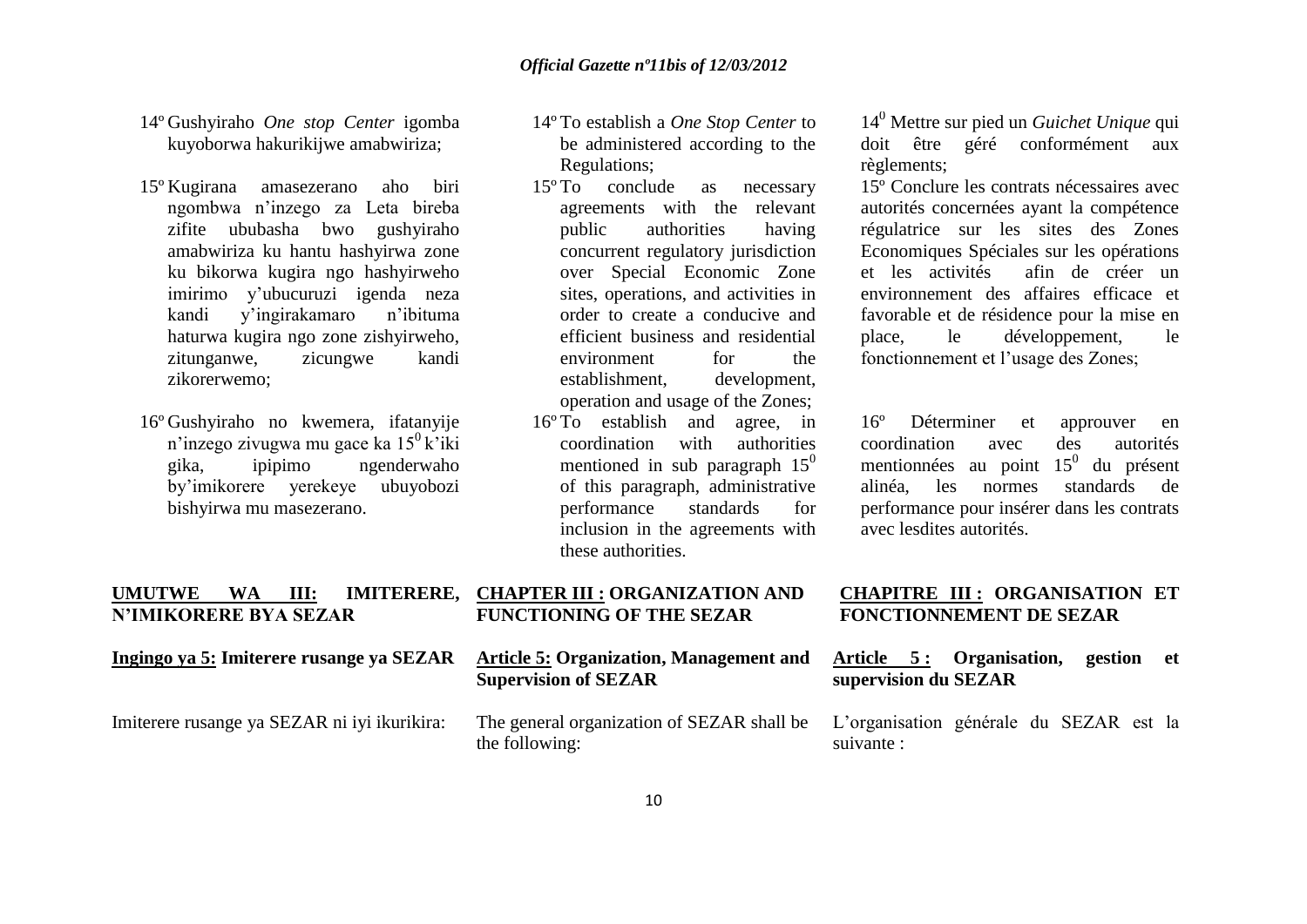- 1º SEZAR iyoborwa n"Umuyobozi wayo;
- 2º Ibikorwa bya SEZAR bikurikiranwa n"Inama y"Ubuyobozi ishyirwaho hakurikijwe amategeko abigenga;
- 3º Abakozi ba SEZAR bagengwa na sitati igenga abakozi ba Leta;
- 4º Icyicaro cya SEZAR kiri mu Mujyi wa Kigali, umurwa mukuru wa Repulika y"u Rwanda. Icyicaro gikuru gishobora kwimurirwa ahandi mu Rwanda igihe bibaye ngombwa;
- 5º SEZAR ishobora gushyiraho uyihagarariye kuri Zone yihariye mu by"ubukungu idasanzwe mu gihe SEZAR yumva ko uko kumushyiraho ari ngombwa, byemejwe n"inama y"ubutegetsi, kugira ngo irangize inshingano zayo z"ubuyobozi hakurikijwe Itegeko rya za Zone. Imirimo y"uwo uyihagarariye igenwa n"amabwiriza ngengamikorere ya SEZAR.
- 1º SEZAR shall be managed by its 1º Le SEZAR est géré par son Directeur ; Director;
- *2º* The SEZAR operations shall be supervised by a Board of Directors established in accordance with relevant laws;
- 3º The SEZAR personnel shall be governed by the statutes governing Rwanda public service;
- 4º The head office of the SEZAR shall be situated in the Kigali City, the capital of the Republic of Rwanda. The head office may be transferred elsewhere in Rwanda if considered necessary;
- 5º The SEZAR shall appoint a representative for a specific Special Economic Zone in case the SEZAR deems that such appointment is necessary, upon approval by the SEZAR Board of Directors, so as to carry out its administrative mandate under the Special Economic Zones Law. The functions of such representative shall be determined by the SEZAR internal rules and regulations.

- 2º Les opérations du SEZAR sont supervisées par un Conseil d"Administration établi conformément aux lois y relatives ;
- 3º Le personnel du SEZAR est régi par le Statut Général de la Fonction Publique ;
- 4º Le siège social du SEZAR est situé dans la Ville de Kigali, la capitale de la République du Rwanda. Le siège peut être transféré ailleurs au Rwanda s'il s'avère nécessaire ;
- 5º Le SEZAR peut nommer un représentant pour une zone économique spéciale spécifique quand il le trouve nécessaire, sur approbation du Conseil d"Administration afin de mettre en exécution son mandat administratif en vertu de la loi sur les Zones économiques spéciales. Les fonctions d"un tel représentant sont déterminées par le règlement d"ordre intérieur de SEZAR.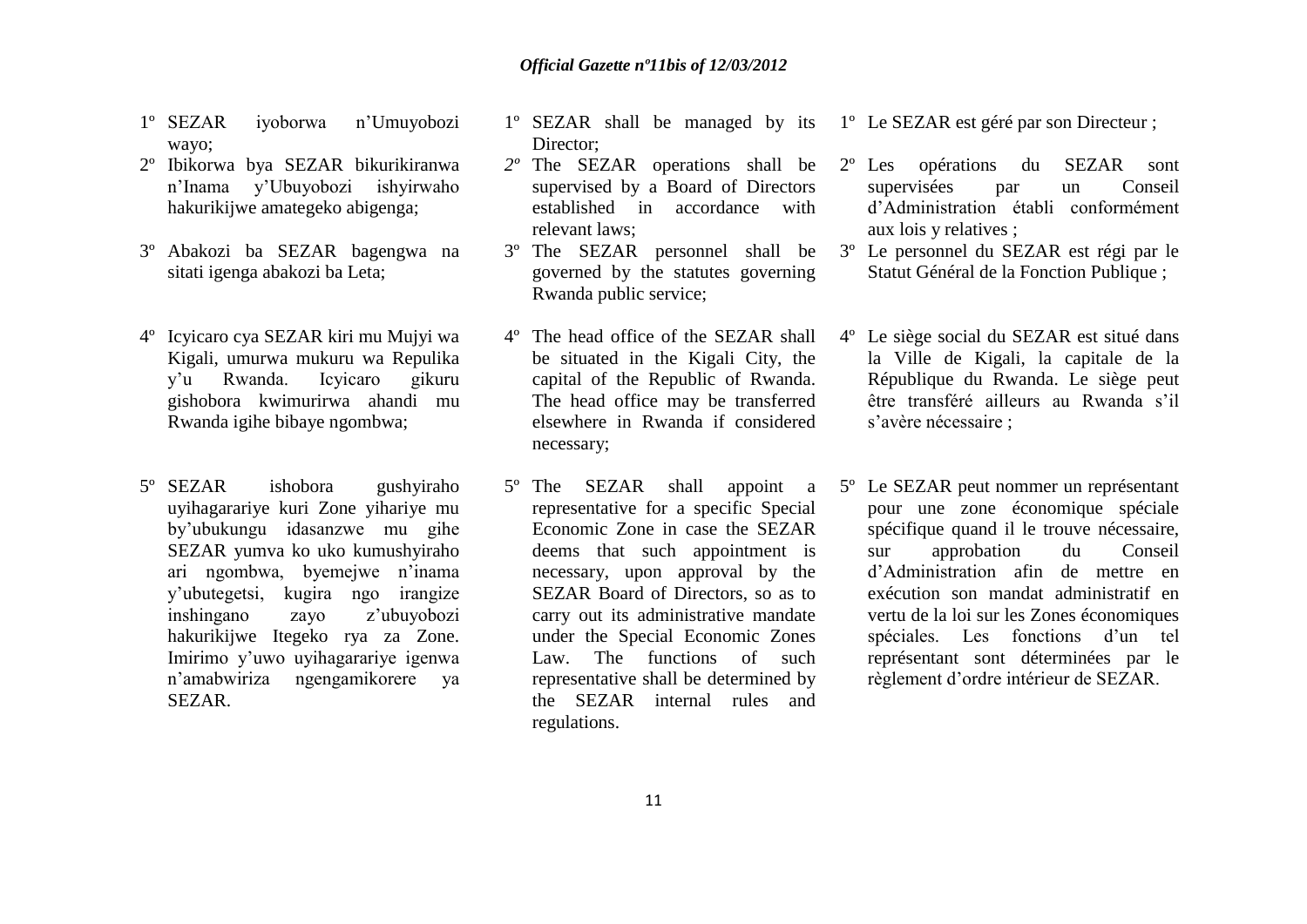| Ingingo ya 6: Inama y'Ubuyobozi ya Article 6 : Board of Directors<br><b>SEZAR</b>                                                                                                        |                                                                                                                                                                                                                    | <b>Article 6: Conseil d'Administration</b>                                                                                                                                                                                          |
|------------------------------------------------------------------------------------------------------------------------------------------------------------------------------------------|--------------------------------------------------------------------------------------------------------------------------------------------------------------------------------------------------------------------|-------------------------------------------------------------------------------------------------------------------------------------------------------------------------------------------------------------------------------------|
| Inama y'Ubutegetsi ya SEZAR ni urwego<br>rukurikirana imiyoborere ya SEZAR. Ifite<br>ububasha bwose n'inshingano zo kuyobora<br>ngo SEZAR<br>irangize<br>SEZAR kugira<br>ubutumwa bwayo. | The Board of Directors of the SEZAR shall<br>be the supervising body of the administration<br>of the SEZAR. It shall have full power and<br>responsibility to manage the SEZAR in order<br>to _fulfil its mandate. | Le Conseil d'Administration du SEZAR est<br>l'organe chargé de superviser l'administration<br>du SEZAR. Il a tous les pouvoirs et toutes les<br>responsabilités de gérer le SEZAR afin que ce<br>dernier puisse remplir sa mission. |
| Ingingo ya 7: Abagize Inama y'Ubutegetsi                                                                                                                                                 | <b>Article 7: Members of Board of Directors</b>                                                                                                                                                                    | Article 7:<br><b>Membres</b><br><b>Conseil</b><br>du<br>d'Administration                                                                                                                                                            |
| Abagize Inama y'Ubutegetsi bashyirwaho<br>hakurikijwe amategeko abigenga. Manda<br>yabo imara imyaka itatu (3)<br>ishobora<br>kongerwa.                                                  | The members of the Board of Directors of<br>SEZAR shall be appointed in accordance<br>with relevant laws. Their term of office shall<br>be three (3) years renewable.                                              | Les membres du Conseil d'Administration<br>sont nommés conformément aux lois en<br>vigueur. Leur mandat est de trois (3) ans<br>renouvelable.                                                                                       |
| Inshingano<br>Ingingo<br>8:<br>va                                                                                                                                                        | Article 8: Responsibilities of the board of                                                                                                                                                                        | Article 8: Responsabilités du Conseil                                                                                                                                                                                               |
| z'Inamay'Ubuyobozi ya SEZAR                                                                                                                                                              | directors of the SEZAR                                                                                                                                                                                             | d'administration du SEZAR                                                                                                                                                                                                           |
| Inshingano z'Inamay'Ubuyobozi ya SEZAR<br>ni izi zikurikira:                                                                                                                             | The responsibilities of the board of directors<br>of the SEZAR shall be:                                                                                                                                           | Les<br>responsabilités<br>du<br>Conseil<br>d'administration du SEZAR comprennent                                                                                                                                                    |
| 1° Kurangiza inshingano zerekeye<br>icunga rya Zone zihariye mu<br>by'ubukungu<br>nk'uko<br>zigenwa<br>Zone<br>n'Itegeko<br>rya<br>za<br>n'amabwiriza;                                   | 1 <sup>°</sup> to perform its functions related to<br>operation<br>of<br>Special<br>the<br>Economic Zones as determined<br>the<br>Zones<br>Law<br>by<br>and<br>Regulations;                                        | notamment :<br>1° remplir ses fonctions relatives au<br>des<br>fonctionnement<br>zones<br>économiques spéciales tel que<br>déterminé par la loi sur les Zones<br>et les règlements ;                                                |
| ibyemezo<br>$2^{\circ}$<br>Kwiga<br>gufata<br>no<br>birebana no gushyikiriza Inama<br>y'Abaminisitiri<br>ibyifuzo<br>byo                                                                 | $2^{\circ}$<br>to review and make decisions<br>regarding proposals for<br>new<br>Special Economic Zones to be                                                                                                      | 2 <sup>°</sup> Réviser et faire des observations<br>en rapport avec les propositions de<br>nouvelles<br>économiques<br>zones                                                                                                        |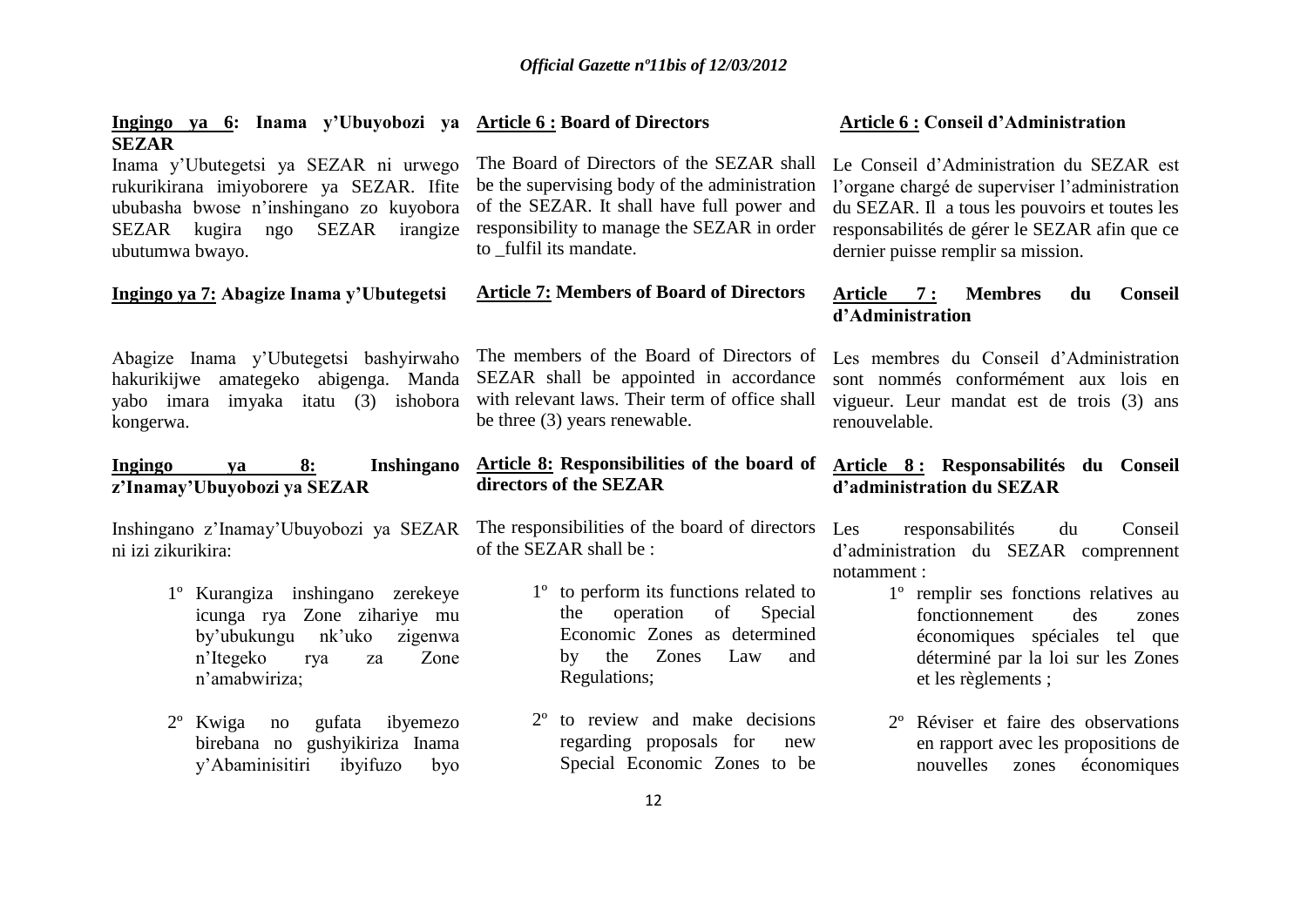gushyiraho zone zihariye mu by"ubukungu nshya;

- 3º Gukurikirana no kugenzura imikorere n"ibyemezo by"ubuyobozi n"abakozi ba SEZAR;
- 4º Gutanga icyerekezo cyerekeye gahunda za SEZAR;
- 5º Kwemeza amabwiriza ngenga mikorere ya SEZAR;
- 6º Kwemeza ingengo y"imari mbere y"uko ishyikirizwa inzego bireba;
- 7º Gusuzuma imikorere ya SEZAR hakurikijwe gahunga y"ibikorwa n'ingengo y'imari;
- 8º Kwemeza raporo z"imari za SEZAR za buri mwaka;
- 9º Gutanga imirongo ngenderwaho n"inama ku bayobozi n"abakozi ba SEZAR.

submitted to the Cabinet;

- 3º to monitor and supervise the performance of and the decisions of the Head and personnel of the SEZAR;
- 4º to provide the strategic vision of the SEZAR;
- 5º to approve the internal rules and regulations of the SEZAR;
- 6º To approve the annual budget proposal before it is transmitted to the relevant authorities;
- 7º To examine the performance of the SEZAR in accordance with the plan of action and the budget;
- 8º To approve the financial reports of the SEZAR on an annual basis; and
- 9º To offer guidance and advice to the administration and staff of the SEZAR.

spéciales à être soumises au Conseil des Ministres ;

- 3º Suivre et superviser l"exécution des décisions du Responsable et le personnel du SEZAR ;
- 4º Donner une vision stratégique du SEZAR ;
- 5º Approuver les règlements d"ordre intérieur du SEZAR ;
- 6º Approuver le projet de budget annuel avant sa transmission aux autorités compétentes ;
- 7º Examiner la performance du SEZAR en vertu du plan d"action et du budget ;
- 8º Approuver les rapports financiers du SEZAR annuellement ; et
- 9º Donner des lignes de guide et conseils á l"administration et au personnel du SEZAR.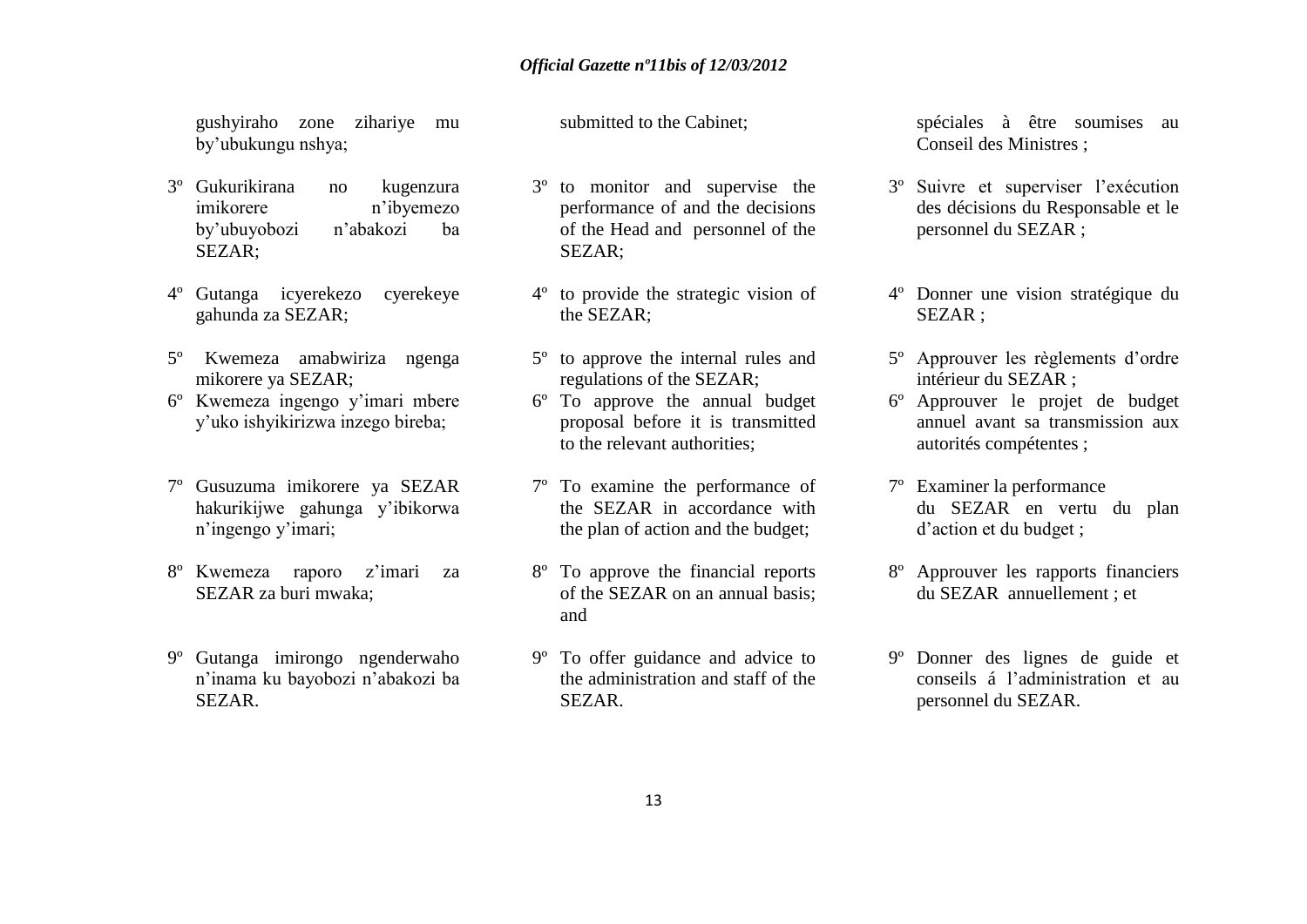#### **Ingingo ya 9: Umuyobozi wa SEZAR**

Umuyobozi wa SEZAR ashinzwe gukora imirimo yo gucunga SEZAR buri munsi. Niwe uhagarariye SEZAR byemewe n"amategeko kandi atanga raporo mu Nama y"ubuyobozi cyangwa ku rwego rukurikirana uko ibyemezo bishyirwa mu bikorwa.

#### **Ingingo ya 10: Inshingano zihariye z'umuyobozi**

Inshingano zihariye z"umuyobozi zirimo:

- 1º Kurangiza inshingano zerekeye imiyoborere ya za Zone zihariye mu by"ubukungu;
- 2º Gutanga amabwiriza yo gukora gahunda y"akazi ka SEZAR n"iy"amashami yayo;
- 3º Gutegura no gushyikiriza Inama y"ubuyobozi umushinga wa gahunda y"ibikorwa n"umushinga w"ingengo y"imari bya buri mwaka ujyana n"umusoro na raporo yerekeye imari y"umwaka

#### **Article 9: Director of SEZAR**

The Director of the SEZAR shall be in charge to provide the daily management of the SEZAR. He/she shall act as legal representative of the SEZAR and shall report to the Board of Directors or the supervisory body on how its resolutions are implemented.

#### **Article 10: Specific responsibilities of the Director**

Specific responsibilities of the Director shall include the following:

- 1º To perform SEZAR"s functions related to the administration of Special Economic Zones;
- 2º To issue administrative directives for carrying out the work program for SEZAR and all of its branches;
- 3º To prepare and transmit to the Board of Directors a draft plan of action and budget proposal for each fiscal year and financial report for the previous fiscal year;

#### **Article 9 : Directeur de SEZAR**

Le Directeur de SEZAR est chargé de sa gestion quotidienne. Il agit comme Représentant Légal du SEZAR et transmet ses rapports au Conseil d"Administration ou à l"organe de supervision sur les modalités de mettre en exécution ses résolutions.

#### **Article 10: Attributions spécifiques du Directeur**

Les attributions spécifiques du Directeur comprennent :

- 1º Accomplir des fonctions relatives á l"administration des zones économiques spéciales;
- 2º Emettre des directives administratives pour mettre en exécution le programme de travail du SEZAR et de toutes ses branches;
- 3º Préparer et transmettre au Conseil d"Administration le projet de plan d"action et le projet de budget pour chaque année fiscale ainsi que le rapport financier pour l"année fiscale précédente ;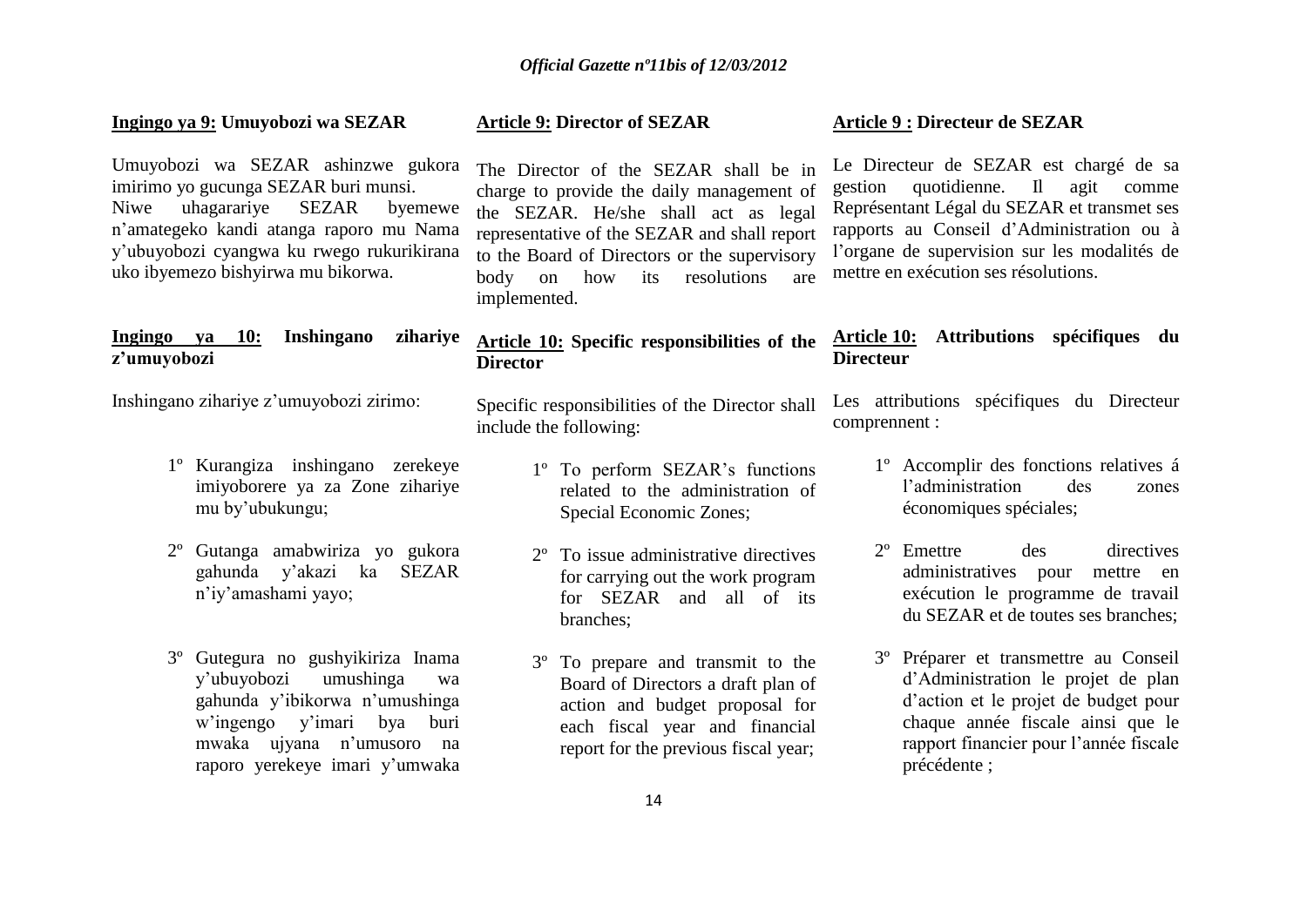werekeye umusoro ubanza;

- 4º Gushyira mu bikorwa ingengo y"imari ya SEZAR no gucunga umutungo wayo hakurikijwe amabwiriza;
- 5º Kureba ishyirwaho n"imikorere y"abakozi ba SEZAR hakurikijwe amabwiriza;
- 6º Kumenyesha mu nyandiko Inama y"ubutegetsi ibikorwa n"imikorere ya SEZAR nibura rimwe mu mwaka.
- 4º To execute the SEZAR budget and manage its resources in accordance with the Regulations;
- 5º To ensure the appointment and performance of the employees of the SEZAR in accordance with the Regulations; and
- 6º To inform, in writing, the Board of Directors of the activities and the performance of the SEZAR at least once a year.
- 4º Exécuter le budget du SEZAR et gérer ses ressources selon les règlements ;
- 5º S"assurer de la nomination et de la performance des employés du SEZAR selon les règlements ;
- 6º Informer, par écrit, le Conseil d"Administration des activités et de la performance du SEZAR au moins une fois par an.

#### **UMUTWE WA IV: INGINGO Y'INZIBACYUHO N'IZISOZA CHAPTER IV: TRANSITIONAL AND FINAL PROVISIONS CHAPITRE IV : DISPOSITIONS TRANSITOIRES ET FINALES**

#### **Ingingo ya 11: Urwego rureberera SEZAR**

Urwego rw"Iterambere rw"igihugu rufite uburenganzira bwo gukora ubutumwa, inshingano n"ububasha bya SEZAR by"agateganyo kugeza igihe bizemezwa ukundi.

Ishami rishya rya tekinike rizashyirwaho muri RDB kugira ngo ricunge mu buryo bukwiye

#### **Article 11: SEZAR supervisory body**

Rwanda Development Board is entrusted to assume all the mandate, responsibilities and powers of the SEZAR on an interim basis until it is decided otherwise.

A new technical department will be created within RDB to take care of proper daily

#### **Article 11: Organe de supervision su SEZAR**

L"Office Rwandais pour la Promotion du Développement a le pouvoir d"assumer les attributions, les responsabilités et les pouvoirs du SEZAR dans la période intérimaire jusqu'à nouvel ordre.

Un nouveau département technique sera créé au sein du RDB pour s"occuper de la gestion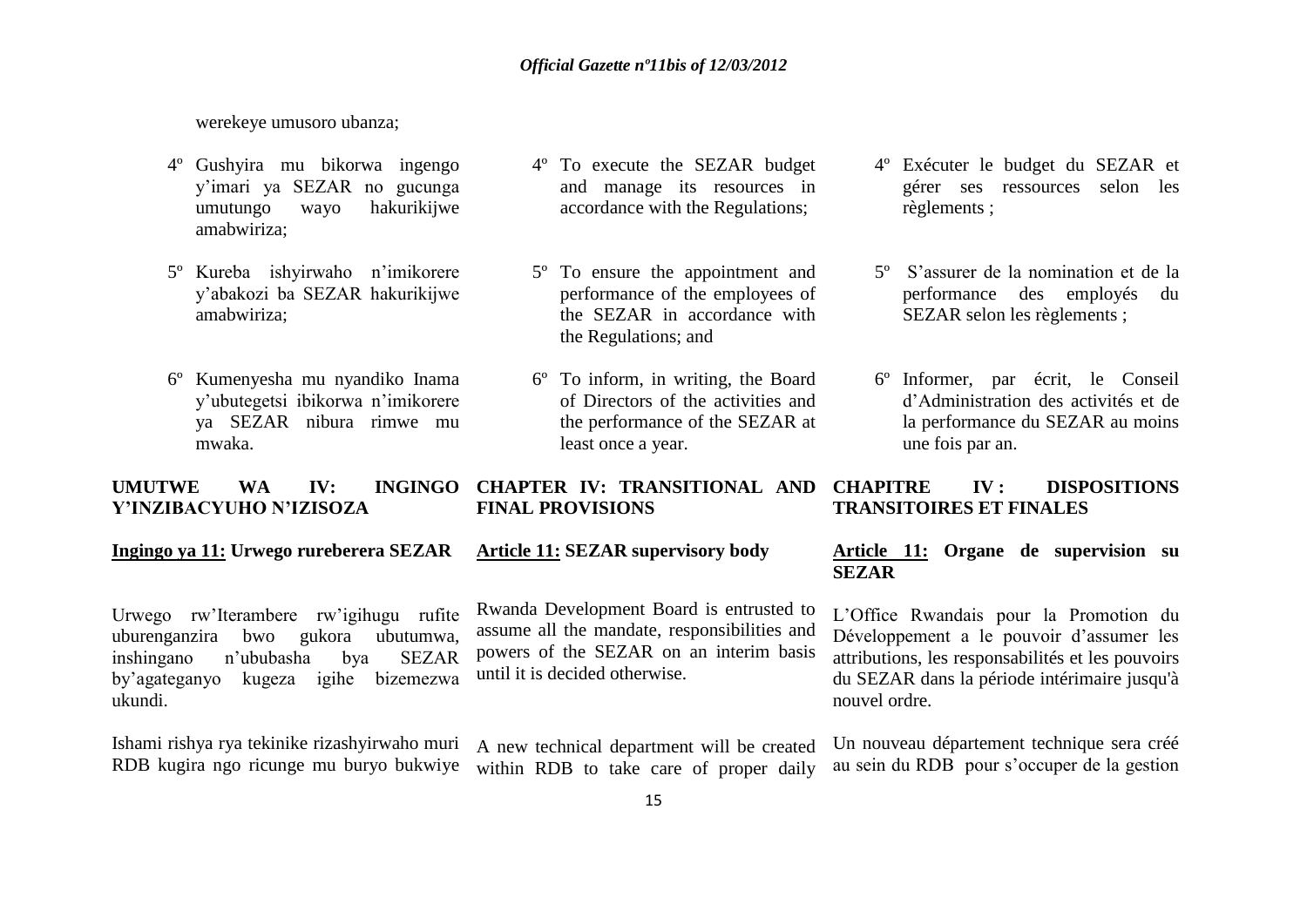| ibibazo bya buri munsi bireba n'itunganwa<br>rya Zone zihariye mu by'ubukungu.                                               | management of issues related to Special<br>Economic Zones development.                                                                              | quotidienne des affaires en rapport avec le<br>développement<br>des Zones économiques<br>spéciales.                                                             |
|------------------------------------------------------------------------------------------------------------------------------|-----------------------------------------------------------------------------------------------------------------------------------------------------|-----------------------------------------------------------------------------------------------------------------------------------------------------------------|
| y'Ubutegetsi<br><b>RDB</b><br>izakora<br>Inama<br>ya<br>nk'Inama y'ubutegetsi ya SEZAR.                                      | The Board of Directors of the Rwanda<br>Development Board shall serve as the Board<br>of SEZAR.                                                     | Le Conseil d'administration de l'Office<br>Rwandais<br>Promotion<br>la<br>du<br>pour<br>Développement va servir<br>de<br>Conseil<br>d'Administration du SEZAR.  |
| Ingingo ya 12: Inzego zishinzwe ishyirwa<br>mu bikorwa ry'iri Teka                                                           | <b>Article 12: Authorities responsible for the</b><br>implementation of this Order                                                                  | Article 12 : Autorités responsables de la<br>mise en exécution du présent arrêté                                                                                |
| Minisitiri<br>w'Ubucuruzi<br>n'Inganda<br>na<br>Minisitiri w'Imari n'Igenamigambi basabwe<br>kubahiriza iri teka.            | The Minister of Trade and Industry and the<br>Minister of Finance and Economic Planning,<br>are entrusted with the implementation of this<br>Order. | Le Ministre du Commerce et de l'Industrie et<br>le Ministre des Finances et de la Planification<br>Economique sont chargés de l'exécution du<br>présent arrêté. |
| Ingingo ya 13: Ivanwaho ry'ingingo<br>zinyuranyije n'iri teka                                                                | <b>Article 13: Repealing provision</b>                                                                                                              | <b>Article 13 : Disposition abrogatoire</b>                                                                                                                     |
| Ingingo zose z'amateka abanziriza iri kandi All prior provisions contrary to this Order<br>zinyuranye n'iri teka zivanyweho. | are hereby repealed.                                                                                                                                | Toutes les dispositions antérieures contraires<br>au présent arrêté sont abrogées.                                                                              |
| Ingingo ya 14: Igihe iri teka ritangirira Article 14: Commencement<br>gukurizwa                                              |                                                                                                                                                     | <b>Article 14 : Entrée en vigueur</b>                                                                                                                           |
| Iri teka ritangira gukurikizwa ku munsi This Order shall come into force on the date<br>ritangarijweho mu Igazeti ya Leta ya | of its publication in the Official Gazette of                                                                                                       | Le présent arrêté entre en vigueur le jour de sa<br>publication au Journal Officiel de la                                                                       |
| Repubulika y'u Rwanda.                                                                                                       | the Republic of Rwanda.                                                                                                                             | République du Rwanda.                                                                                                                                           |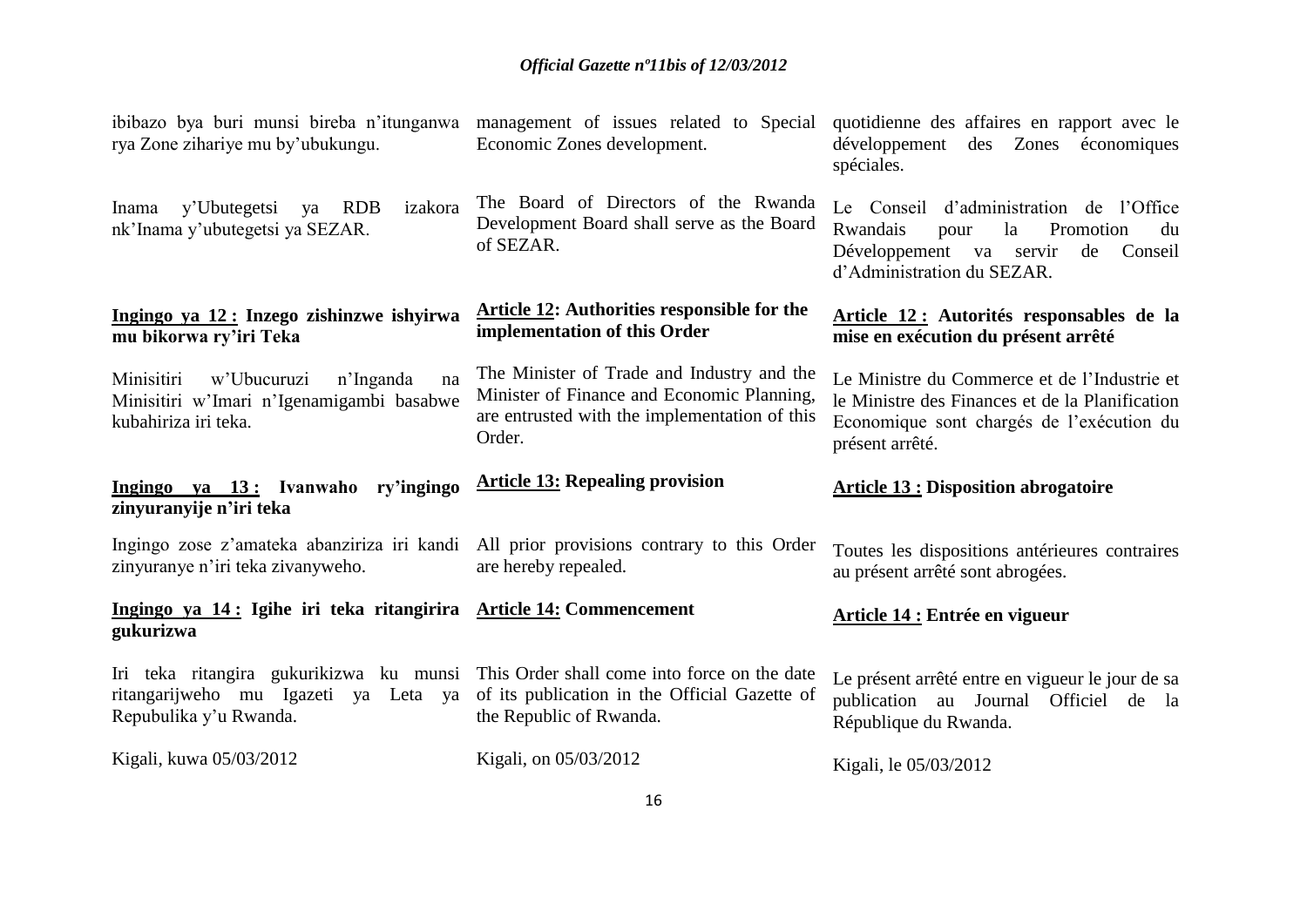**(sé) Dr HABUMUREMYI Pierre Damien** Minisitiri w"Intebe **(sé) Dr HABUMUREMYI Pierre Damien** Prime Minister **(sé) Dr HABUMUREMYI Pierre Damien** Premier Ministre **(sé) KANIMBA François** Minisitiri w"Ubucuruzi n"Inganda **(sé) KANIMBA François** Minister of Trade and Industry **(sé) KANIMBA François** Ministre du Commerce et de l"Industrie **Bibonwe kandi bishyizweho Ikirango cya Repubulika Seen and sealed with the Seal of the Republic: Vu et scellé du Sceau de la République:**

**(sé)**

**KARUGARAMA Tharcisse** Minisitiri w"Ubutabera / Intumwa Nkuru ya Leta

**KARUGARAMA Tharcisse** Minister of Justice/ Attorney General

**(sé)**

**KARUGARAMA Tharcisse** Ministre de la Justice/ Garde des Sceaux

**(sé)**

17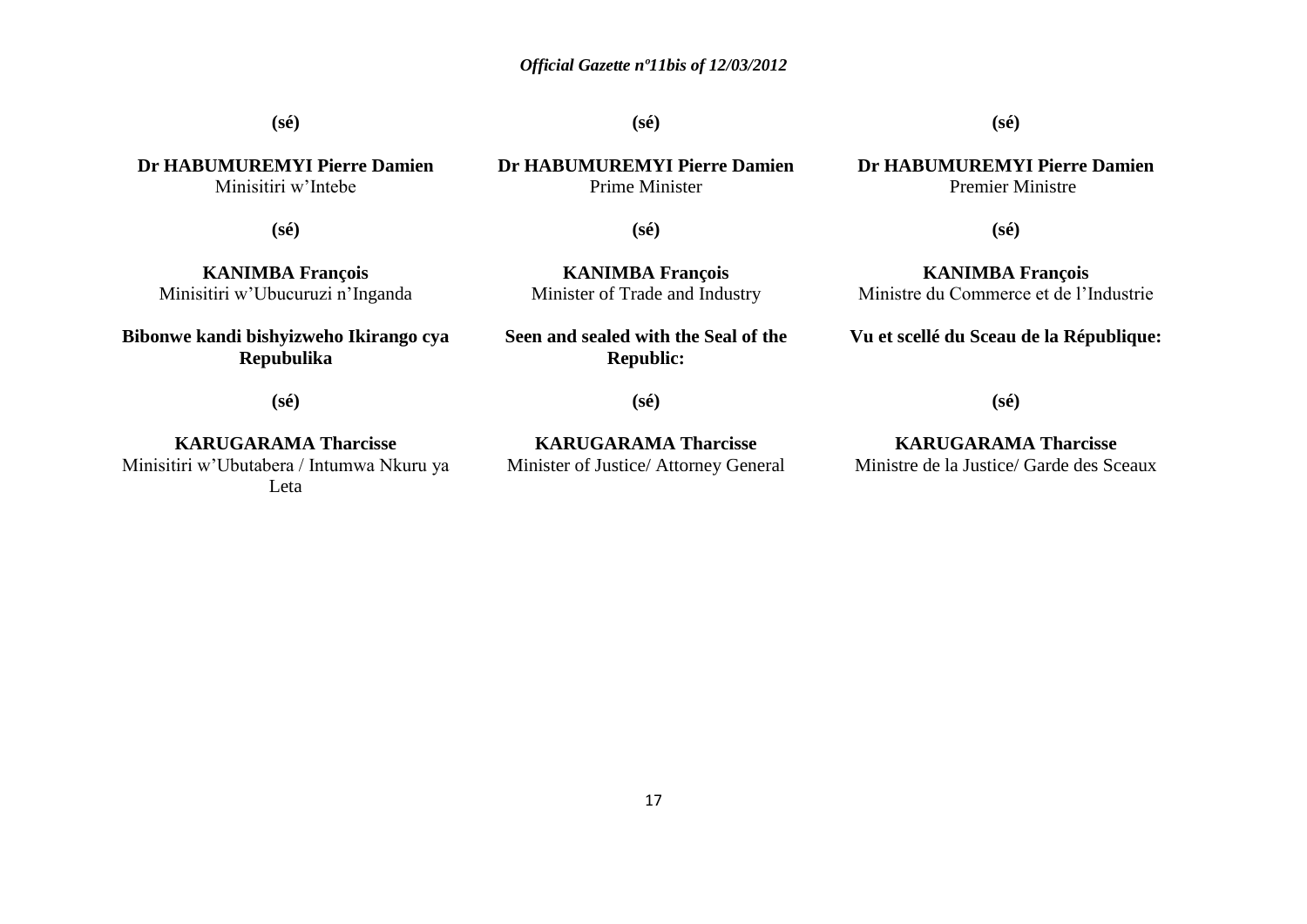**ITEKA RYA MINISITIRI W'INTEBE N°22/03 PRIME MINISTER'S ORDER N°22/03 OF ARRETE DU PREMIER MINISTRE N°22/03 RYO KUWA 05/03/2012 RYEMERERA 05/03/2012 GRANTING A LEAVE OF DU 05/03/2012 PORTANT MISE EN UMUYOBOZI W'ISHAMI RISHINZWE ABSENCE FOR NON SPECIFIC PERIOD TO DISPONIBILITE DU DIRECTEUR DE**  KURWANYA AKARENGANE. **N'IBYAHA BIYISHAMIKIYEHO MU RWEGO INJUSTICE, CORRUPTION AND RELATED CORRUPTION ET LES INFRACTIONS RW'UMUVUNYI GUHAGARIKA AKAZI MU MALPRACTICES IN THE OFFICE OF THE CONNEXES AU SEIN DES SERVICES DE GIHE KITAZWI THE DIRECTOR OF FIGHT AGAINST LUTTE CONTRE L'INJUSTICE, LA OMBUDSMAN L'OMBUDSMAN**

#### **ISHAKIRO**

#### **TABLE OF CONTENTS**

#### **TABLE DES MATIERES**

| Ingingo ya mbere: Guhagarika akazi mu gihe<br>kitazwi                                       | Article One: Leave of Absence for non specific Article premier : Mise en disponibilité<br>period |                                                                    |
|---------------------------------------------------------------------------------------------|--------------------------------------------------------------------------------------------------|--------------------------------------------------------------------|
| Ingingo ya 2 : Abashinzwe kubahiriza iri teka                                               | Article 2 : Authorities responsible for the<br>implementation of this Order                      | Article 2 : Autorités chargées de l'exécution du<br>présent arrêté |
| Ingingo ya 3: Ivanwaho ry'ingingo zinyuranyije Article 3: Repealing provision<br>n'iri teka |                                                                                                  | <b>Article 3 : Disposition abrogatoire</b>                         |

**Ingingo ya 4 : Igihe iri teka ritangira gukurikizwa Article 4 : Commencement**

**Article 4 : Entrée en vigueur**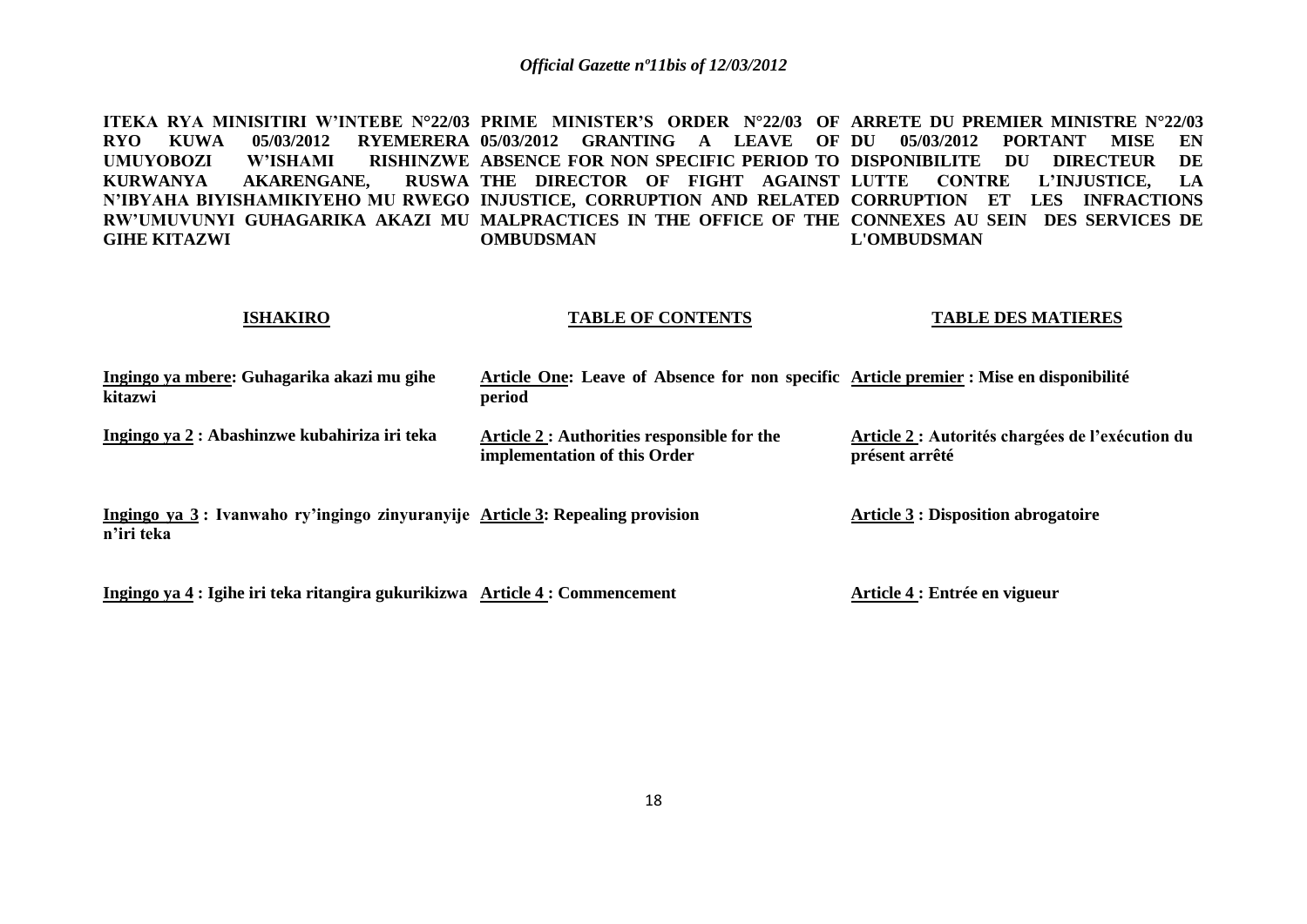ITEKA RYA MINISITIRI W'INTEBE PRIME MINISTER'S ORDER N°22/03 OF ARRETE DU PREMIER MINISTRE **N°22/03 RYO KUWA 05/03/2012 05/03/2012 GRATING A LEAVE OF N°22/03 DU 05/03/2012 PORTANT MISE RYEMERERA UMUYOBOZI W'ISHAMI ABSENCE FOR NON SPECIFIC PERIOD EN DISPONIBILITE DU DIRECTEUR DE RISHINZWE KURWANYA TO THE DIRECTOR OF FIGHT LUTTE CONTRE L'INJUSTICE, LA AKARENGANE, RUSWA BIYISHAMIKIYEHO MU RW'UMUVUNYI GUHAGARIKA AKAZI THE OFFICE OF THE OMBUDSMAN MU GIHE KITAZWI AGAINST INJUSTICE, CORRUPTION CORRUPTION ET LES INFRACTIONS AND RELATED MALPRACTICES IN CONNEXES AU SEIN DES SERVICES DE L'OMBUDSMAN**

| Minisitiri w'Intebe, | The Prime Minister, | Le Premier Ministre,                                                                                                                      |
|----------------------|---------------------|-------------------------------------------------------------------------------------------------------------------------------------------|
|                      |                     | Ashingiye ku Itegeko Nshinga rya Repubulika Pursuant to the Constitution of the Republic of Vu la Constitution de la République du Rwanda |

y'u Rwanda ryo kuwa 04 Kamena 2003 nk'uko Rwanda of 04 June 2003, as amended to date du 04 juin 2003, telle que révisée à ce jour, ryavuguruwe kugeza ubu, cyane cyane mu especially in Articles 118, 119, 120 and 201; ngingo zaryo, iya 118, iya 119, iya 120 n"iya 201; spécialement en ses articles 118, 119, 120 et 201;

Ashingiye ku Itegeko n° 22/2002 ryo kuwa Pursuant to Law n° 22/2002 of 09/07/2002 on Vu la Loi n° 22/2002 du 09/07/2002 portant 09/07/2002 rishyiraho sitati rusange igenga General Statutes for Rwanda Public Service, Statut Général de la Fonction Publique abakozi ba Leta n'Inzego z'Imirimo ya Leta, especially in Articles 17, 60, 61, 62, 63 and 64; Rwandaise, spécialement en ses articles 17, 60, cyane cyane mu ngingo zaryo, iya 17, iya 60, iya 61, iya 62, iya 63 n"iya 64; 61, 62, 63 et 64;

Asubiye ku Iteka rya Minisitiri w'Intebe n° Having reviewed the Prime Minister's Order Revu l'Arrêté du Premier Ministre n° 38/03 du 38/03 ryo kuwa 31/12/2007 rishyira ku myanya n<sup>o</sup> 38/03 of 31/12/2007 appointing the 31/12/2007 portant nomination des Directeurs y"Imirimo Abayobozi b"Amashami cyangwa ba Directors of Units or Heads of Services in d"Unités ou Chefs des Services dans les Serivisi mu Bigo bya Leta na za Komisiyo; Public Institutions and Commissions; Etablissements Publics et les Commissions;

Amaze kubona ibaruwa yo kuwa 02/09/2011 Having considered the letter of 02/09/2011 Vu la lettre du 02/09/2011 que Monsieur Bwana NSENGIYUMVA Yussuf yandikiye that Mr. NSENGIYUMVA YUSSUF NSENGIYUMVA Yussuf a adressée au Minisitiri w"Abakozi ba Leta n"Umurimo asaba addressed to the Minister of Public Service and Ministre de la Fonction Publique et du Travail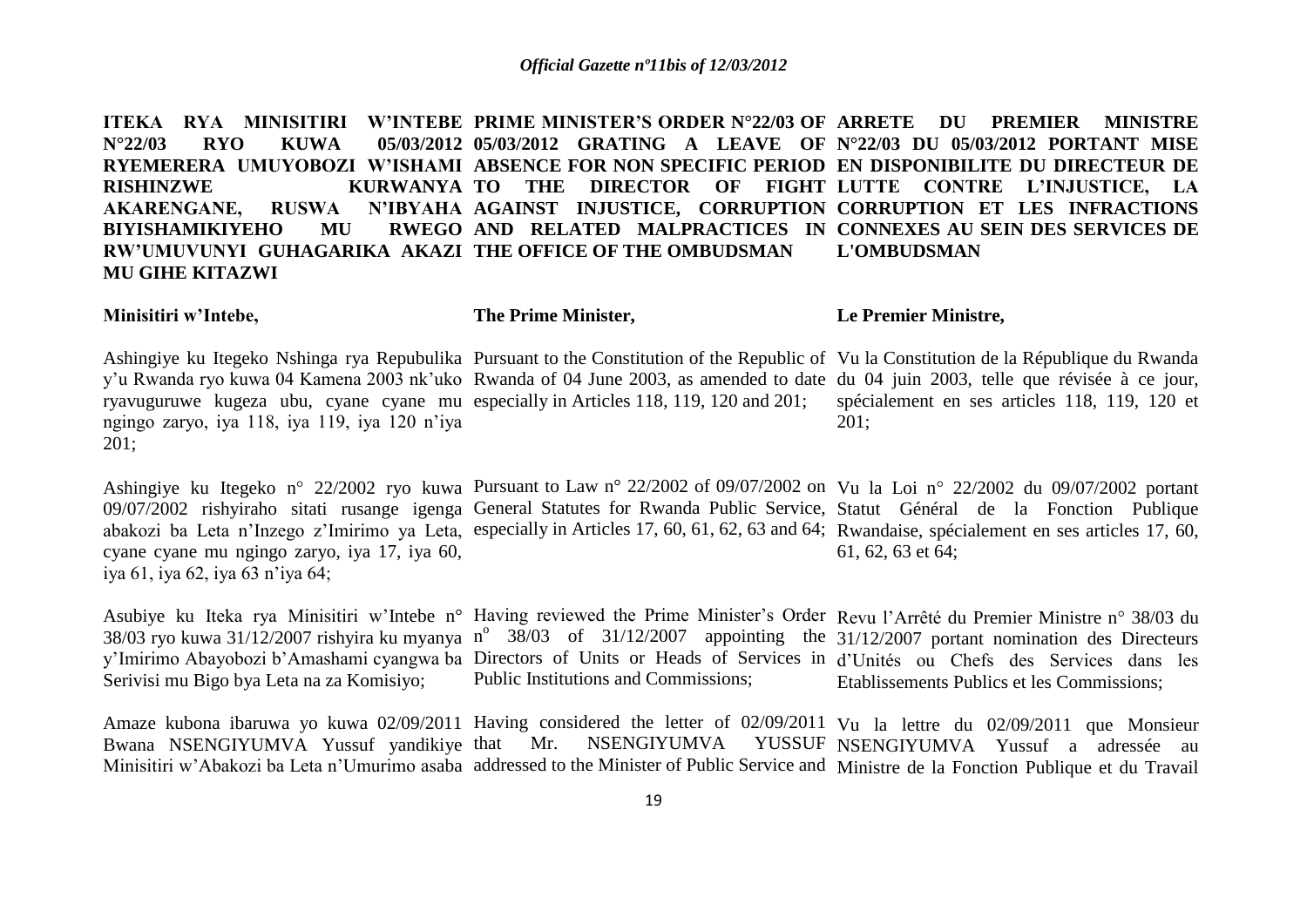| guhagarika akazi mu gihe kitazwi;                                                                                                  | Labour requesting a leave of absence for non-demandant une mise en disponibilité;<br>specific period; |                                                                                                                                                                                                                                                                                                                                                                                                                                                                                                                                                      |
|------------------------------------------------------------------------------------------------------------------------------------|-------------------------------------------------------------------------------------------------------|------------------------------------------------------------------------------------------------------------------------------------------------------------------------------------------------------------------------------------------------------------------------------------------------------------------------------------------------------------------------------------------------------------------------------------------------------------------------------------------------------------------------------------------------------|
| y'Abaminisitiri<br>yateranye<br>Inama<br>$04/11/2011$ , imaze kubisuzuma no kubyemeza; Cabinet, in its session of $04/11/2011$ ;   |                                                                                                       | kuwa After consideration and approval by the Après examen et adoption par le Conseil des<br>Ministres, en sa séance du 04/11/2011;                                                                                                                                                                                                                                                                                                                                                                                                                   |
| <b>ATEGETSE:</b>                                                                                                                   | <b>HEREBY ORDERS:</b>                                                                                 | <b>ARRETE:</b>                                                                                                                                                                                                                                                                                                                                                                                                                                                                                                                                       |
| Ingingo ya mbere: Guhagarika akazi mu Article One: Leave of Absence for non Article premier: Mise en disponibilité<br>gihe kitazwi | specific period                                                                                       |                                                                                                                                                                                                                                                                                                                                                                                                                                                                                                                                                      |
| gihe kitazwi.                                                                                                                      | period.                                                                                               | Bwana NSENGIYUMVA Yussuf, Umuyobozi Mr. NSENGIYUMVA Yussuf, the Director of Monsieur NSENGIYUMVA Yussuf, Directeur<br>w'Ishami rishinzwe Kurwanya Akarengane, Fight against Injustice, Corruption and related de Lutte contre l'Injustice, la Corruption et les<br>Ruswa n'ibyaha biyishamikiyeho mu Rwego Malpractices in the Office of the Ombudsman Infractions connexes au sein des Services de<br>rw'Umuvunyi yemerewe guhagarika akazi mu is granted a leave of absence for non specific l'Ombudsman est accordé une mise en<br>disponibilité. |
| Article 2: Abashinzwe kubahiriza iri teka                                                                                          | implementation of this Order                                                                          | Article 2: Authorities responsible for the Article 2: Autorités chargées de l'exécution<br>du présent arrêté                                                                                                                                                                                                                                                                                                                                                                                                                                         |
| kubahiriza iri teka.                                                                                                               | with<br>Planning<br>entrusted<br>are<br>implementation of this Order.                                 | Minisitiri w'Abakozi ba Leta n'Umurimo na The Minister of Public Service and Labour and Le Ministre de la Fonction Publique et du<br>Minisitiri w'Imari n'Igenamigambi basabwe the Minister of Finance and Economic Travail et le Ministre des Finances et de la<br>the Planification Economique sont chargés de<br>l'exécution du présent arrêté.                                                                                                                                                                                                   |
| <u>Ingingo ya 3:</u> Ivanwaho ry'ingingo Article 3: Repealing provision<br>zinyuranyije n'iri teka                                 |                                                                                                       | <b>Article 3 : Disposition abrogatoire</b>                                                                                                                                                                                                                                                                                                                                                                                                                                                                                                           |
| zinyuranyije na ryo zivanyweho.                                                                                                    | repealed.                                                                                             | Ingingo zose z'amateka abanziriza iri kandi All prior provisions contrary to this Order are Toutes les autres dispositions antérieures et<br>contraires au présent arrêté sont abrogées.                                                                                                                                                                                                                                                                                                                                                             |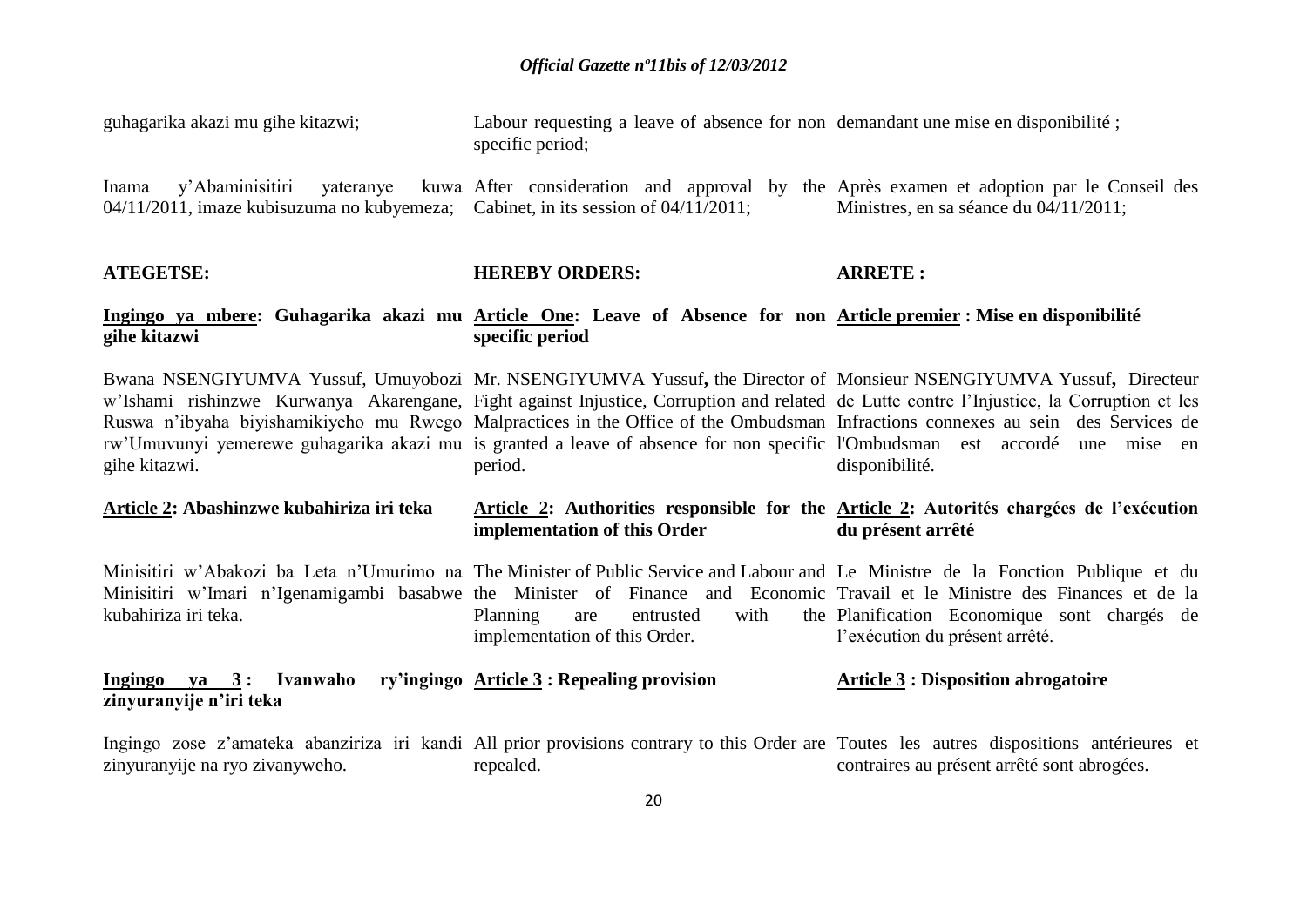#### **Ingingo ya 4: Igihe iteka ritangira Article 4: Commencement gukurikizwa Article 4: Entrée en vigueur**

Iri teka ritangira gukurikizwa ku munsi This Order shall come into force on the date of Le présent arrêté entre en vigueur le jour de sa rishyiriweho umukono. Agaciro karyo gahera its signature. It takes effect as of 02/11/2011. kuwa 02/11/2011. signature. Il sort ses effets à partir du 02/11/2011.

Kigali, kuwa 05/03/2012

Kigali, on 05/03/2012

Kigali, le 05/03/2012

 $(sé)$ **Dr HABUMUREMYI Pierre Damien** Minisitiri w"Intebe

 $(sé)$ **Dr HABUMUREMYI Pierre Damien** Prime Minister

 $(sé)$ **Dr HABUMUREMYI Pierre Damien** Premier Ministre

(sé) **MUREKEZI Anastase** Minisitiri w"Abakozi ba Leta n"Umurimo

(sé) **MUREKEZI Anastase** Minister of Public Service and Labour

(sé) **MUREKEZI Anastase** Ministre de la Fonction Publique et du Travail

**Vu et scellé du Sceau de la République :**

**Bibonywe kandi bishyizweho Ikirango cya Repubulika:**

(sé) **KARUGARAMA Tharcisse** Minisitiri w"Ubutabera/Intumwa Nkuru ya Leta **Seen and sealed with the Seal of the Republic:**

(sé) **KARUGARAMA Tharcisse** Minister of Justice/Attorney General

 $(sé)$ **KARUGARAMA Tharcisse** Ministre de la Justice/Garde des Sceaux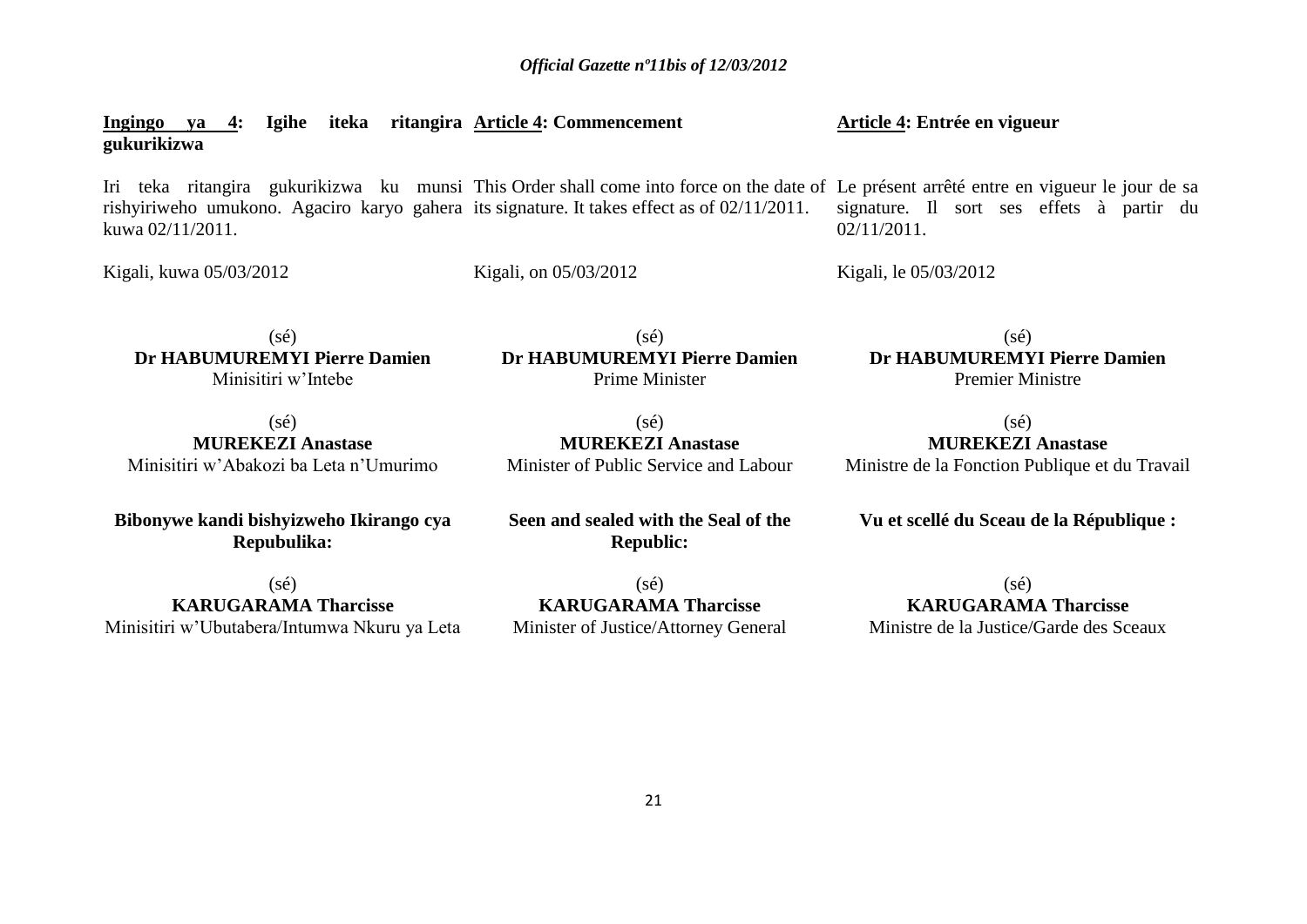**ITEKA RYA MINISITIRI N<sup>o</sup> 12/2012 RYO MINISTERIAL ORDER N o 12/2012 OF ARRETE MINISTERIEL N o 12/2012 DU KUWA 20/02/2012 RISHYIRAHO 20/02/2012 DETERMINING NEGATIVE 20/02/2012 DETERMINANT LA LISTE URUTONDE RW'IBITEMEWE AHANTU LIST FOR SPECIAL ECONOMIC NEGATIVE POUR LES ZONES HIHARIYE MU BY'UBUKUNGU MU ZONES IN RWANDA RWANDA ECONOMIQUES SPECIALES AU RWANDA**

#### **ISHAKIRO TABLE OF CONTENTS TABLE DES MATIERES**

| <u> Ingingo ya mbere</u> : Icyo iri teka rigamije | <b>Article One: Purpose of this Order</b> | Article premier : Objet du présent arrêté |
|---------------------------------------------------|-------------------------------------------|-------------------------------------------|
|                                                   |                                           |                                           |

**Ingingo ya 2: Ibisobanuro by'amagambo**

**Article 2: Definitions**

**Article 2 : Définitions**

**Ingingo ya 3: Urutonde rw'ibitemewe Article 3: Negative list for Special Article 3 : Liste négative pour les zones ahantu hihariye Economic Zones économiques spéciales**

**Ingingo ya 4: Ivanwaho ry`ingingo Article 4: Repealing provision zinyuranyije n'iri teka Article 4 : Disposition abrogatoire**

**Ingingo ya 5: Igihe iri Teka ritangirira Article 5: Commencement gukurikizwa Article 5: Entrée en vigueur**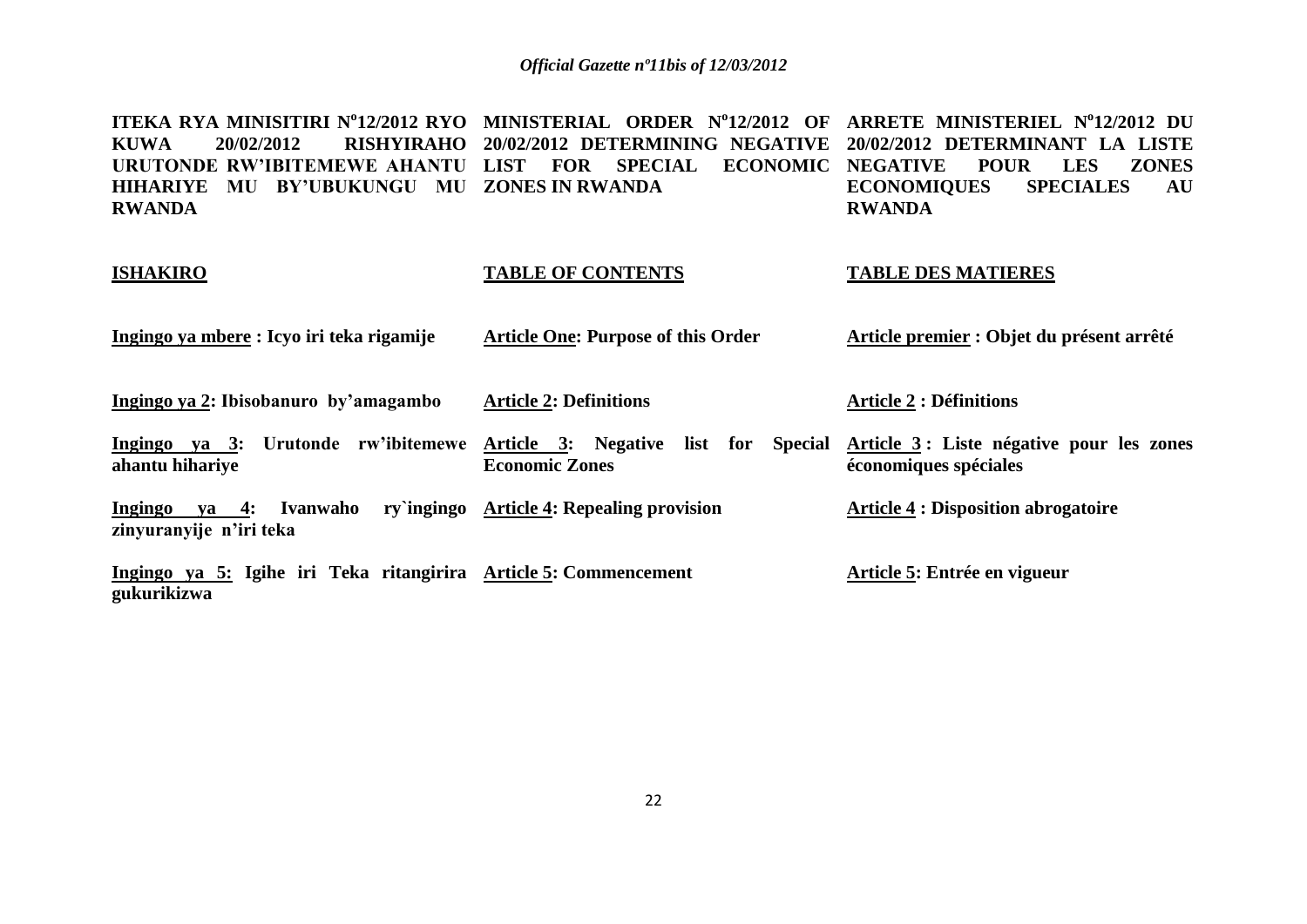**ITEKA RYA MINISITIRI N<sup>o</sup> 12/2012 RYO MINISTERIAL ORDER N o 12/2012 OF ARRETE MINISTERIEL N<sup>o</sup> 12/2012 DU KUWA 20/02/2012 RISHYIRAHO 20/02/2012 DETERMINING NEGATIVE 20/02/2012 DETERMINANT LA LISTE URUTONDE RW'IBITEMEWE AHANTU LIST FOR SPECIAL ECONOMIC NEGATIVE POUR LES ZONES HIHARIYE MU BY'UBUKUNGU MU ZONES IN RWANDA RWANDA ECONOMIQUES SPECIALES AU RWANDA**

| Minisitiri w'Ubucuruzi n'Inganda,                                                                                                                                                                                                                                   | The Minister of Trade and Industry,                                                       | Le Ministre<br>du<br><b>Commerce</b><br>de<br><b>et</b><br>l'Industrie,                                                                           |
|---------------------------------------------------------------------------------------------------------------------------------------------------------------------------------------------------------------------------------------------------------------------|-------------------------------------------------------------------------------------------|---------------------------------------------------------------------------------------------------------------------------------------------------|
| Ashingiye ku Itegeko Nshinga rya Repubulika Pursuant to the Constitution of the Republic<br>y'u Rwanda ryo kuwa 04 Kamena 2003 nk'uko<br>ryavuguruwe kugeza ubu, cyane cyane mu<br>ngingo zaryo iya 120, 121 n'iya 201;                                             | of Rwanda of 04 June 2003 as amended to<br>date, especially in Articles 120, 121 and 201; | Vu la Constitution de la République du<br>Rwanda du 04 juin 2003 telle que révisée à ce<br>jour, spécialement en ses articles 120, 121 et<br>201; |
| Ashingiye ku Itegeko n° 05/2011 ryo kuwa Pursuant to the Law n° 05/2011 of 21/03/2011<br>21/03/2011 ryerekeye ahantu hihariye mu regulating Special Economic Zones in<br>by'ubukungu mu Rwanda cyane cyane mu Rwanda especially in Article 6;<br>ngingo yaryo ya 6; |                                                                                           | Vu la Loi nº 05/2011 du 21/03/2011<br>Spéciales<br>réglementant<br>les<br>Zones<br>Economiques au Rwanda spécialement en son<br>article 6;        |
| y'Abaminisitiri yateranye<br>Inama<br>07/11/2011 imaze kubisuzuma no kubyemeza;                                                                                                                                                                                     | kuwa After consideration and approval by the<br>Cabinet in its session of $07/11/2011$ ;  | Après examen et adoption par le Conseil des<br>Ministres en sa séance du 07/11/2011;                                                              |
| <b>ATEGETSE:</b>                                                                                                                                                                                                                                                    | <b>HEREBY ORDERS:</b>                                                                     | <b>ARRETE:</b>                                                                                                                                    |
| Ingingo ya mbere : Icyo iri teka rigamije                                                                                                                                                                                                                           | <b>Article One: Purpose of this Order</b>                                                 | Article premier : Objet du présent arrêté                                                                                                         |
| Iri teka rishyiraho urutonde rw'ibitemewe<br>ahantu hihariye mu by'ubukungu mu<br>Rwanda.                                                                                                                                                                           | This Order determines the negative list for<br>Special Economic Zones in Rwanda.          | Le présent arrêté établit la liste négative<br>pour les Zones Spéciales Economiques au<br>Rwanda.                                                 |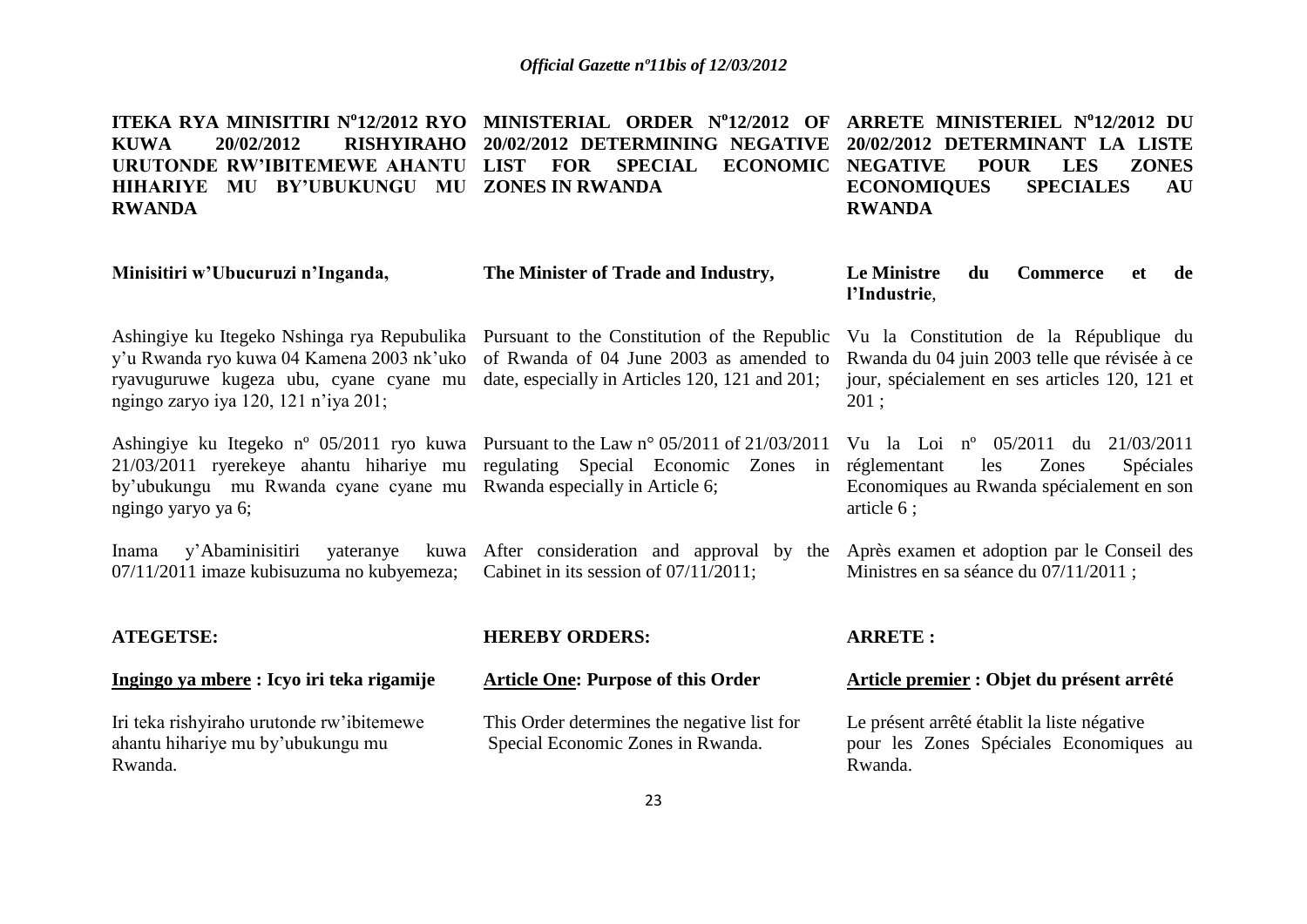| Ingingo ya 2: Ibisobanuro by'amagambo                                                                                                                                            | <b>Article 2: Definitions</b>                                                                                                                                                                                       | <b>Article 2 : Définitions</b>                                                                                                                                        |
|----------------------------------------------------------------------------------------------------------------------------------------------------------------------------------|---------------------------------------------------------------------------------------------------------------------------------------------------------------------------------------------------------------------|-----------------------------------------------------------------------------------------------------------------------------------------------------------------------|
| Amagambo adasobanuye ukundi mui ri teka<br>afite ibisobanuro bimwe n'ibyo mu Itegeko<br>n°05/2011 ryo ku wa 21/03/2011 rigenga<br>ahantu hihariye mu by'ubukungu mu Rwanda.      | Terms not otherwise defined in this Order Les termes non autrement définis dans le<br>shall have the same meaning as in the Law<br>$n^{\circ}05/2011$ of 21/03/2011 regulating Special<br>Economic Zones in Rwanda. | présent arrêté ont la même signification que<br>dans la Loi $n^{\circ}05/2011$ du $21/03/2011$<br>Spéciales<br>les<br>Zones<br>réglementant<br>Economiques au Rwanda. |
| Ingingo ya 3:<br>ahantu hihariye                                                                                                                                                 | Urutonde rw'ibitemewe Article 3: Negative list for Special Article 3: Liste négative pour les zones<br><b>Economic Zones</b>                                                                                        | économiques spéciales                                                                                                                                                 |
| Hashyizweho urutonde rw'ibitemewe ahantu The negative list for Special Economic Zones<br>hihariye mu by'ubukungu mu Rwanda ruri ku<br>mugereka w'iri teka.                       | in Rwanda is determined as it appears in the<br>annex to this Order.                                                                                                                                                | Il est établi une liste négative pour les zones<br>économiques spéciales au Rwanda telle<br>qu'elle apparaît en annexe du présent arrêté.                             |
| Ingingo ya 4:<br>Ivanwaho<br>zinyuranyije n'iri teka                                                                                                                             | ry`ingingo Article 4: Repealing provision                                                                                                                                                                           | <b>Article 4: Disposition abrogatoire</b>                                                                                                                             |
| Ingingo zose z'amateka abanziriza iri Teka All prior provisions contrary to this Order are Toutes dispositions antérieures contraires au<br>kandi zinyuranyije na ryo zivanweho. | repealed.                                                                                                                                                                                                           | présent arrêté sont abrogées.                                                                                                                                         |
| Ingingo ya 5: Igihe iri Teka ritangirira Article 5: Commencement<br>gukurikizwa                                                                                                  |                                                                                                                                                                                                                     | Article 5: Entrée en vigueur                                                                                                                                          |
| Iri<br>teka ritangira<br>gukurikizwa<br>Igazeti ya Leta ya<br>ritangarijweho mu<br>Repubulika y'u Rwanda.                                                                        | umunsi This Order shall come into force on the date<br>of its publication in the Official Gazette of the<br>Republic of Rwanda.                                                                                     | Le présent arrêté entre en vigueur le jour de sa<br>publication au Journal Officiel de la<br>République du Rwanda.                                                    |
| Kigali, kuwa 20/02/2012                                                                                                                                                          | Kigali, on 20/02/2012                                                                                                                                                                                               | Kigali, le 20/02/2012                                                                                                                                                 |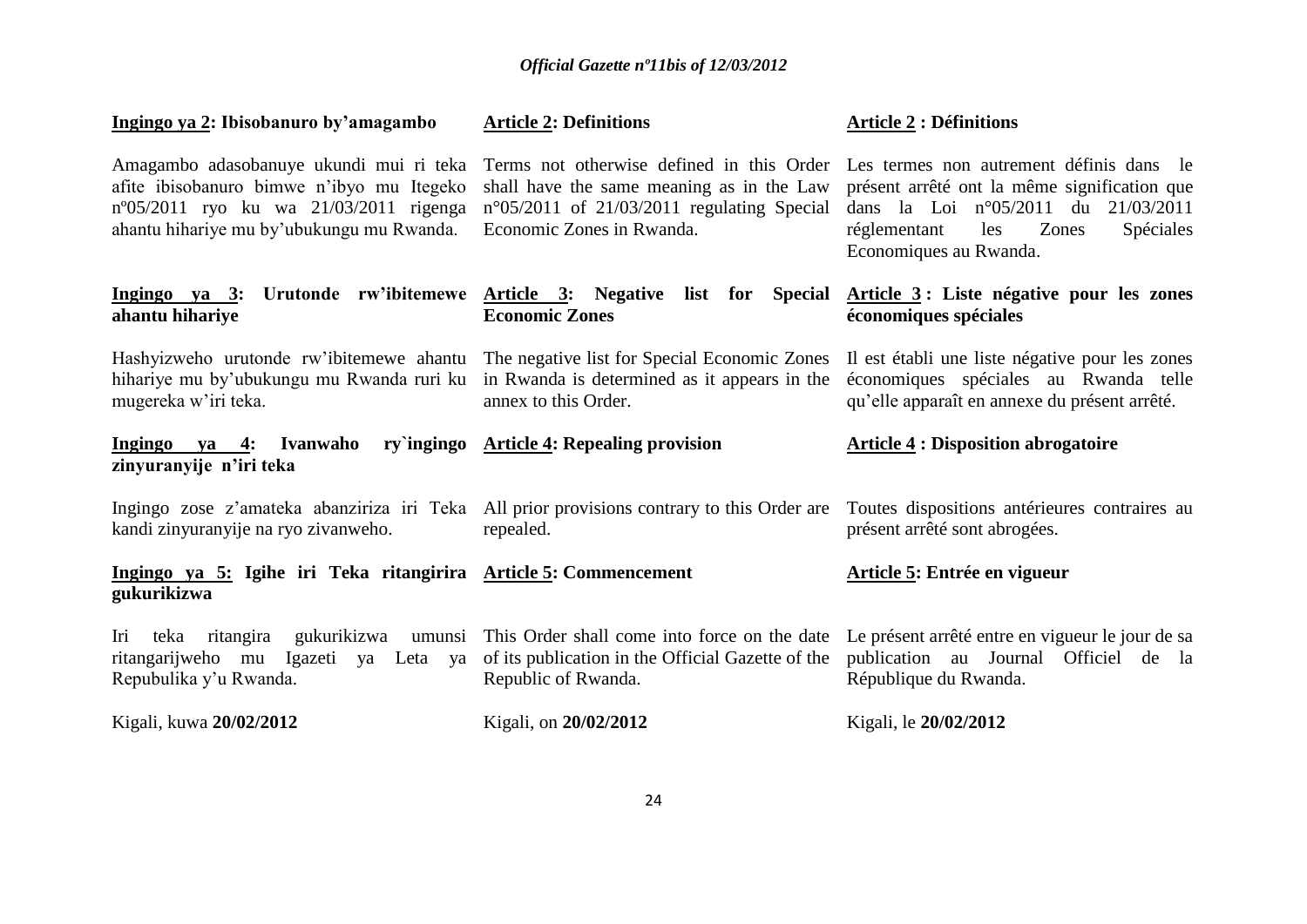(sé)

 $(s\acute{e})$ 

#### (sé)

**KANIMBA François** Minisitiri w"Ubucuruzi n"Inganda

**KANIMBA François** Minister of Trade and Industry

**KANIMBA François** Ministre du Commerce et de l"Industrie

**Bibonywe kandi bishyizweho Ikirango cya Seen and sealed with the Seal of the Vu et scellé du Sceau de la République : Repubulika: Republic:**

(sé)

(sé)

(sé)

**KARUGARAMA Tharcisse** Minisitiri w"Ubutabera /Intumwa Nkuru ya Leta

**KARUGARAMA Tharcisse** Minister of Justice/Attorney General

**KARUGARAMA Tharcisse** Ministre de la Justice/Garde des Sceaux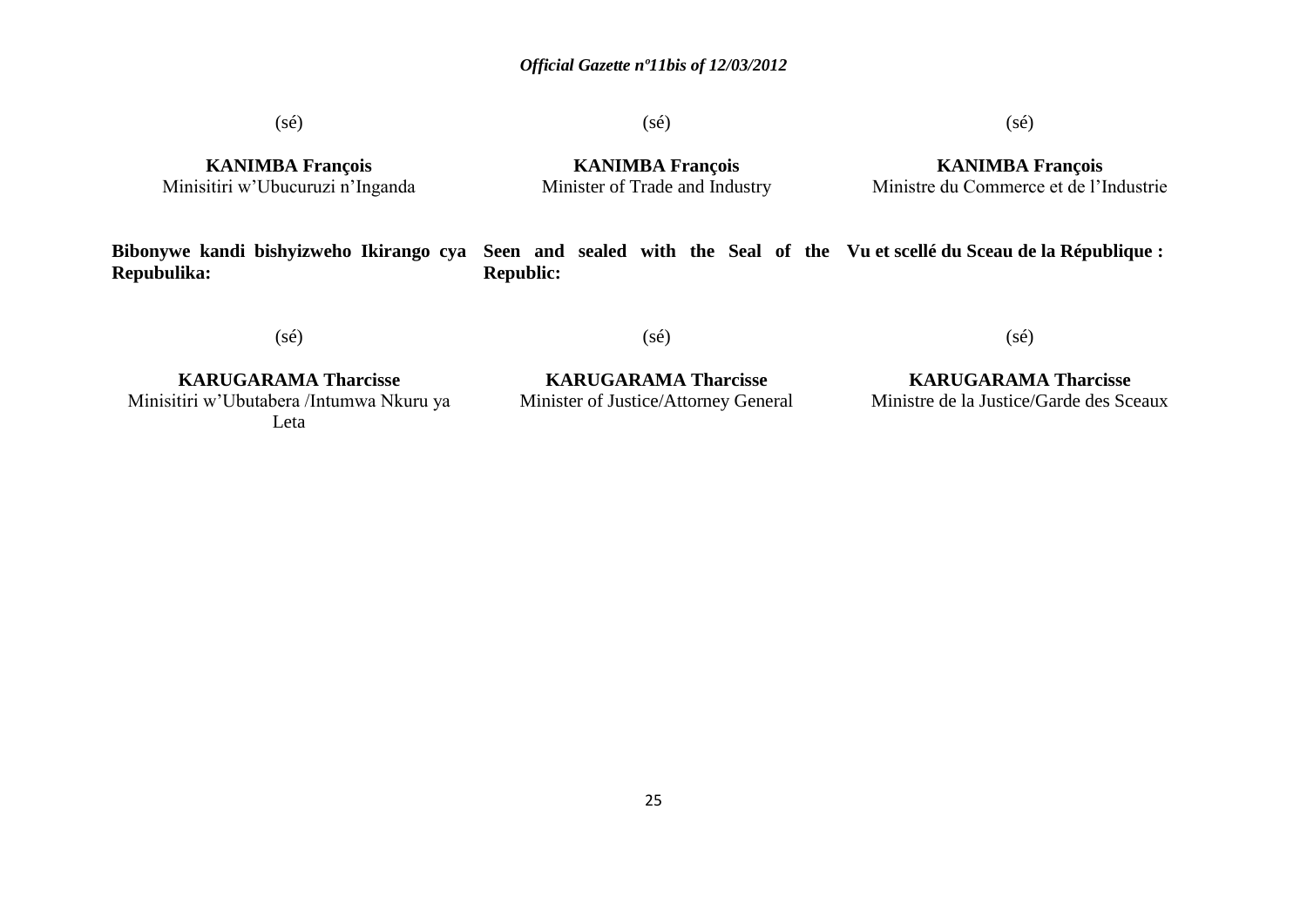UMUGEREKA W'ITEKA RYA MINISITIRI ANNEX TO THE MINISTERIAL ORDER ANNEXE A L'ARRETE MINISTERIEL **N o 12/2012 RYO KUWA 20/02/2012 N°12/2012 OF 20/02/2012 DETERMINING N°12/2012 DU 20/02/2012 DETERMINANT RISHYIRAHO RW'IBITEMEWE AHANTU HIHARIYE MU FOR SPECIAL ECONOMIC ZONES BY'UBUKUNGU MU RWANDA URUTONDE NEGATIVE LIST IN RWANDA LA LISTE NEGATIVE POUR LES ZONES ECONOMIQUES SPECIALES AU RWANDA**

Urutonde rw'ibicuruzwa bibujijwe hakurikijwe List of prohibited goods under the EAC Customs Liste des Marchandises prohibées en vertu de la Itegeko rya EAC ry"Imicungire ya za Gasutamo :

Management Act:

Loi de l"EAC sur l"Administration des Douanes :

#### **IBICURUZWA BIBUJIJWE**

Ibicuruzwa byose bivugwa mu ry"Umuryango w"Afurika y"Iburasirazuba (EAC) Community (EAC) Customs Management Act. ku micungire ya za Gasutamo. All goods prohibited under the East African

n"andi mafaranga yose atari ku bipimo and any money not being of the established ngenderwaho byashyizweho mu buremere cyangwa standard in weight or fineness. mu mishushanyirize.

mu itangazamakuru iryo ari ryo ryose, indecent or obscene printed paintings, books, ibishushanyo byacapwe biteye isoni cyangwa nyandagazi, ibitabo, amakarita, ibicapwe ku mabuye cyangwa ku byuma cyangwa ibindi bishushanyo, n"izindi nyandiko zose ziteye isoni cyangwa nyandagazi.

Amafaranga atari yo n'inoti z'inyiganano, ibiceri False money and counterfeit currency notes, coins

**PROHIBITED GOODS**

cards, lithographs or other engravings, and any other indecent or obscene articles.

#### **LES MARCHANDISES PROHIBEES**

Toutes les marchandises prohibées en vertu de la loi de la Communauté d"Afrique de l"Est (EAC) sur l"administration des douanes.

Fausse monnaie et billets contrefaits ainsi que toute pièce de monnaie ne respectant pas les normes établies quant au poids et à la finesse.

Ibikoresho byerekana imibonano mpuzabitsina byo Pornographic materials in all kinds of media, Le matériel pornographique dans toutes sortes de média, les tableaux imprimés indécents ou obscènes, les livres, cartes, lithographies ou autres gravures et tous autres articles indécents ou obscènes.

Ibibiriti birimo fosifori y"umweru. Matches containing white phosphorous. Allumettes contenant du phosphore blanc.

bukwiye ifite ibirango by"ubutegetsi cyangwa the Armorial Ensigns or Court of Arms of a les Emblèmes d"Armoiries ou les Armoiries de la

Inyandiko iyo ariyo yose yakozwe nta bubasha Any article made without proper authority with Tout article fait sans l"autorité appropriée ayant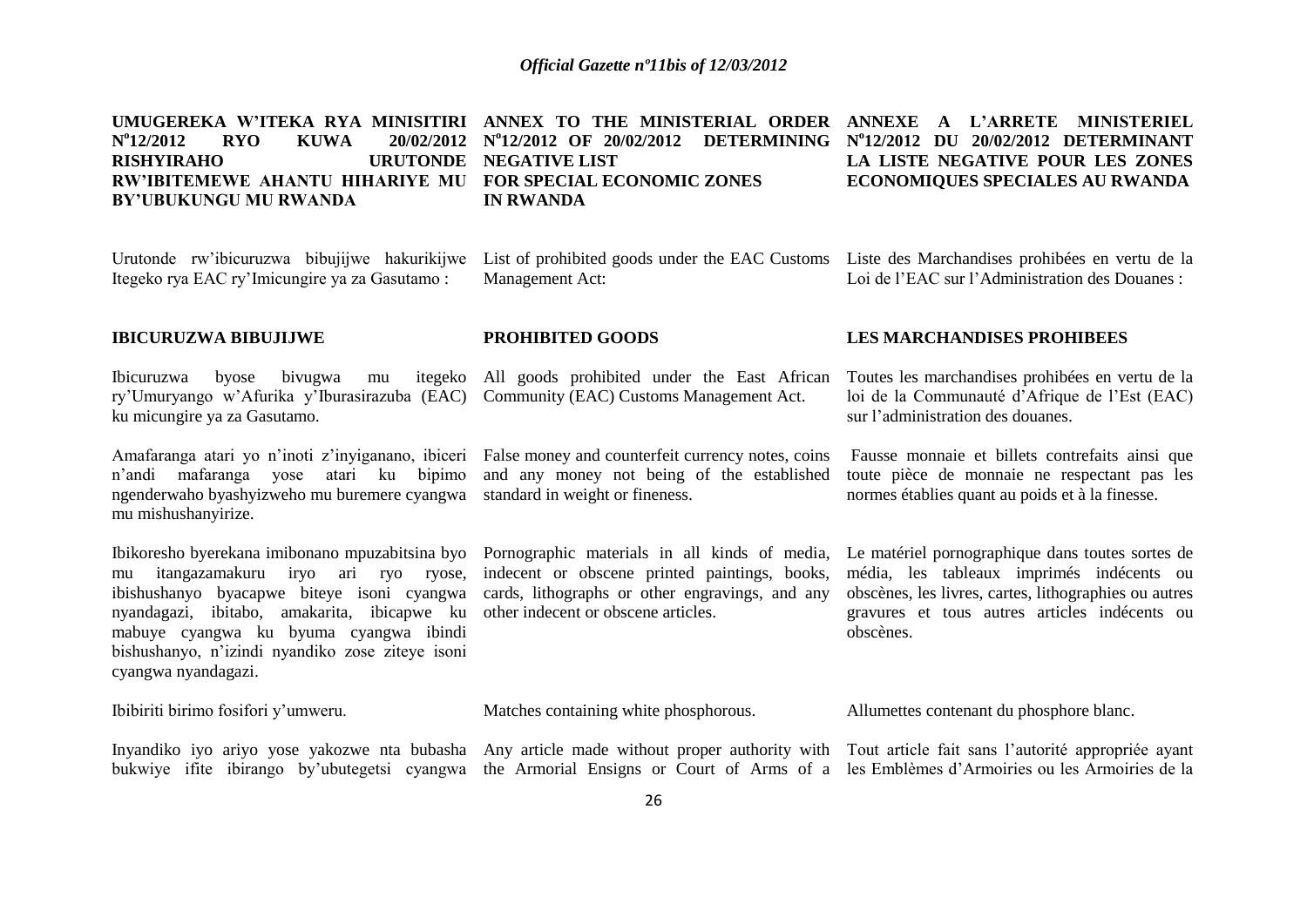bifite icyo kirango cyangwa ibimenyetso bisa cyane closely resembling them. na byo.

Ibinyobwa byayunguruwe bihumuramo akomoka ku bimera cyangwa ibicuruzwa by"ubutabire byangiza ubuzima, harimo *thijone, salicylic esters, hyssop* na *absinthe*. Haseguriwe ko muri iki gika ntakirimo kireba ibinyobwa bikaze byitwa "*'Anise* na *Anisette* "zitarengeje 0.1 ku ijana by'amavuta ya *anise* kandi zakozwe muri *pimpinelle anisum* cyangwa *star arise allicium verum*.

Imiti y"ibiyobyabwenge hakurikijwe igenzura Narcotic drugs under international control. mpuzamahanga. Imyanda yakwangiza ubuzima n"ijugunywa ryayo

nk"uko biteganwa n"amasezerano abigenga. Ibicuruzwa by"amasabune n"ibindi bisukura birimo

mercure. Imipira y"ibinyabiziga yakoze y"imodoka z'ubucuruzi n'iz'abagenzi zoroheje. Ibicuruzwa by"ibiyiganano by"amoko yose. Ibicuruzwa by"ubutabire bikurikira byerekeye The following agricultural chemicals: ubuhinzi:

 $2.4 - T$ *Aldrin Caplafl Chlordieneform Chlorobenxilate DDT Dieldri 1,2 – Dobroacethanel (EDB)*

Distilled beverages containing essential oils or chemical products, which are injurious to health, including thijone, star arise, benzoic aldehyde, salicylic esters, hyssop and absinthe. Provided that nothing in this paragraph contained shall apply to "Anise and Anisette" liquors containing not more than 0.1 per centum of oil of anise and distillates from either pimpinella anisum or the star arise allicium verum.

Hazardous wastes and their disposal as provided for under the base conventions.

Soaps and cosmetic products containing mercury. Used tyres for light commercial and passenger vehicles.

Counterfeit goods of all kinds.

*2.4 – T Aldrin Caplafol Chlordirneform Chlorobenxilate DDT Dieldri 1.2 - Dibroacethanel (EDB)*

by"Igihugu kigize Umuryango wa EAC cyangwa Partner State or having such Ensigns or Arms so Cour d"un Pays Membre ou ayant de tels Emblèmes ou Armoiries d"une ressemblance très proche d"eux.

> Les boissons distillées contenant les huiles essentielles ou les produits chimiques qui sont dangereux pour la santé y compris les thijone, star arise, benzoic aldehyde, salicylic esters, hyssop et absinthe. Il est prévu que rien dans ce qui est contenu dans ce paragraphe ne s"applique au liqueur « Anise et Anisette contenant pas plus que 0.1 pour cent de l"huile d"anise et distillés du pimpinelle anisum ou star arise allicium verum.

Les médicaments narcotiques sous le contrôle international.

Déchets toxiques et leur évacuation tel que prévu par les conventions de base

Les savons et produits cosmétiques contenant du mercure.

Les pneus usés des véhicules légers à usage commercial et de transport de passagers. les produits contrefaits de toutes sortes. Les produits chimiques agricoles suivants :

*2.4 – T Aldrin Caplafol Chlordirneform Chlorobenxilate DDT Dieldri 1.2 - Dibroacethanel (EDB) Flouroacelamide*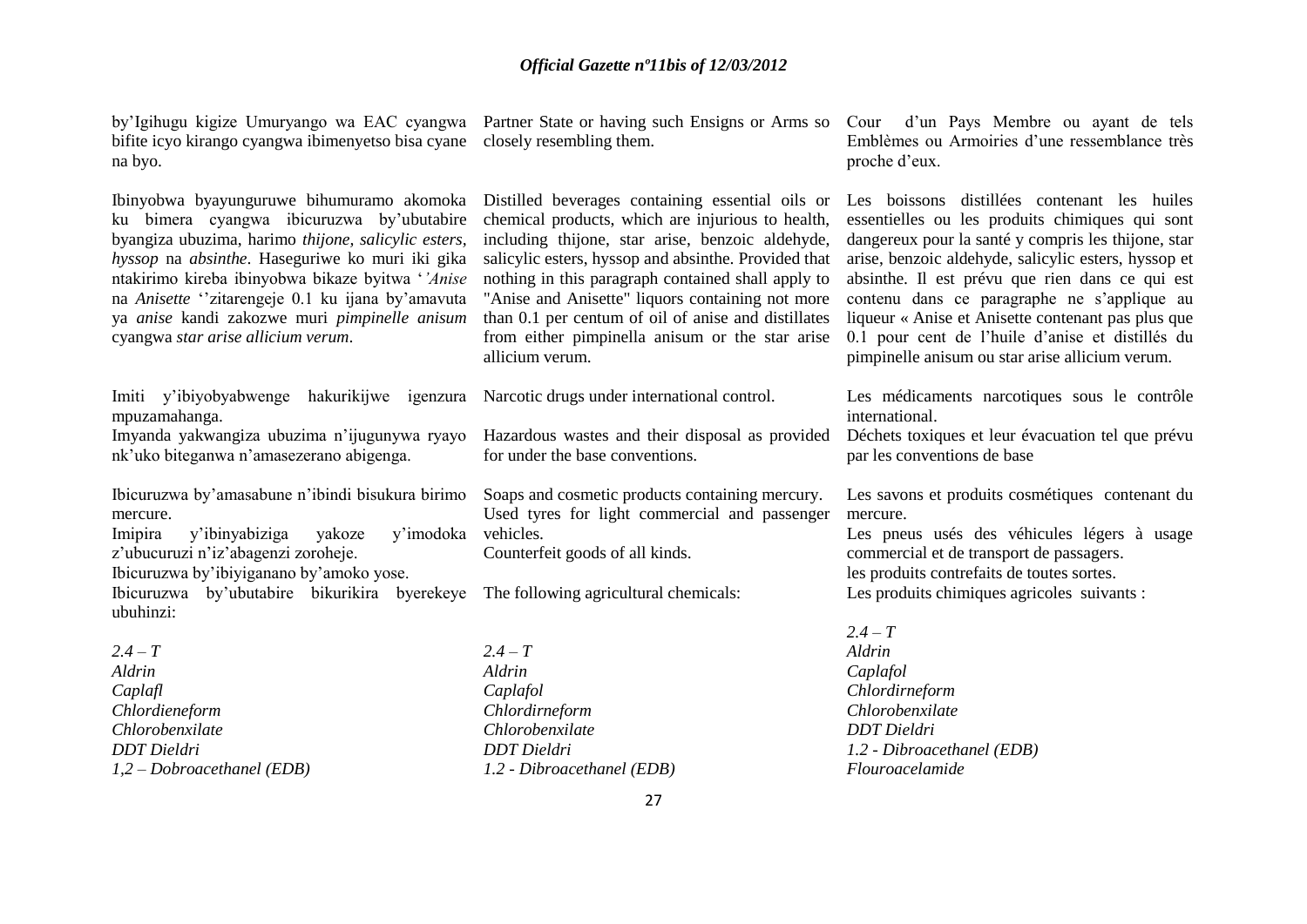*Flouroacelamide HCH Hiplanchlor Hoscachlorobenzene Lindone Mercury compounds Monocrolophs (ubwoko bumwe na bumwe) Methamidophos Phospharrmion parathion Methyl –psrathion Parathion*

13<sup>0</sup> Ibicuruzwa by'ubutabire byerekeye inganda:

Crocidolite Polychlorominatel biphenyls (PBB) Polyuchorinted Biphenyls (PCB) Polychlororinated Terphyenyls (PCT Tris (2.3 dibromopropyl) phosphate Methyl bromide (igomba kurangira mbere ya 2007 hakurikijwe Amasezerano ya Montreal).

*Flouroacelamide HCH Hiplanchlor Hoscachlorobenzene Lindone Mercury compounds Monocrolophs (certain formulations) Methamidophos Phospharrmion parathion Methyl –psrathion Parathion*

13<sup>0</sup> Industrial Chemicals:

Crocidolite Polychlorominatel biphenyls (PBB) Polyuchorinted Biphenyls (PCB) Polychlororinated Terphyenyls (PCT Tris (2.3 dibromopropyl) phosphate Methyl bromide (to be phased out in accordance with the Montreal Protocol by 2007).

#### *HCH*

*Hiplanchlor Hoscachlorobenzene Lindone Mercury compounds Monocrolophs (certaines formulations) Methamidophos Phospharrmion parathion Methyl –psrathion Parathion*

13<sup>0</sup> Produits chimiques Industriels:

Crocidolite Polychlorominatel biphenyls (PBB) Polyuchorinted Biphenyls (PCB) Polychlororinated Terphyenyls (PCT Tris (2.3 dibromopropyl) phosphate Methyl bromide (devant être fini avant 2007 conformément au Protocole de Montréal).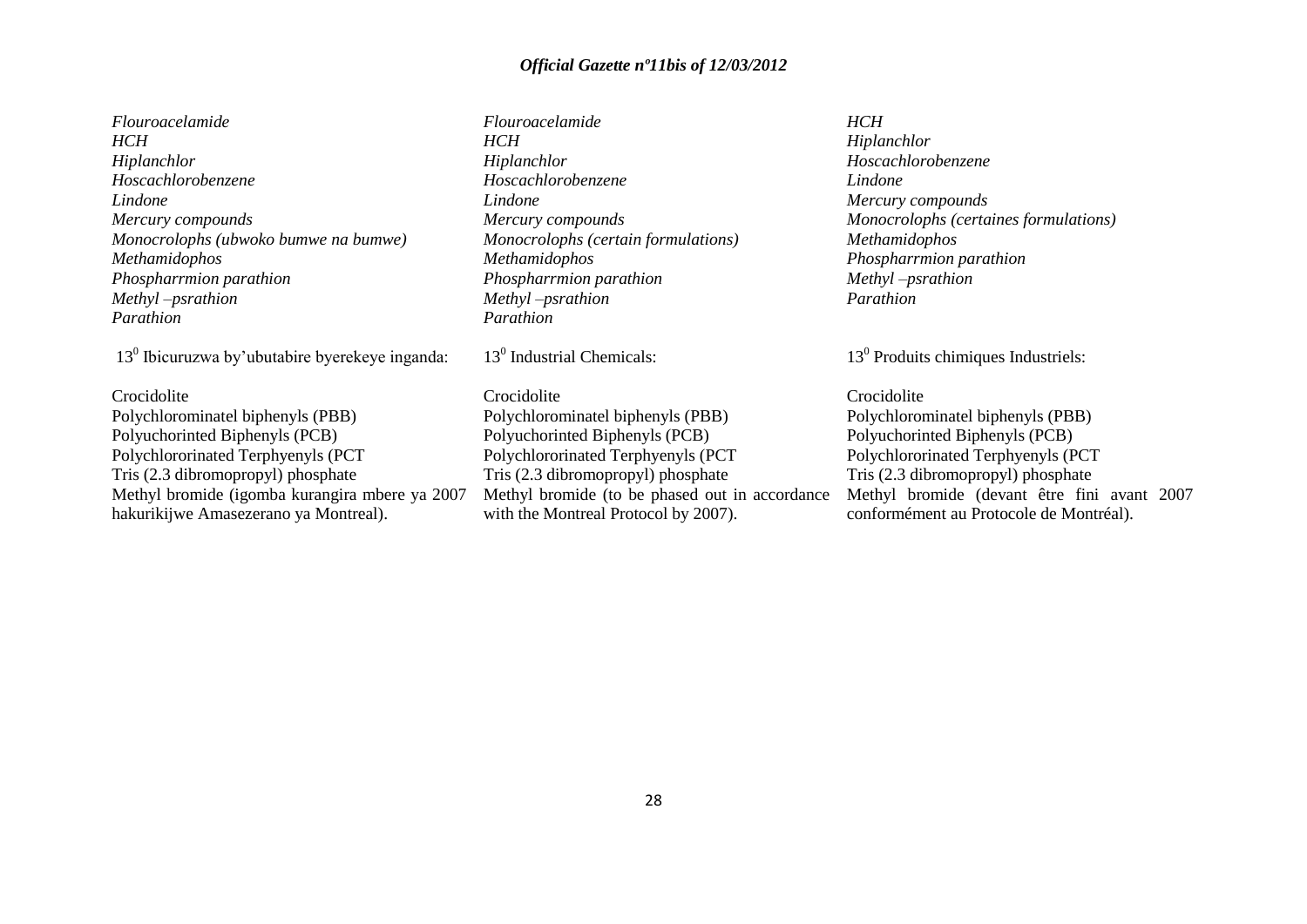**Bibonywe kugira ngo bishyirwe ku mugereka Seen to be annexed to the Ministerial Order Vu pour être annexé à l'Arrêté Ministériel w'Iteka rya Minisitiri n<sup>o</sup> 12/2012 ryo kuwa n o 12/2012 of 20/02/2012 determining negative 20/02/2012 rishyiraho urutonde rw'ibitemewe list for special economic zones in Rwanda ahantu hihariye mu by'ubukungu mu Rwanda**

**n o 12/2012 du 20/02/2012 déterminant la liste négative pour les zones économiques spéciales au Rwanda**

**Kigali, kuwa 20/02/2012**

**Kigali, on 20/02/2012**

**(sé)**

**Fait à Kigali, le 20/02/2012**

**KANIMBA François** Minisitiri w"Ubucuruzi n"Inganda

**(sé)**

**Bibonywe kandi bishyizweho Ikirango cya Repubulika :**

**(sé)**

**KANIMBA François** Minister of Trade and Industry

**KANIMBA François** Ministre du Commerce et de l"Industrie

**Vu et scellé du Sceau de la République**

**(sé)**

**(sé)**

**Seen and sealed with the Seal of the Republic:**

**KARUGARAMA Tharcisse** Minisitiri w"Ubutabera /Intumwa Nkuru ya Leta

**KARUGARAMA Tharcisse** Minister of Justice/Attorney General **(sé)**

**KARUGARAMA Tharcisse** Ministre de la Justice/Garde des Sceaux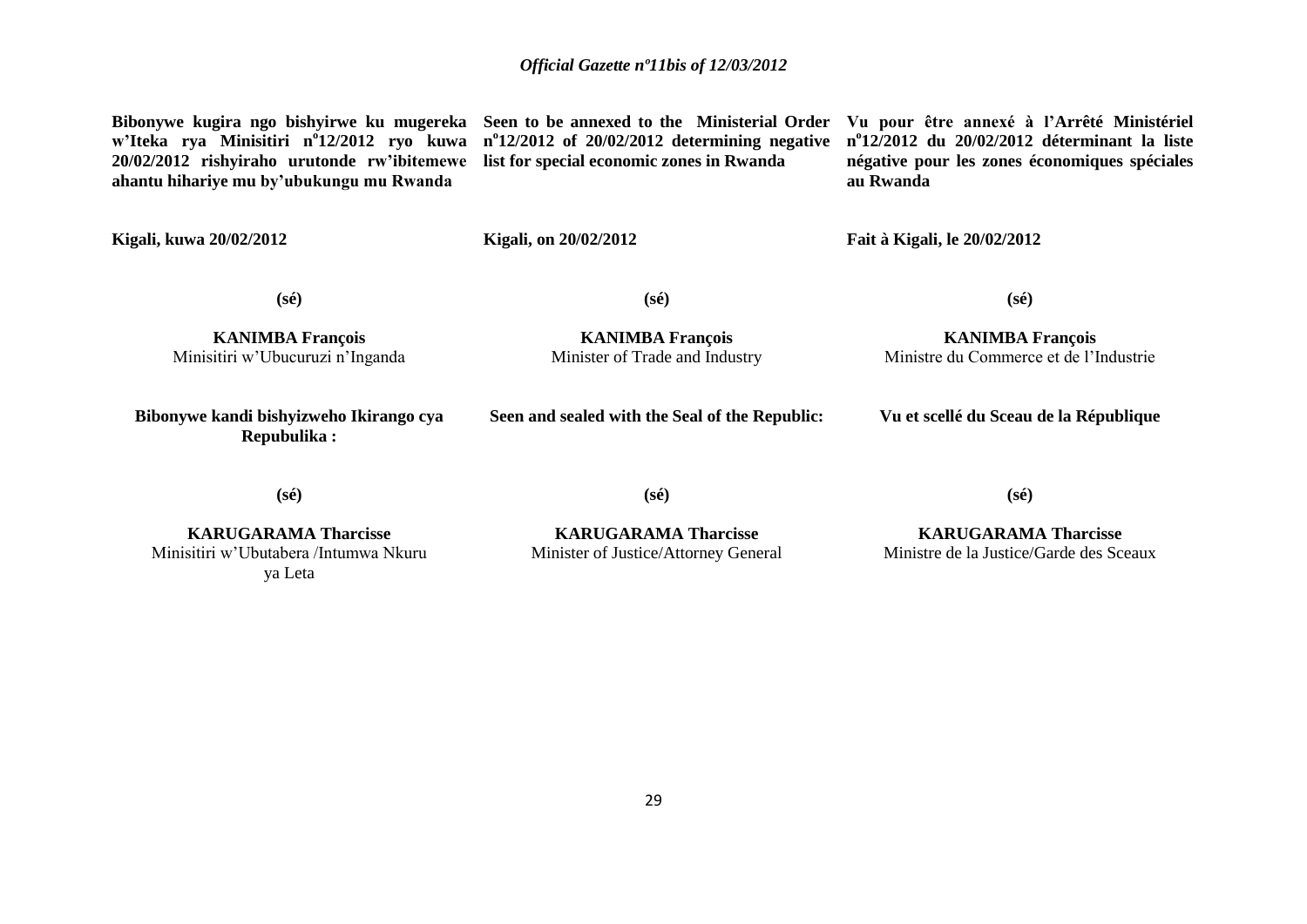**ITEKA RYA MINISITIRI N<sup>0</sup> 13/2012 RYO MINISTERIAL ORDER N<sup>0</sup> 13/2012 OF ARRETE MINISTERIEL N 0 13/2012 DU KUWA 20/02/2012 RISHYIRAHO 20/02/2012 DETERMINING LICENCE 20/02/2012 DETERMINANT LES FRAIS AMAFARANGA GIHABWA ABUBAKA N'ABACUNGA DEVELOPERS/ OPERATORS IN AHANTU HIHARIYE BY'UBUKUNGU MU RWANDA FEES FOR SPECIAL ECONOMIC DE LICENCE PAR LES PROMOTEURS RWANDA ET EXPLOITANTS DES ZONES SPECIALES ECONOMIQUES** 

#### **ISHAKIRO**

#### **TABLE OF CONTENTS**

#### **TABLE DES MATIERES**

**Ingingo ya mbere: Icyo iri teka rigamije Article One: Purpose of this Order Article premier : Objet du présent arrêté**

**Ingingo ya 3: Imiterere y'amafaranga Article 2: Licence fee structure yishyurwa**

**Ingingo ya 3: Ivanwaho ry'ingingo Article3: Repealing provision zinyuranyie n'iri teka**

**Ingingo ya 4: Igihe teka ritangirira Article 4: Commencement gukurikizwa**

**Article 2 : Structure des frais de licence**

**Article 3 : Disposition abrogatoire**

**Article 4 : Entrée en vigueur**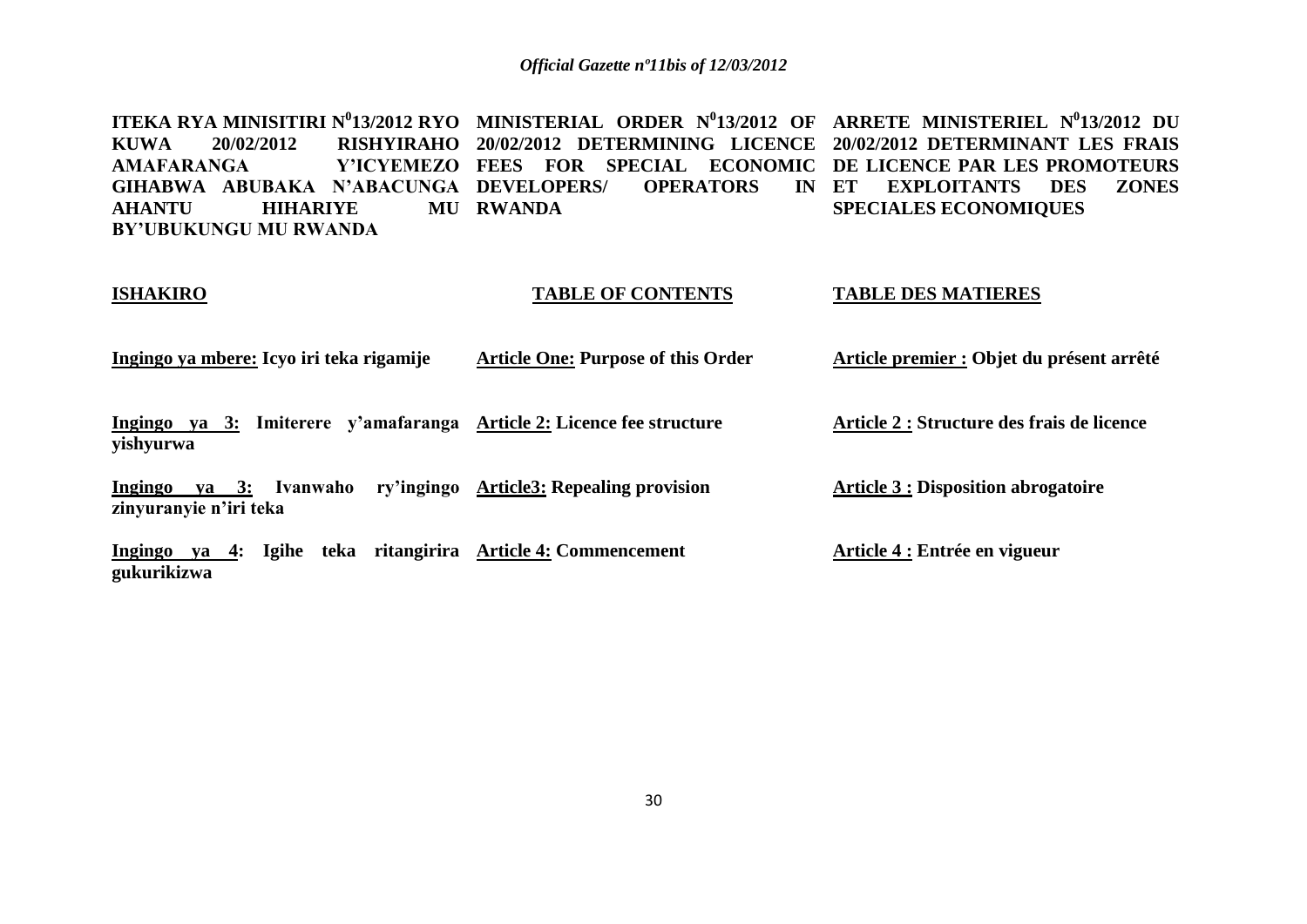**ITEKA RYA MINISITIRI N°13/2012 RYO MINISTERIAL ORDER N°13/2012 OF ARRETE MINISTERIEL N°13/2012 DU KUWA 20/02/2012 RISHYIRAHO 20/02/2012 DETERMINING LICENCE 20/02/2012 DETERMINANT LES FRAIS**   $AMAFARANGA$ **GIHABWA ABABUBAKA DEVELOPERS/OPERATORS IN N'ABACUNGA AHANTU HIHARIYE RWANDA MU BY'UBUKUNGU MU RWANDA FEES FOR SPECIAL ECONOMIC DE LICENCE PAR LES PROMOTEURS ET EXPLOITANTS DES ZONES SPECIALES ECONOMIQUES** 

| Minisitiri w'Ubucuruzi n'Inganda,                                                                                                                                                                                                                                     | The Minister of Trade and Industry,                                                                                                       | Le Ministre<br>Commerce<br>et de<br>du<br>l'Industrie,                                                                                          |
|-----------------------------------------------------------------------------------------------------------------------------------------------------------------------------------------------------------------------------------------------------------------------|-------------------------------------------------------------------------------------------------------------------------------------------|-------------------------------------------------------------------------------------------------------------------------------------------------|
| Ashingiye ku Itegeko Nshinga rya Repuburika<br>y'u Rwanda ryo kuwa 04 Kamena 2003<br>nk'uko ryavuguruwe kugeza ubu, cyane cyane<br>mu ngingo zaryo iya 120, iya 121 n'iya 201;                                                                                        | Pursuant to the Constitution of the Republic<br>of Rwanda of 04 June 2003 as amended to<br>date, especially in Articles 120, 121 and 201; | Vu la Constitution de la République du<br>Rwanda du 04 juin 2003 tel que révisée à ce<br>jour, spécialement en ses Articles 120, 121 et<br>201: |
| Ashingiye ku Itegeko n° 05/2011 ryo kuwa Pursuant to the Law n° 05/2011<br>$21/03/2011$ rigenga Ahantu hihariye mu $21/03/2011$ regulating Special Economic<br>by'ubukungu mu Rwanda cyane cyane mu Zones in Rwanda especially in Article 26;<br>ngingo yaryo iya 26; | of                                                                                                                                        | Vu la Loi nº $05/2011$<br>du<br>21/03/2011<br>Spéciales<br>Zones<br>réglementant<br>les<br>Economiques spécialement en son article 26 ;         |
| y'Abaminisitiri<br>Inama<br>yateranye<br>$07/11/2011$ ,<br>kubisuzuma<br>imaze<br>kubyemeza;                                                                                                                                                                          | kuwa After examination and adoption by the<br>no Cabinet in its session of $07/11/2011$ ;                                                 | Après examen et adoption par le Conseil des<br>Ministres en sa séance du 07/11/2011 ;                                                           |

**ATEGETSE:**

**HEREBY ORDERS:**

**ARRETE :**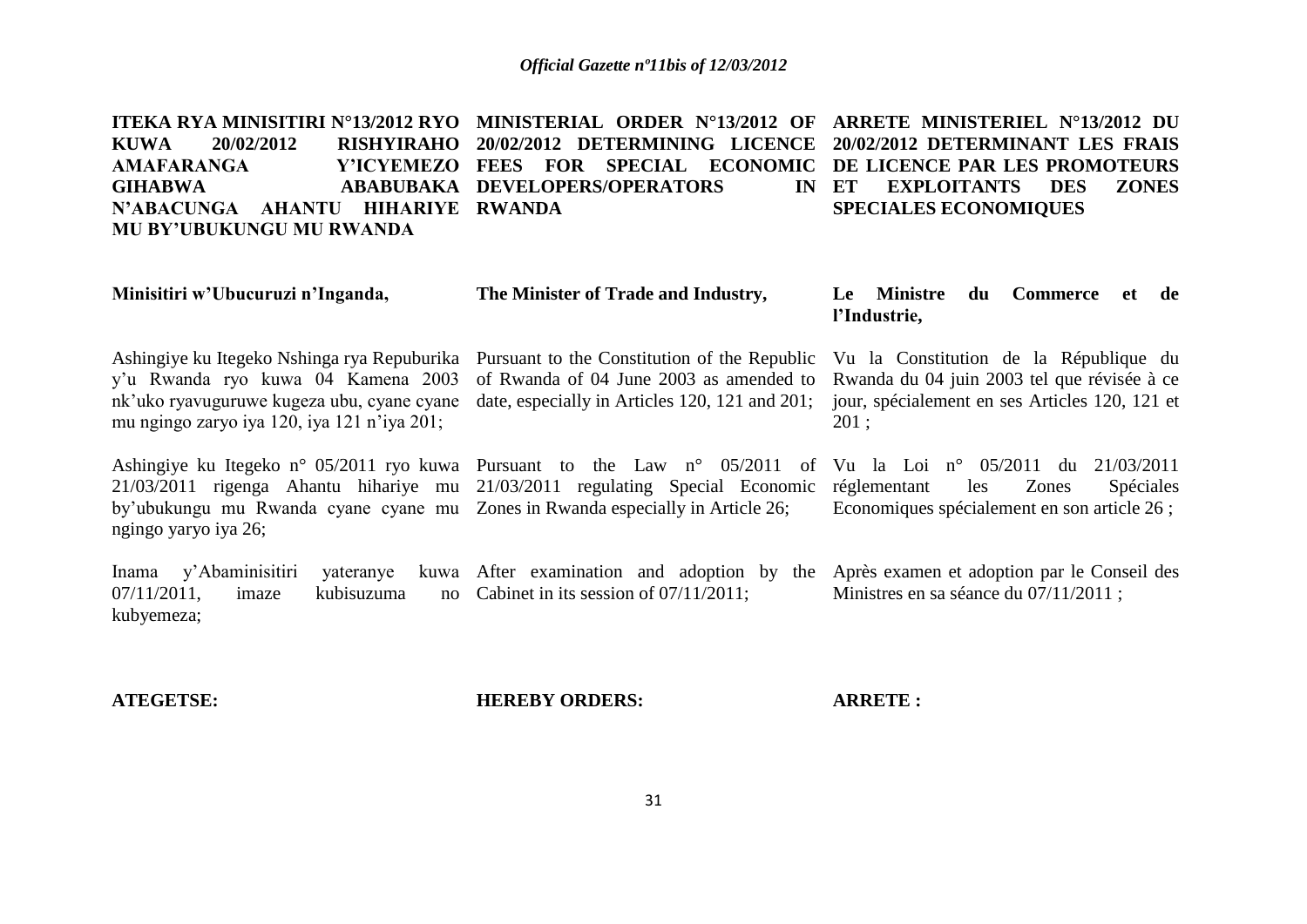| Ingingo ya mbere: Icyo iri teka rigamije                                                                                                                                                                                                                                                   | <b>Article One: Purpose of this Order</b>                                                              | Article premier : Objet du présent arrêté                                                                                                                                                             |
|--------------------------------------------------------------------------------------------------------------------------------------------------------------------------------------------------------------------------------------------------------------------------------------------|--------------------------------------------------------------------------------------------------------|-------------------------------------------------------------------------------------------------------------------------------------------------------------------------------------------------------|
| Iri teka rishyiraho amafaranga yishyurwa ku<br>cyemezo gihabwa abubaka n'abacunga ahantu<br>hihariye mu by'ubukungu.                                                                                                                                                                       | This Order determines licence fees payable<br>for special economic developers/ operators in<br>Rwanda. | Le présent arrêté détermine les frais de<br>licence payables par les promoteurs et<br>exploitants de zones économiques spéciales<br>au Rwanda.                                                        |
| Ingingo ya 3: Imiterere y'amafaranga Article 2: Licence fee structure<br>yishyurwa                                                                                                                                                                                                         |                                                                                                        | <b>Article 2 : Structure des frais de licence</b>                                                                                                                                                     |
| Amafaranga y'icyemezo gihabwa uwusaba The fees for a Special Economic Zone<br>hihariye mu<br>ahantu<br>cyangwa<br>ucunga<br>by'ubukungu mu Rwanda ni ibihumbi bibiri two thousand and five hundred USD (USD<br>Magana<br>tanu<br>na<br>y'Amanyamerika (2.500 USD) yishyurwa<br>rimwe gusa. | developer and operator license shall be set at<br>by'Amadolari 2500) payable once.                     | Les frais pour une licence d'un promoteur et<br>un exploitant de Zone Economique spéciale<br>sont fixés à deux mille cinq cent Dollars<br>Américains (2.500 USD) payables une fois.                   |
| Abandi bakoresha ahantu hihariye mu Other Special Economic Zone users will be<br>by'ubukungu mu Rwanda bahabwa icyemezo granted user license upon presentation of an<br>kuhakorera<br>CVO<br>cy'ubashoramari kandi bujuje ibigenderwaho minimum criteria.<br>bisabwa.                      | berekanye icyemezo investor certificate and satisfaction of the                                        | Les autres utilisateurs de la Zone économique<br>spéciale recevront une licence d'utilisateur sur<br>présentation d'un certificat d'investisseur et<br>après avoir rempli les critères minima exigés. |
| Ingingo ya 3: Ivanwaho<br>zinyuranyie n'iri teka                                                                                                                                                                                                                                           | ry'ingingo Article3: Repealing provision                                                               | <b>Article 3: Disposition abrogatoire</b>                                                                                                                                                             |
| Ingingo zose z'amateka abanziriza iri kandi All prior provisions contrary to this Order<br>zinyuranyije naryo zivanyweho.                                                                                                                                                                  | are hereby repealed.                                                                                   | Toutes les dispositions antérieures contraires<br>au présent arrêté sont abrogées.                                                                                                                    |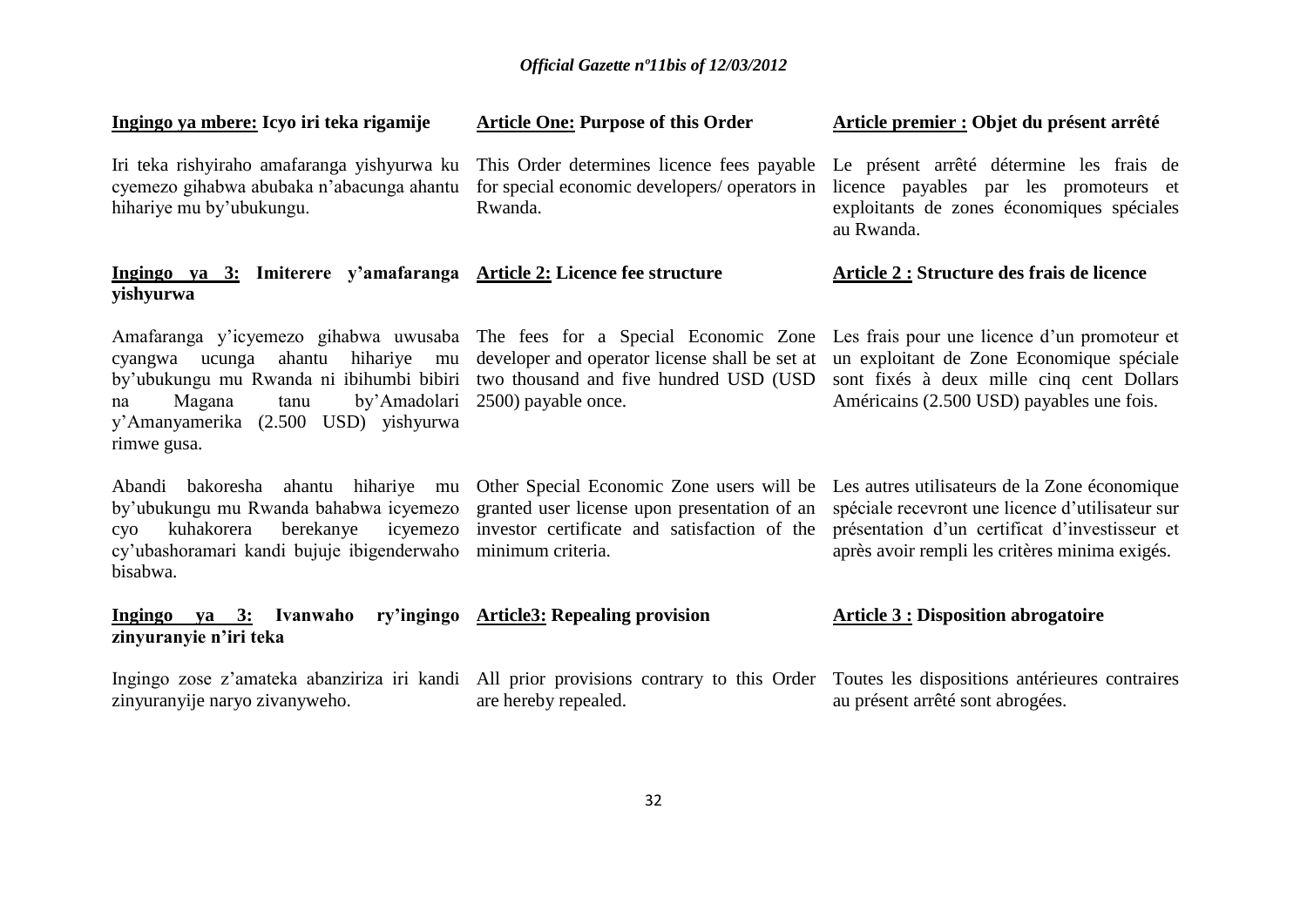| Ingingo ya 4: Igihe teka ritangirira Article 4: Commencement<br>gukurikizwa                                              |                                                                                                                          | Article 4 : Entrée en vigueur                                                                                      |
|--------------------------------------------------------------------------------------------------------------------------|--------------------------------------------------------------------------------------------------------------------------|--------------------------------------------------------------------------------------------------------------------|
| Iri teka rya Minisitiri ritangira gukurikizwa ku<br>munsi ritangarijweho mu Igazeti ya Leta ya<br>Repubulika y'u Rwanda. | This Order shall come into force on the date<br>of its publication in the Official Gazette of<br>the Republic of Rwanda. | Le présent arrêté entre en vigueur le jour de sa<br>publication au Journal Officiel de la<br>République du Rwanda. |
| Kigali, kuwa 20/02/2012                                                                                                  | Kigali, on 20/02/2012                                                                                                    | Kigali, le 20/02/2012                                                                                              |
| $(s\acute{e})$                                                                                                           | $(s\acute{e})$                                                                                                           | $(s\acute{e})$                                                                                                     |
| <b>KANIMBA François</b><br>Ministiri w'Ubucuruzi n'Inganda                                                               | <b>KANIMBA François</b><br>Minister of Trade and Industry                                                                | <b>KANIMBA François</b><br>Ministre du Commerce et de l'Industrie                                                  |
| Bibonywe kandi bishyizweho Ikirango cya<br>Repubulika:                                                                   | Seen and sealed with the Seal of the<br><b>Republic:</b>                                                                 | Vu et scellé du Sceau de la République :                                                                           |
| $(s\acute{e})$                                                                                                           | $(s\acute{e})$                                                                                                           | $(s\acute{e})$                                                                                                     |
| <b>KARUGARAMA Tharcisse</b><br>Minisitiri w'Ubutabera/Intumwa Nkuru ya<br>Leta                                           | <b>KARUGARAMA Tharcisse</b><br>Minister of Justice/Attorney General                                                      | <b>KARUGARAMA Tharcisse</b><br>Ministre de la Justice/Garde des Sceaux                                             |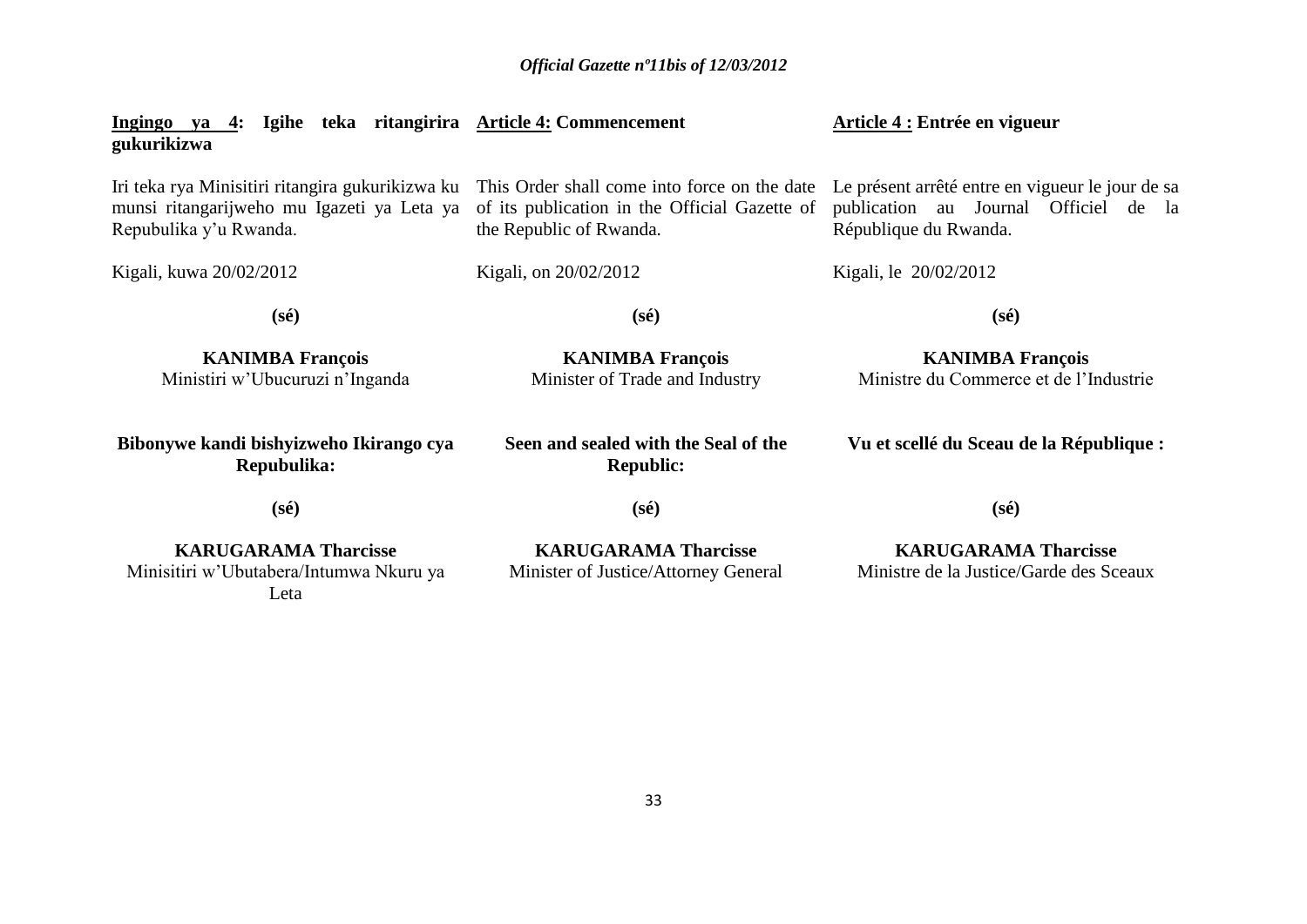**AMABWIRIZA YA MINISITIRI**   $N°001/MINICT/2012$  **YO 12/03/2012 YEREKERANYE RELATED TO THE PROCUREMENT RELATIVES A N'ITANGWA RY'AMASOKO Y'IBIKORESHO NA BY'IKORANABUHANGA ITUMANAHO BIGURWA N'INZEGO PUBLIC INSTITUTIONS ZA LETA ISHAKIRO UMUTWE WA MBERE : INGINGO RUSANGE Ingingo ya mbere: Icyo aya mabwiriza Article One: Purpose agamije Ingingo ya 2: Ibisobanuro by'amagambo UMUTWE WA II: GAHUNDA IHURIJWE HAMWE Y'ITANGWA PROCUREMENT PLAN RY'AMASOKO Ingingo ya 3: Kugendera kuri gahunda Article 3: Alignment with national ICT z'igihugu za ICT Ingingo ya 4: Guhuza gahunda y'igihugu y'amasoko yerekeranye na ICT INSTRUCTIONS INSTRUCTIONS KUWA N°001/MINICT/2012 OF INFORMATION COMMUNICATIONS TECHNOLOGY EQUIPEMENTS ET SERVICES GOODS AND SERVICES BY RWANDA RELATIFS AUX TECHNOLOGIES DE TABLE OF CONTENTS CHAPTER ONE: GENERAL CHAPITRE PREMIER : DISPOSITIONS PROVISIONS Article 2: Definition of terms CHAPTER II: INTEGRATED plans Article 4: Harmonization of national ICT procurement plan INSTRUCTIONS MINISTERIELLES N°001/MINICT/2012 DU 12/03/2012 L'APPROVISIONNEMENT EN L'INFORMATION ET DE LA COMMUNICATION PAR LES INSTITUTIONS PUBLIQUES TABLES DES MATIERES GENERALES Article premier : Objet Article 2 : Définition des termes CHAPTER II: PLAN INTEGRE DE PASSATION DE MARCHES Article 3: Alignement avec les plans nationaux des TIC Article 4: Harmonisation du plan national d'approvisionnement des TIC**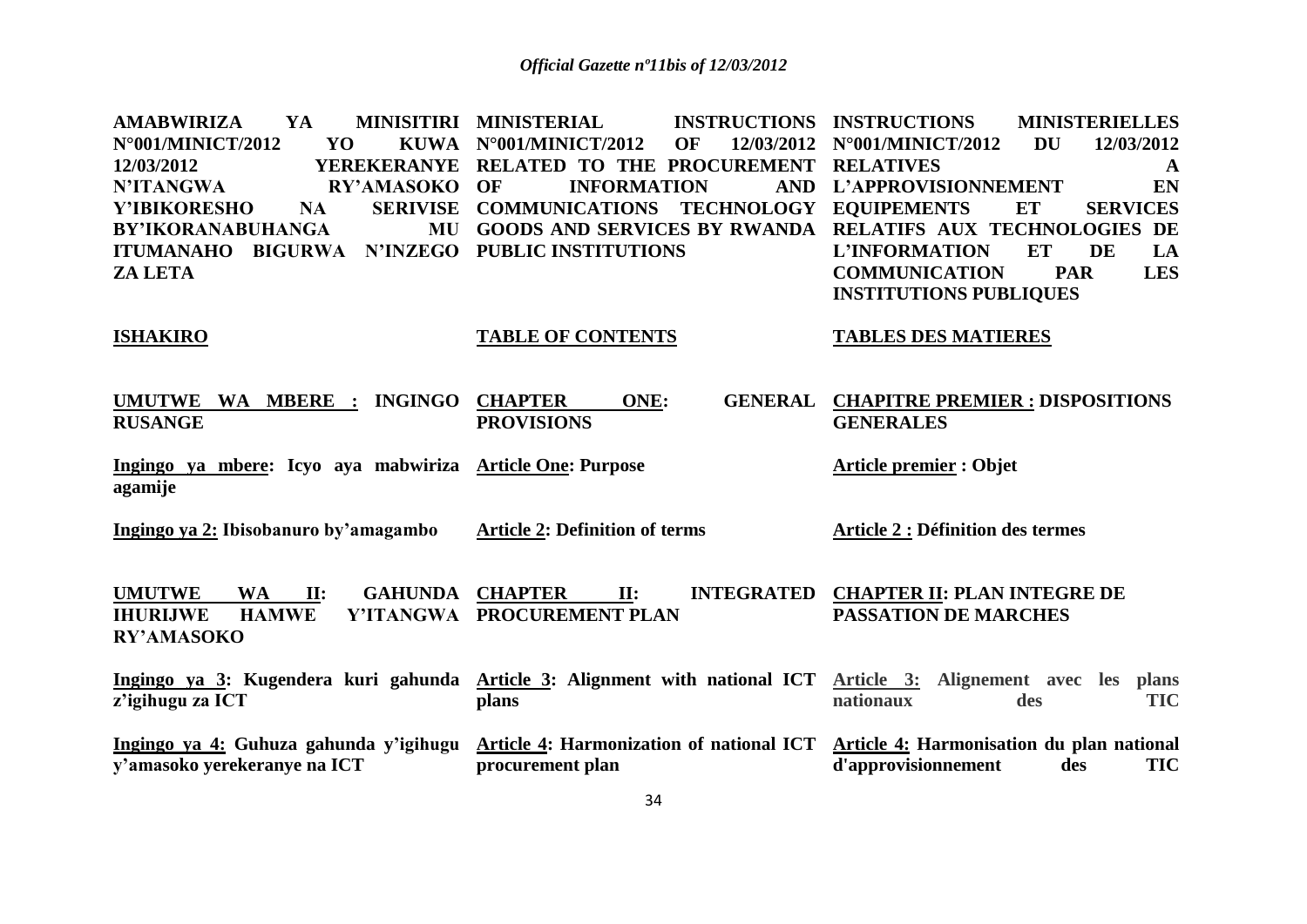| <b>UMUTWE</b><br><b>IMPAPURO</b><br><b>WA</b><br>III:<br>Z'IPIGANWA ZIKORESHWA                                                                                           | <b>CHAPTER</b><br>STANDARDIZED<br>III:<br><b>TENDER DOCUMENTS</b>        | <b>CHAPITRE III: DOSSIERS D'APPEL</b><br><b>D'OFFRES STANDARD</b>                                                                                            |
|--------------------------------------------------------------------------------------------------------------------------------------------------------------------------|--------------------------------------------------------------------------|--------------------------------------------------------------------------------------------------------------------------------------------------------------|
| y'ibikoresho na sisiteme bya ICT                                                                                                                                         | <b>ICT</b> products and systems                                          | Ingingo ya 5: Gutangaza imiterere Article 5: Publication of specifications for Article 5: Publication des spécifications<br>des produits et systèmes des TIC |
| Imiterere<br>y'ihariye<br>Ingingo<br>$\mathbf{v}\mathbf{a}$ 6:<br>y'ibigurwa                                                                                             | technical<br><b>Particular</b><br><b>Article</b><br>6:<br>specifications | <b>Spécifications</b><br>techniques<br>Article 6:<br>particulières                                                                                           |
| ry'imiterere mu rwego rwa tekiniki technical specifications<br>y'ibigurwa                                                                                                |                                                                          | Ingingo ya 7: Ibikenerwa mu itegura Article 7: Requirements in preparing Article 7: Conditions exigées dans la<br>préparation des spécifications techniques  |
| Ingingo ya 8: Uburyo bwo gukorana Article 8: Interoperability requirements<br>n'izindi sisiteme ziriho                                                                   |                                                                          | Article 8 : Conditions de compatibilité                                                                                                                      |
| ISESENGURA CHAPTER<br>UMUTWE WA<br>$\mathbf{IV:}$<br>Z'IPIGANWA<br><b>RY'INYANDIKO</b><br><b>GUKORA AMASEZERANO</b>                                                      | IV:<br><b>TENDER</b><br>NO EVALUATION AND CONTRACTING                    | <b>CHAPITRE IV: EVALUATION DES</b><br>SOUMISSIONS ET CONCLUSION DE<br><b>CONTRATS</b>                                                                        |
| agenga itangwa ry'amasoko                                                                                                                                                | procurement procedures                                                   | Ingingo ya 9: Kubahiriza amategeko Article 9: Compliance with the national Article 9: Respect des procédures<br>nationales de passation des marchés          |
| Ingingo ya 10: Inyandiko yifashishwa mu Article 10: Standard bidding document<br>guhamagarira abantu gupiganwa                                                           |                                                                          | Article 10: Document standard d'appel<br>d'offres                                                                                                            |
| UMUTWE WA V: GUHAMAGARIRA CHAPTER V: UPFRONT TENDERING<br><b>GUPIGANIRWA</b><br><b>ISOKO</b><br><b>RY'IKUBITIRO</b><br><b>RY'IBIKORESHO</b><br><b>BIKUNZE GUKORESHWA</b> | <b>PROCURED</b><br><b>OF</b><br><b>COMMMONLY</b><br><b>EQUIPMENTS</b>    | <b>APPEL</b><br><b>D'OFFRES</b><br><b>CHAPITRE</b> V:<br><b>INITIAL POUR LES EQUIPEMENTS</b><br><b>COMMUNEMENT FOURNIS</b>                                   |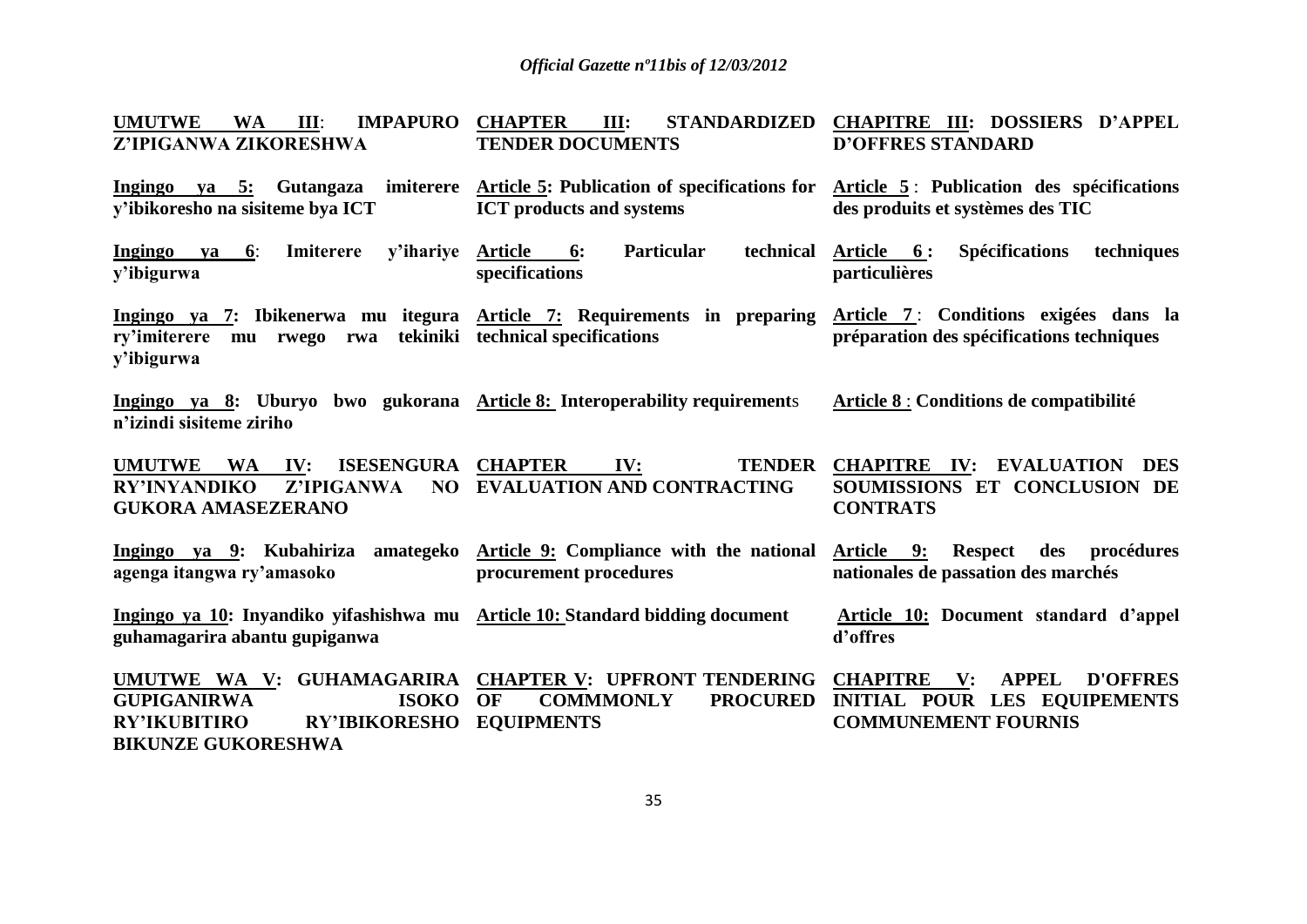| buhurijwe hamwe                                                                                                                                               | process                                                          | Ingingo ya 11: Uburyo bwo gutanga isoko Article 11: Centralized procurement Article 11: Procédure centralisée de<br>passation des marchés |
|---------------------------------------------------------------------------------------------------------------------------------------------------------------|------------------------------------------------------------------|-------------------------------------------------------------------------------------------------------------------------------------------|
| <b>UMUTWE</b><br><b>WA</b><br>VI:<br><b>SERIVISI</b><br><b>ISHYIRWAHO</b><br><b>ZEREKEYE</b><br><b>RY'UMUYOBORO</b><br><b>W'ITUMANAHO</b><br><b>N'AMAKURU</b> | CHAPTER VI: CONNECTIVITY AND<br><b>DATA SERVICES</b>             | <b>DE</b><br><b>CHAPITRE</b><br>VI:<br><b>SERVICES</b><br><b>CONNECTIVITÉ ET DE DONNEES</b>                                               |
| Ingingo ya 12: Gutanga no kugenzura<br>umuyoboro w'itumanaho rya "Internet"                                                                                   | of Internet bandwidth                                            | Article 12: Distribution and management Article 12: Distribution et gestion de la<br>bande passante Internet                              |
| Ingingo ya 13: Kwishyura umuyoboro<br>w'itumanaho                                                                                                             | <b>Article 13: Payment for fiber access</b>                      | Article 13: Paiement pour accès à la fibre<br>optique                                                                                     |
| Ingingo ya 14: Icungwa ry'umuyoboro<br>w'itumanaho wa fibure obutike w'Igihugu                                                                                | <b>Backbone Optic Fiber</b>                                      | Article 14: Management of the National Article 14: Gestion du réseau national de la<br>fibre optique                                      |
| Ingingo ya 15: Isoko ry'umuyoboro<br>w'inyongera                                                                                                              | bandwidth                                                        | Article 15: Procurement of additional Article 15: Passation de marché de la<br>bande passante supplémentaire                              |
| Ingingo ya 16: Umutekano w'amakuru na<br>sisiteme bikomeye bya Leta                                                                                           | critical data and systems                                        | Article 16: Security of Government Article 16: Sécurité des données et<br>systèmes critiques de l'Etat                                    |
| Ingingo ya 17: Kubika amakuru akomeye<br>ya Leta                                                                                                              | data and information                                             | Article 17: Hosting critical Government Article 17: Hébergement des données et<br>informations critiques de l'Etat                        |
| Ingingo ya 18: Ibisabwa ku ibikwa rifite Article 18:<br>umutekano                                                                                             | Requirements for secure Article18:<br>hosting                    | <b>Exigences</b><br>relatives<br>à<br>l'hébergement sécurisé                                                                              |
| Ingingo ya 19: Itangwa ry'isoko ku zindi<br>serivisi z'imiyoboro                                                                                              | Article 19:<br>Procurement<br><b>of</b><br>connectivity services | other Article 19: Passation de marché d'autres<br>services de connectivité                                                                |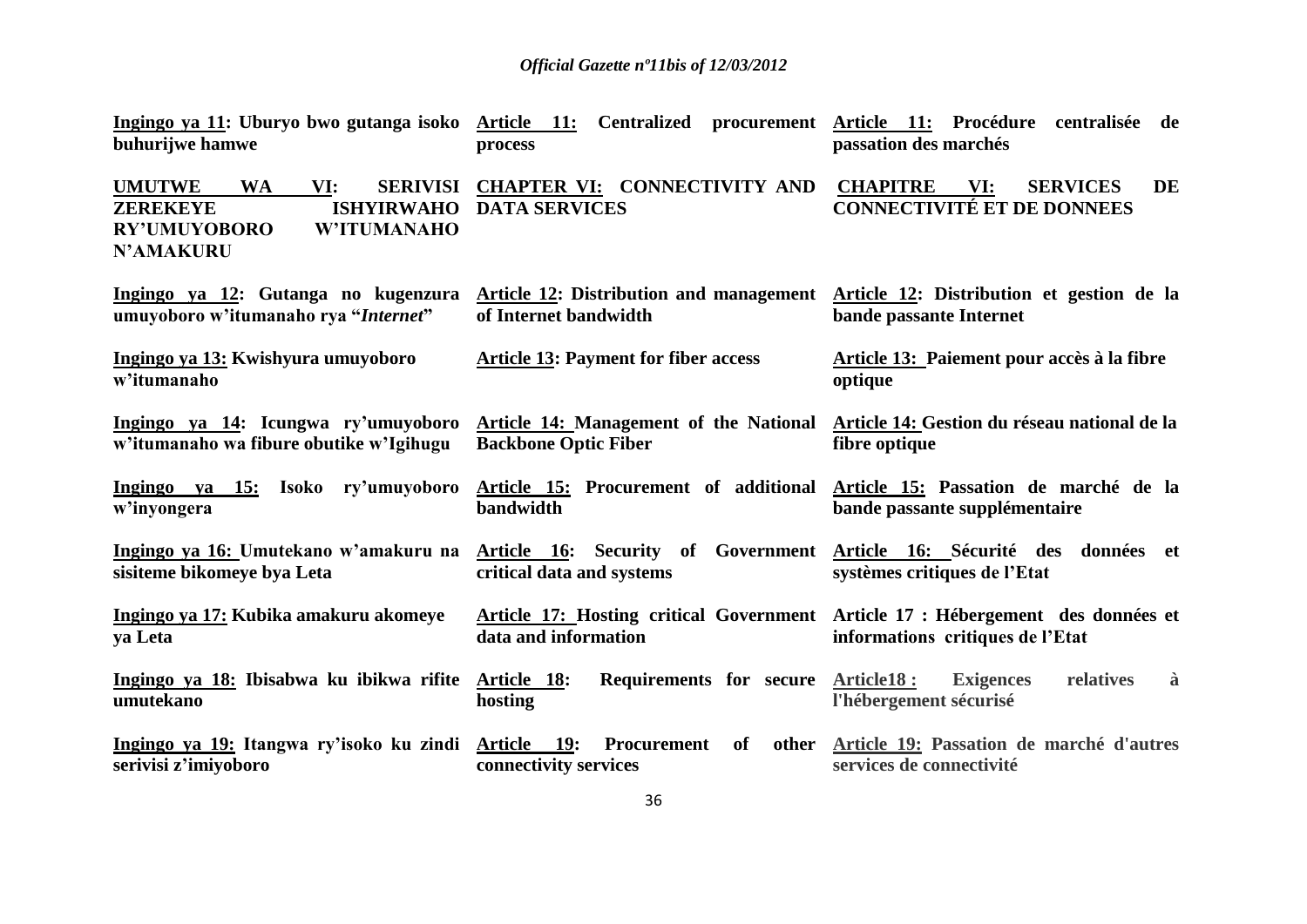| Ingingo ya 20: Kugezwa ku muyoboro<br>w'igihugu wa fibure obutike                                     | the National Article 20:<br>Article 20:<br><b>Access</b><br>to<br><b>Backbone Optic Fiber</b> | Accès<br>l'Infrastructure<br>à<br>Nationale de câbles à Fibre Optique |
|-------------------------------------------------------------------------------------------------------|-----------------------------------------------------------------------------------------------|-----------------------------------------------------------------------|
| UMUTWE WA VII: INGINGO ZISOZA                                                                         | <b>CHAPTER VII: FINAL PROVISIONS</b>                                                          | <b>DISPOSITIONS</b><br><b>CHAPITRE</b><br>VII :<br><b>FINALES</b>     |
| ya 21: Ivanwaho ry'ingingo Article 21: Repealing provision<br>Ingingo<br>zinyuranyije n'aya mabwiriza |                                                                                               | <b>Article 21 : Disposition abrogatoire</b>                           |
| ya 22: Igihe aya<br>Ingingo<br>atangira gukurikizwa                                                   | amabwiriza Article 22: Commencement                                                           | Article 22 ; Entrée en vigueur                                        |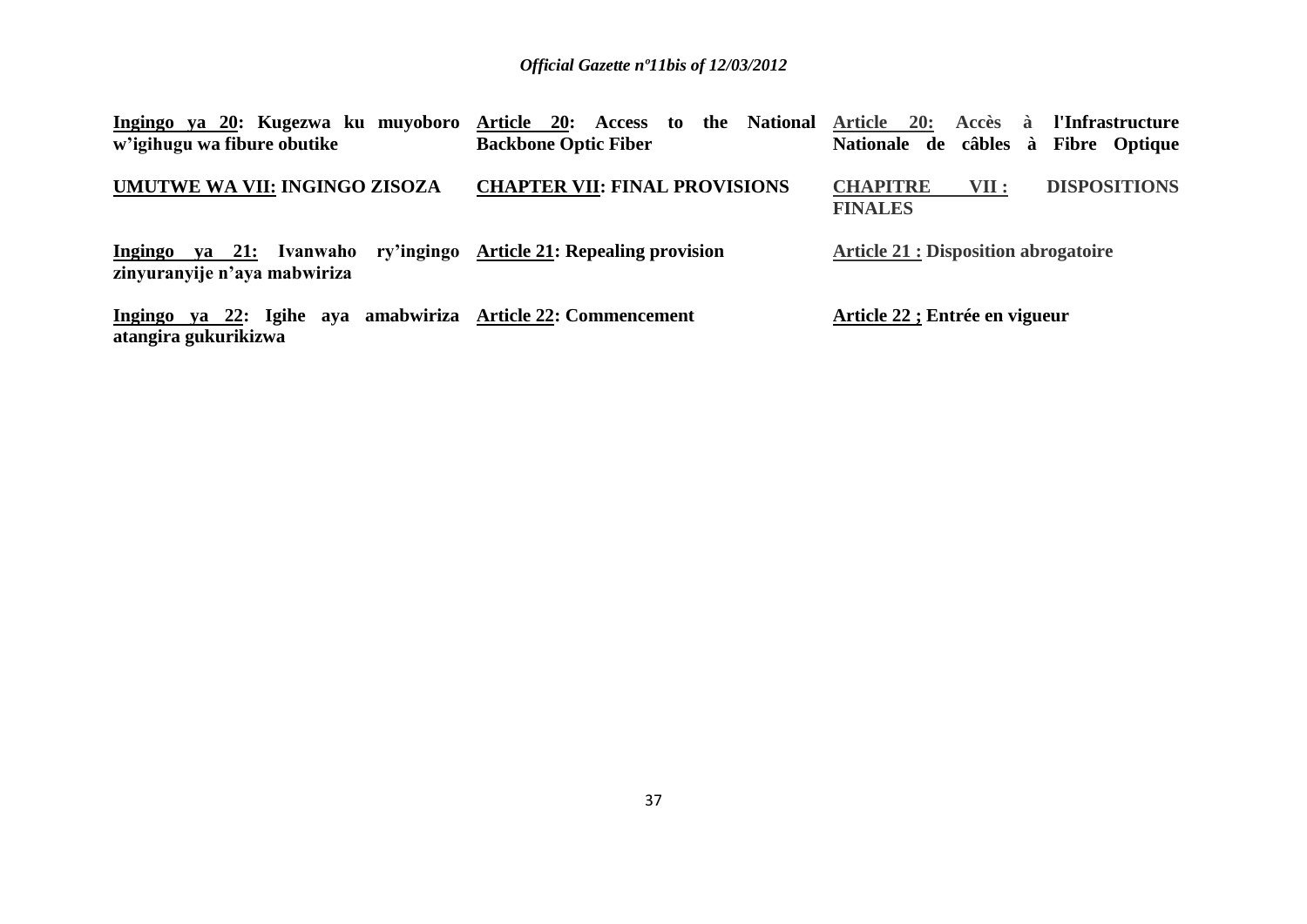|                   |  | AMABWIRIZA YA MINISITIRI MINISTERIAL   INSTRUCTIONS INSTRUCTIONS  MINISTERIELLES |                               |              |
|-------------------|--|----------------------------------------------------------------------------------|-------------------------------|--------------|
| N°001/MINICT/2012 |  | YO KUWA N°001/MINICT/2012 OF 12/03/2012 N°001/MINICT/2012 DU                     |                               | 12/03/2012   |
| 12/03/2012        |  | YEREKERANYE RELATED TO THE PROCUREMENT RELATIVES                                 |                               | $\mathbf{A}$ |
|                   |  | N'ITANGWA     RY'AMASOKO OF   INFORMATION    AND L'APPROVISIONNEMENT    EN       |                               |              |
|                   |  | Y'IBIKORESHO NA SERIVISE COMMUNICATIONS TECHNOLOGY EQUIPEMENTS ET SERVICES       |                               |              |
|                   |  | BY'IKORANABUHANGA MU GOODS AND SERVICES BY RWANDA RELATIFS AUX TECHNOLOGIES DE   |                               |              |
|                   |  | ITUMANAHO BIGURWA N'INZEGO PUBLICINSTITUTIONS                                    | L'INFORMATION ET              | LA<br>DE     |
| <b>ZA LETA</b>    |  |                                                                                  | <b>COMMUNICATION PAR</b>      | <b>LES</b>   |
|                   |  |                                                                                  | <b>INSTITUTIONS PUBLIQUES</b> |              |

**ushinzwe Ikoranabuhanga mu Itumanaho;**

**Minisitiri muri Perezidansi ya Repubulika The Minister in the Office of the President Le Ministre à la Présidence chargé des in Charge of Information Communications Technology;**

**Technologies de l'Information et de la Communication;**

Ashingiye ku Itegeko Ngenga n° 53/2008 ryo Pursuant to Organic Law nº 53/2008 of kuwa 02/09/2008 rishyiraho Urwego rushinzwe iterambere mu Rwanda (RDB) Development Board (RDB) and determining la promotion du développement au Rwanda rikanagena inshingano, imiterere n`imikorere its responsibilities, organization and (RDB) et déterminant sa mission, son nk"uko ryahinduwe kandi ryujujwe kugeza functioning as modified and complemented ubu;

Ashingiye ku Itegeko n° 12/2007 ryo kuwa Pursuant to Law n° 12/2007 of 29/03/2007 29/03/2007 rigenga Amasoko ya Leta;

Amaze kubona ko mu Rwanda iterambere ryihuta muri ICT bikaba byatumye hakenerwa cyane ibikoresho na za serivisi mu bijyanye na ICT mu nzego za Leta hagamijwe gukoresha ikoranabuhanga mu mirimo yazo

establishing to date;

on Public Procurement;

Rwanda that has led to increased demand for Technologies de l"Information et de la a wide range of ICT goods and services by Communication (TIC) au Rwanda ayant public institutions to respond to their occasionné une demande accrue en matière growing demand in terms of informatization d"équipements et services TIC au sein des

Organique nº  $53/2008$  du 02/09/2009 portant création de l"Office pour organisation et son fonctionnement telle que modifiée et complétée à ce jour;

> Vu la Loi n° 12/2007 du 29/03/2007 relative aux Marchés Publics ;

Considering the rapid development of ICT in Considérant le développement rapide des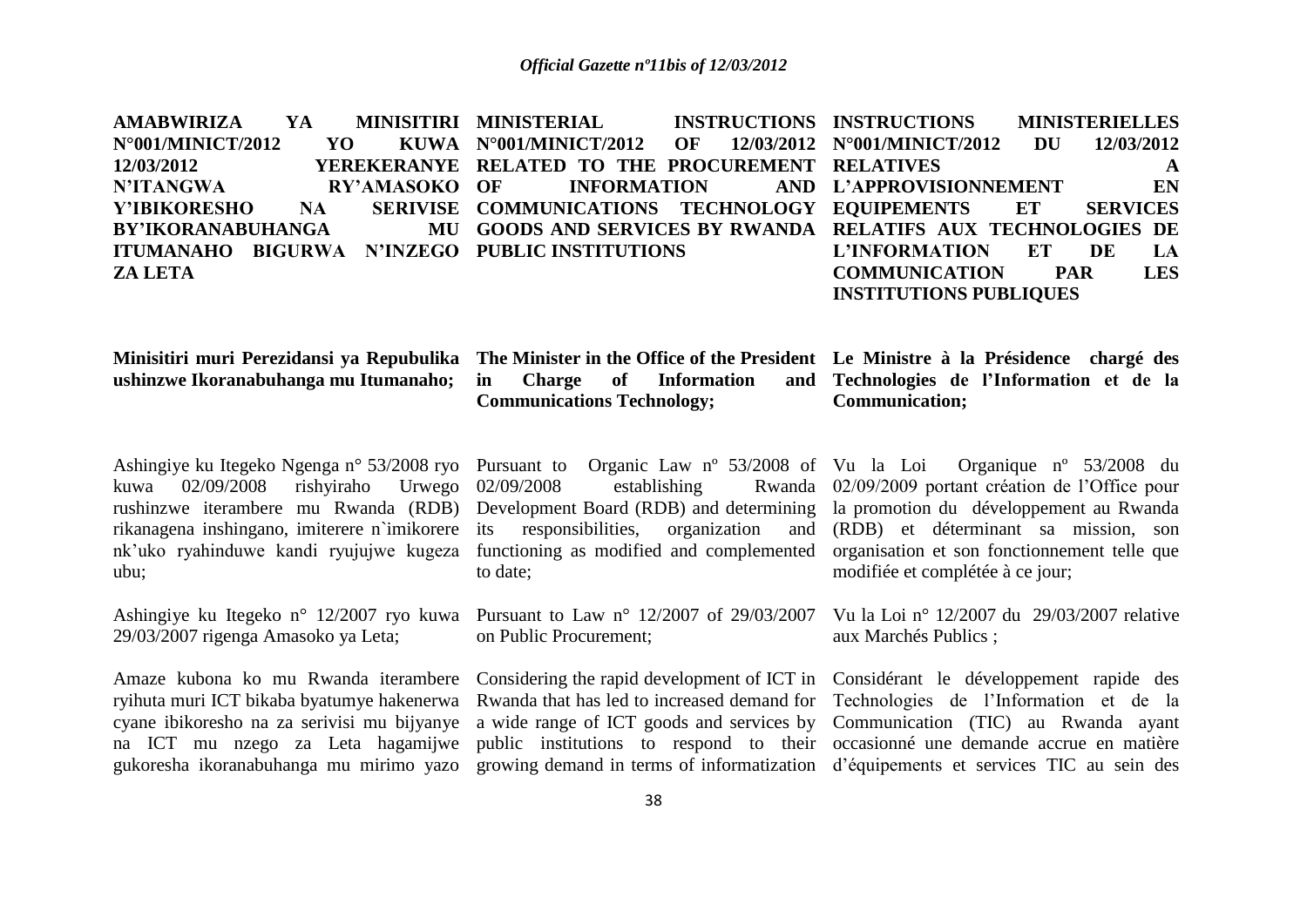| kugira ngo imikorere yazo irusheho kunozwa;                                                                                                                                                                                                                                                                                                                                                              | improve their efficiency;                                                                                                                                                                                                                                                                | of their business processes, in a bid to institutions publiques pour répondre à leurs<br>besoins croissants d'informatisation de leurs<br>activités, afin d'améliorer leur efficacité;                                                                                                                                                                                  |
|----------------------------------------------------------------------------------------------------------------------------------------------------------------------------------------------------------------------------------------------------------------------------------------------------------------------------------------------------------------------------------------------------------|------------------------------------------------------------------------------------------------------------------------------------------------------------------------------------------------------------------------------------------------------------------------------------------|-------------------------------------------------------------------------------------------------------------------------------------------------------------------------------------------------------------------------------------------------------------------------------------------------------------------------------------------------------------------------|
| Amaze kubona ko irangizwa ry'ishyirwaho Considering that the completion of the<br>obutike<br>n'ahakusanyirizwa<br>fibure<br>rya<br>amakuru, hamwe n'ingamba z'u Rwanda<br>kongerera ubushobozi ihuzwa<br>zigamije<br>ry'imikoreshereze ya ICT mu nzego za Leta<br>ihuzabikorwa<br>itangwa<br>bikeneye<br>mu<br>ry'amasoko y'ibikoresho na serivise bya ICT<br>hagamijwe kwirinda isubirwamo ry'ibikorwa; | national fiber optic backbone and the<br>national datacenter, coupled with Rwanda's<br>strategy to strengthen the integration of<br>Government ICT systems,<br>calls<br>for<br>coordination of procurement of ICT goods<br>and services in order to mitigate any risk of<br>duplication; | Considérant que la réalisation du réseau<br>national de fibre optique et du centre national<br>de données, associée à la stratégie du Rwanda<br>pour renforcer l'intégration des systèmes TIC<br>de l'Etat, requiert une coordination en matière<br>d'approvisionnement en équipements et<br>services relatifs aux TIC afin d'atténuer tout<br>risque de double emploi; |
| Amaze kubona ko hakenewe imikorere<br>igaragaza ko inzego za Leta zishyira mu<br>bikorwa gahunda y'igihugu mu byerekeranye<br>na ICT mu buryo budahenze;                                                                                                                                                                                                                                                 | implementation of the National ICT plan by<br>public institutions is conducted in the most aux TIC de la manière la plus rentable;<br>cost effective manner;                                                                                                                             | Considering the need to ensure that the Vu le besoin de s'assurer que les institutions<br>publiques exécutent le plan national relatif                                                                                                                                                                                                                                  |
| Ashingiye<br>ku<br>byemezo<br>kuwa 04 Ugushyingo November 2011<br>y'Abaminisitiri yo<br>2011                                                                                                                                                                                                                                                                                                             | by Inama On the basis of the Cabinet resolutions of 04                                                                                                                                                                                                                                   | Sur base des décisions du Conseil des<br>Ministres du 04 novembre 2011                                                                                                                                                                                                                                                                                                  |
| Ashyizeho amabwiriza akurikira:                                                                                                                                                                                                                                                                                                                                                                          | <b>Issues the following instructions:</b>                                                                                                                                                                                                                                                | <b>Emet les instructions suivantes :</b>                                                                                                                                                                                                                                                                                                                                |
| UMUTWE WA MBERE : INGINGO<br><b>RUSANGE</b>                                                                                                                                                                                                                                                                                                                                                              | <b>CHAPTER</b><br>ONE:<br><b>GENERAL</b><br><b>PROVISIONS</b>                                                                                                                                                                                                                            | <b>CHAPITRE PREMIER: DISPOSITIONS</b><br><b>GENERALES</b>                                                                                                                                                                                                                                                                                                               |
| Ingingo ya mbere: Icyo aya mabwiriza Article One: Purpose<br>agamije                                                                                                                                                                                                                                                                                                                                     |                                                                                                                                                                                                                                                                                          | <b>Article premier: Objet</b>                                                                                                                                                                                                                                                                                                                                           |
| Bitabangamiye<br>amategeko                                                                                                                                                                                                                                                                                                                                                                               |                                                                                                                                                                                                                                                                                          | n'amabwiriza Without prejudice to any existing laws and Sans préjudice des lois et règlements en                                                                                                                                                                                                                                                                        |

39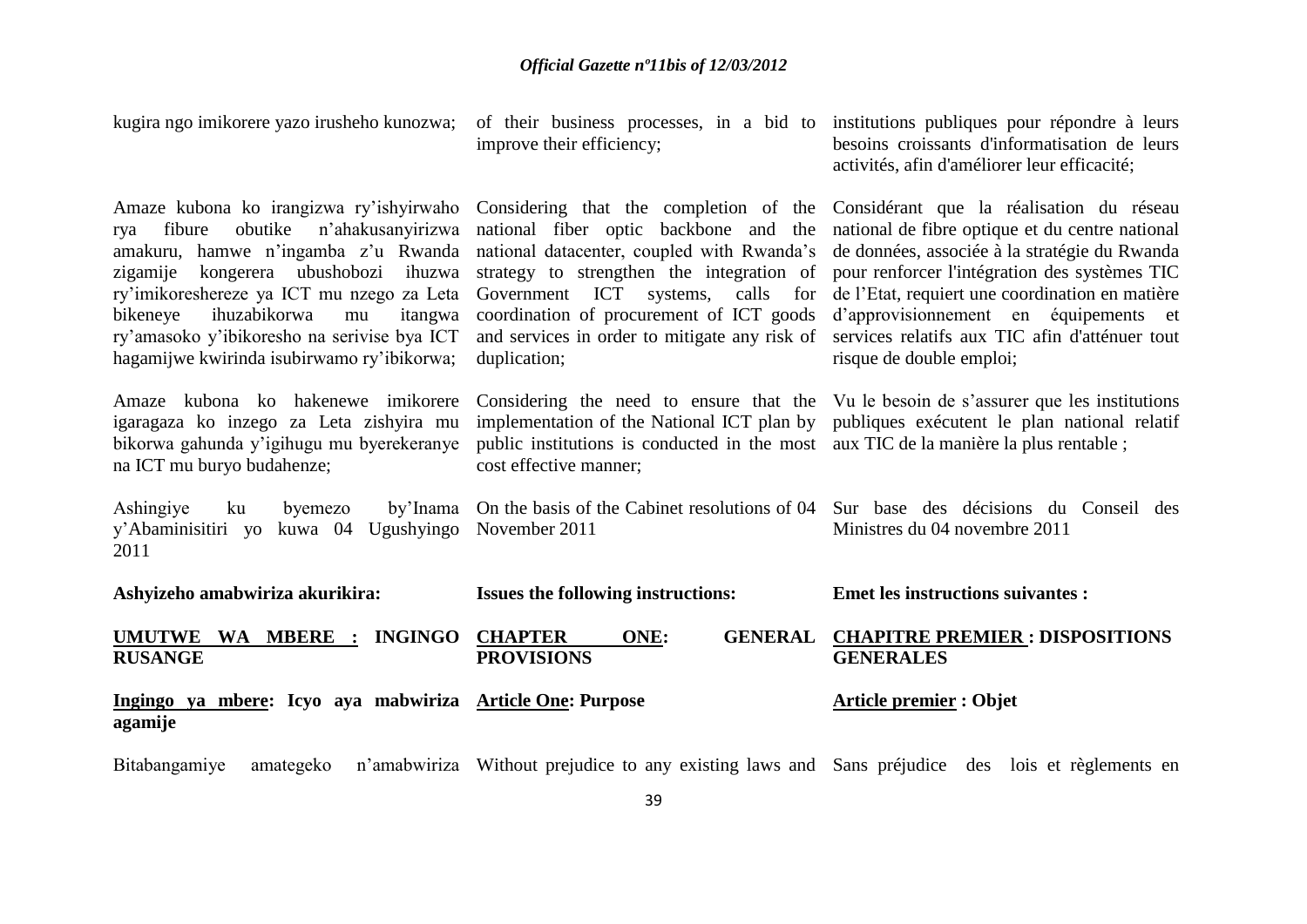| y'itangwa<br>akoreshwa<br>migenzereze<br>mu<br>mabwiriza<br>akurikizwa<br>ry'amasoko,<br>aya<br>n'ibigo bya Leta mu itangwa ry'amasoko<br>y'ibikoresho na serivisi bya ICT. | procedures, these Ministerial instructions<br>shall be applied by public institutions in the<br>procedures of procuring ICT goods and<br>services. | regulations pertaining to procurement vigueur relatifs aux procédures de passation<br>de marchés, les présentes instructions<br>ministérielles sont suivies par les institutions<br>publiques<br>dans<br>les<br>procédures<br>d'approvisionnement en équipements<br>et<br>services des TIC. |
|-----------------------------------------------------------------------------------------------------------------------------------------------------------------------------|----------------------------------------------------------------------------------------------------------------------------------------------------|---------------------------------------------------------------------------------------------------------------------------------------------------------------------------------------------------------------------------------------------------------------------------------------------|
| Ingingo ya 2: Ibisobanuro by'amagambo                                                                                                                                       | <b>Article 2: Definition of terms</b>                                                                                                              | <b>Article 2 : Définition des termes</b>                                                                                                                                                                                                                                                    |
| Muri aya mabwiriza, amagambo akurikira For the purpose of these instructions, the Aux fins des présentes instructions,<br>afite ibisobanuro bikurikira:                     | following terms shall have the following termes suivants son définis comme suit :<br>meaning:                                                      | les                                                                                                                                                                                                                                                                                         |
| $1^{\circ}$ <i>Dark Fiber</i> Fibure obutike yashizwe mu<br>muyoboro ikaba itarakoreshwa kohereza<br>amakuru iteganyirijwe kugoboka;                                        | 1° Dark Fiber: Optical Fiber infrastructure<br>that is currently in place but is not being<br>used;                                                | $1^{\circ}$ <i>Dark Fiber</i> (Fibre Noire) : câble à fibre<br>optique installé mais qui n'est pas encore<br>relié pour transmission des signaux;                                                                                                                                           |
| $2^{\circ}$<br>E1: Uburyo bw'ikoranabuhanga mu 2°<br>Itumanaho<br>bukoreshwa<br>n'ibigo<br>by'Itumanaho mu kohereza amakuru<br>ku muvuduko wihuse cyane;                    | by Telecommunications operators to<br>carry data at a rate of 2.048 Mega Bit<br>per second;                                                        | <b>E1:</b> digital transmission technology used $2^{\circ}$ <b>E1</b> : technologie de transmission digitale<br>utilisée<br>les<br>opérateurs<br>de<br>par<br>Télécommunications pour transporter les<br>données au débit de 2,048 Méga Bit par<br>seconde;                                 |
| 3° <b>ICT</b> : Ikorana buhanga mu itumanaho;                                                                                                                               | Technology;                                                                                                                                        | 3° ICT: Information and Communications 3° TIC: Technologies de l'Information et de<br>la Communication;                                                                                                                                                                                     |
| 4° <b>ISP</b> : Utanga serivise ya Interineti                                                                                                                               | 4° <b>ISP</b> : Internet Service Provider                                                                                                          | $4^{\circ}$ ISP : fournisseur du service Internet                                                                                                                                                                                                                                           |
| 5° LAN: Impuzamiyoboro mu gace kamwe                                                                                                                                        | 5° LAN: Local Area Network                                                                                                                         | 5° LAN : Réseau Local                                                                                                                                                                                                                                                                       |
| <b>MIS</b> : Uburyo bwo gucunga amakuru;<br>$6^{\circ}$                                                                                                                     | 6° MIS: Management Information System;                                                                                                             | 6° MIS : Système de gestion d'information ;                                                                                                                                                                                                                                                 |
|                                                                                                                                                                             | 40                                                                                                                                                 |                                                                                                                                                                                                                                                                                             |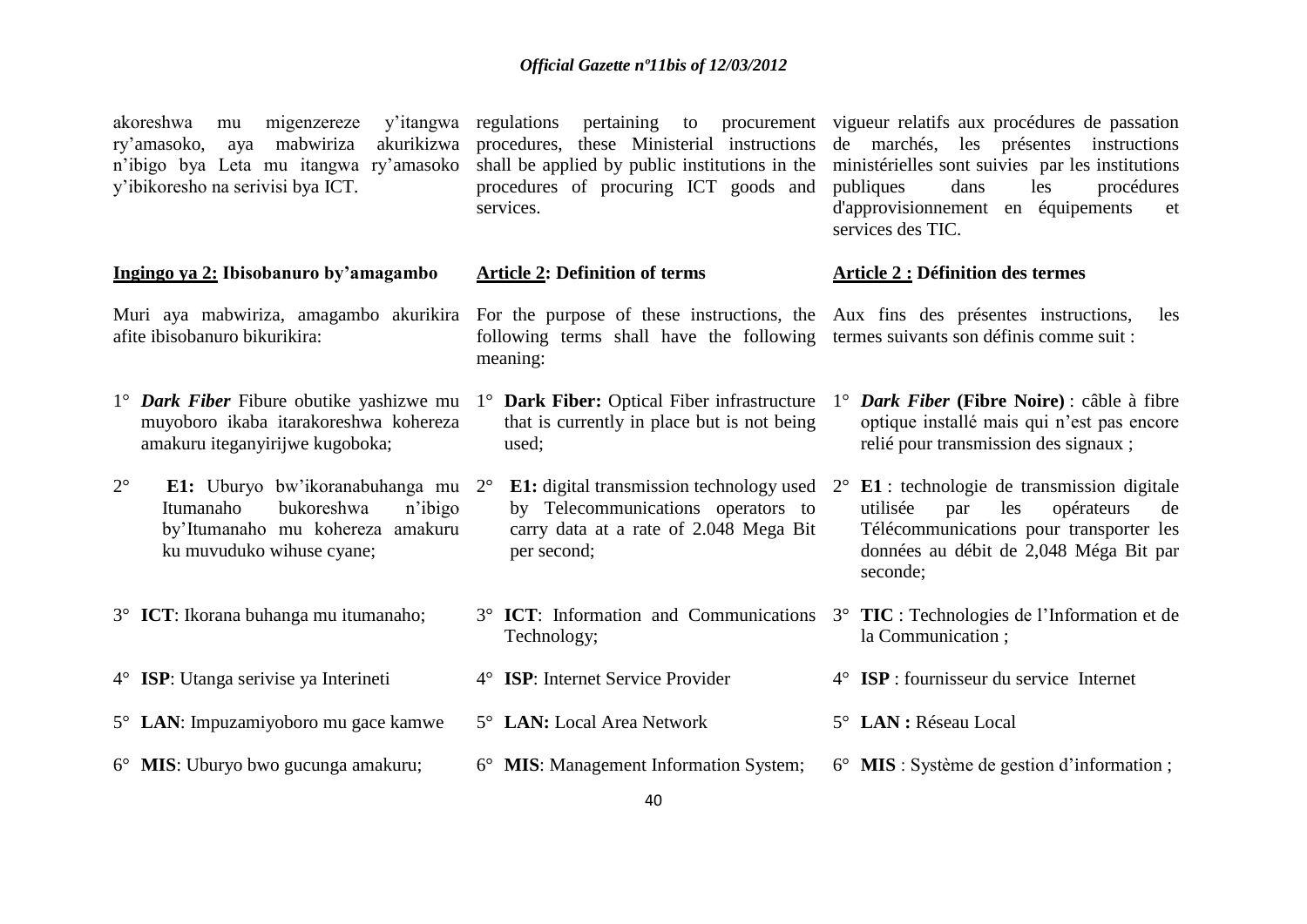|                                         | $7^{\circ}$ NDC: ububiko bw'igihugu bw'amakuru;                                                                                                                                         | 7° <b>NDC:</b> National Data Center | 7° NDC : Centre National de Données ;                                   |
|-----------------------------------------|-----------------------------------------------------------------------------------------------------------------------------------------------------------------------------------------|-------------------------------------|-------------------------------------------------------------------------|
|                                         | 8° <b>RDB</b> : Urwego rushinzwe iterambere mu 8° <b>RDB</b> : Rwanda Development Board;<br>Rwanda;                                                                                     |                                     | 8° <b>RDB</b> : Office pour la promotion du<br>développement au Rwanda; |
|                                         | 9° RURA: Ikigo cy'lgihugu gishinzwe 9° RURA: Rwanda Utilities Regulatory 9° RURA: Autorité de régulation des<br>kugenzura imikorere y'inzego zimwe<br>z'imirimo ifitiye igihugu akamaro | Authority                           | Services d'Utilité Publique                                             |
|                                         | $10^{\circ}$ VPN: umuyoboro ujimije wihariwe                                                                                                                                            | 10° VPN: Virtual Private Network;   | $10^{\circ}$ VPN : Réseau Privé Virtuel;                                |
| $11^{\circ}$ WAN: Impuzamiyobora yaguye |                                                                                                                                                                                         | $11^{\circ}$ WAN: Wide Area Network | $11^{\circ}$ WAN : Réseau Elargi                                        |
|                                         |                                                                                                                                                                                         |                                     |                                                                         |

#### **UMUTWE WA II: GAHUNDA CHAPTER**<br>**IHURLIWE HAMWE Y'ITANGWA PROCURE IHURIJWE HAMWE Y'ITANGWA PROCUREMENT PLAN RY'AMASOKO CHAPTER II: INTEGRATED CHAPTER II: PLAN INTEGRE DE PASSATION DE MARCHES**

#### **Ingingo ya 3: Kugendera kuri gahunda Article 3: Alignment with national ICT z'igihugu za ICT plans Article 3: Alignement avec les plans nationaux des TIC**

Inzego za Leta harimo n"iz"ibanze zigomba Central and Local Government institutions kurebera hamwe na RDB n"igenamigambi ryerekeranye na ICT, strategic plans, ICT procurement plans and itangwa ry"amasoko yerekeranye na ICT, na annual action plans to ensure alignment with gahunda ngarukamwaka y"ibikorwa ngo national ICT plans. harebwe ko bihuje na gahunda z"igihugu zerekeranye na ICT.

ibijvanve shall consult and share with RDB their ICT

Les institutions de l"Etat de l"Administration centrale et décentralisée doivent consulter et partager avec RDB leurs plans stratégiques en matière des TIC, leurs plans de passation des marchés des TIC et des plans d'action annuels pour s"assurer du respect des plans nationaux concernant les TIC.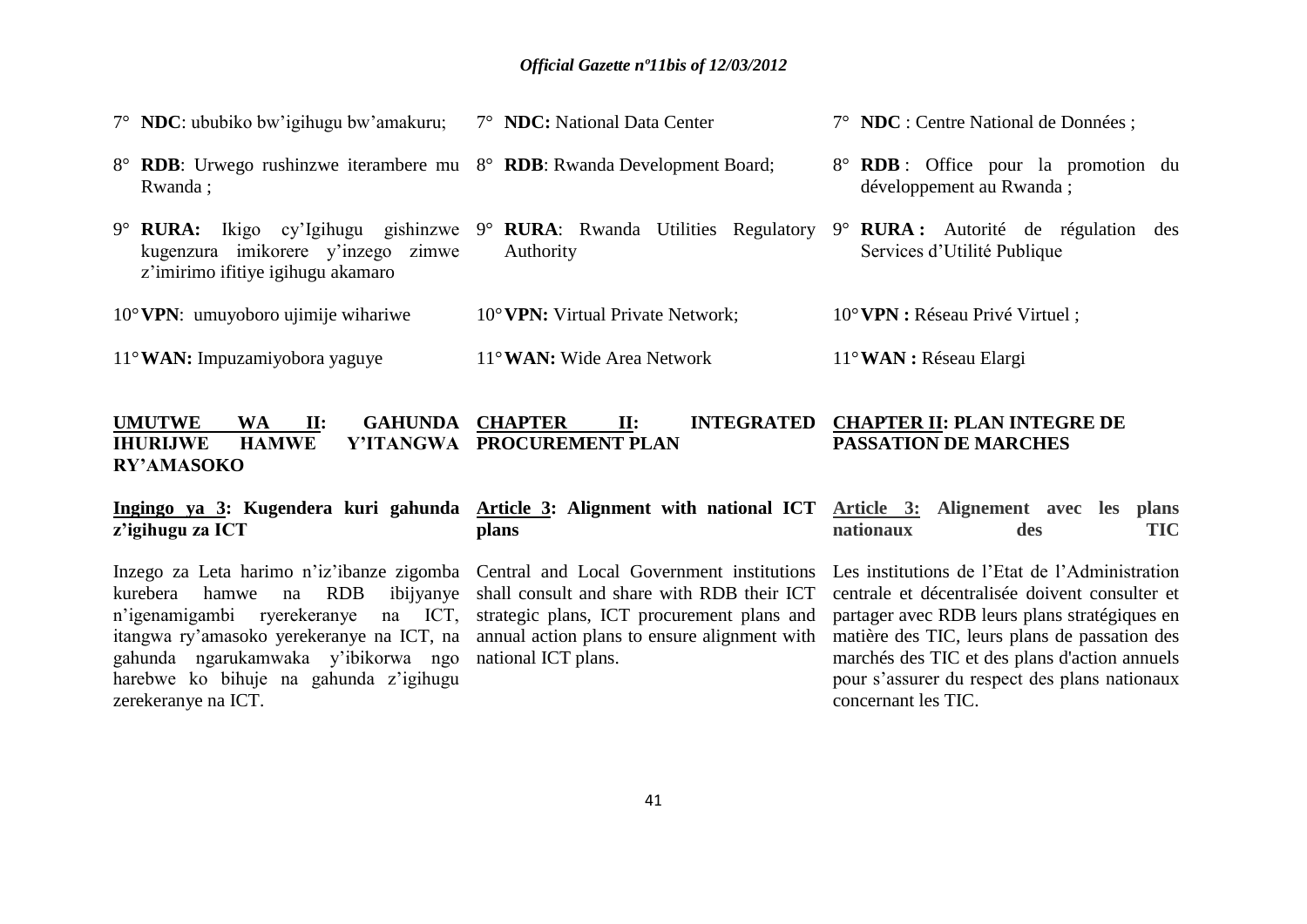| Ingingo ya 4: Guhuza gahunda y'igihugu<br>y'amasoko yerekeranye na ICT                                                                                                                                                                                                         | procurement plan                                                                                                                                                                            | Article 4: Harmonization of national ICT Article 4: Harmonisation du plan national<br>d'approvisionnement<br><b>TIC</b><br>des                                                                                            |
|--------------------------------------------------------------------------------------------------------------------------------------------------------------------------------------------------------------------------------------------------------------------------------|---------------------------------------------------------------------------------------------------------------------------------------------------------------------------------------------|---------------------------------------------------------------------------------------------------------------------------------------------------------------------------------------------------------------------------|
| Inzego za Leta harimo n'iz'ibanze zigomba Central and Local Government institutions<br>gutanga gahunda ngaruka mwaka z'itangwa<br>ry'amasoko y'ibya ICT muri RDB byibura<br>ukwezi kumwe mbere y'uko umwaka commencement of the financial year.<br>w'ingengo y'imari utangira. | shall submit ICT annual procurement plans<br>to RDB at least one month before the                                                                                                           | Les institutions de l'Etat de l'Administration<br>centrale et décentralisée soumettent les plans<br>annuels de passation des marchés des TIC à<br>RDB au moins un mois avant le début de<br>l'année financière.           |
| RDB igomba gukusanya gahunda y'igihugu<br>yerekeranye n'itangwa ry'amasoko y'ibya<br>ICT hagamijwe kumenya inzitizi ziterwa no<br>gutatanya ingufu, kugira ngo zivanweho,<br>imikorere myiza ya Leta mu itumanaho<br>n'ikoranabuhanga ishoboke<br>buryo<br>mu<br>buhendutse.   | RDB shall subsequently compile a national<br>ICT procurement plan to help identify and<br>remove duplications where they occur, and<br>improve efficiency in Government ICT<br>expenditure. | RDB élabore ensuite un plan national<br>d'approvisionnement des TIC pour aider à<br>identifier et à éliminer le double emploi où ils<br>se produisent, et améliorer l'efficacité des<br>dépenses de l'Etat sur les TIC.   |
| Inzego za Leta zigomba gukomeza gucunga<br>ingengo y'imari yagenewe ICT hakurikijwe<br>amabwiriza ya Leta agenga icungamutungo<br>hatabangamiwe<br>ibijyanye<br>n'imisoro<br>n'amahoro.                                                                                        | ICT budgets in line with Government<br>financial management guidelines in order not<br>to affect the fiscal management aspect.                                                              | Institutions shall continue to manage their Les institutions doivent continuer à gérer<br>leurs budgets alloués aux TIC conformément<br>aux règles de gestion financière pour ne pas<br>affecter la gestion des recettes. |
| <b>UMUTWE</b><br><b>WA</b><br>III:<br><b>IMPAPURO</b><br>Z'IPIGANWA ZIKORESHWA                                                                                                                                                                                                 | <b>CHAPTER</b><br>III:<br><b>STANDARDIZED</b><br><b>TENDER DOCUMENTS</b>                                                                                                                    | <b>CHAPITRE III: DOSSIERS D'APPEL</b><br><b>D'OFFRES STANDARD</b>                                                                                                                                                         |
| Ingingo ya 5: Gutangaza imiterere<br>y'ibikoresho na sisiteme bya ICT                                                                                                                                                                                                          | <b>ICT</b> products and systems                                                                                                                                                             | Article 5: Publication of specifications for Article 5: Publication des spécifications<br>des produits et systèmes des TIC                                                                                                |
| Aho bishoboka, RDB itangaza imiterere Where                                                                                                                                                                                                                                    | applicable,                                                                                                                                                                                 | RDB will publish Dans la mesure du possible, RDB publie les                                                                                                                                                               |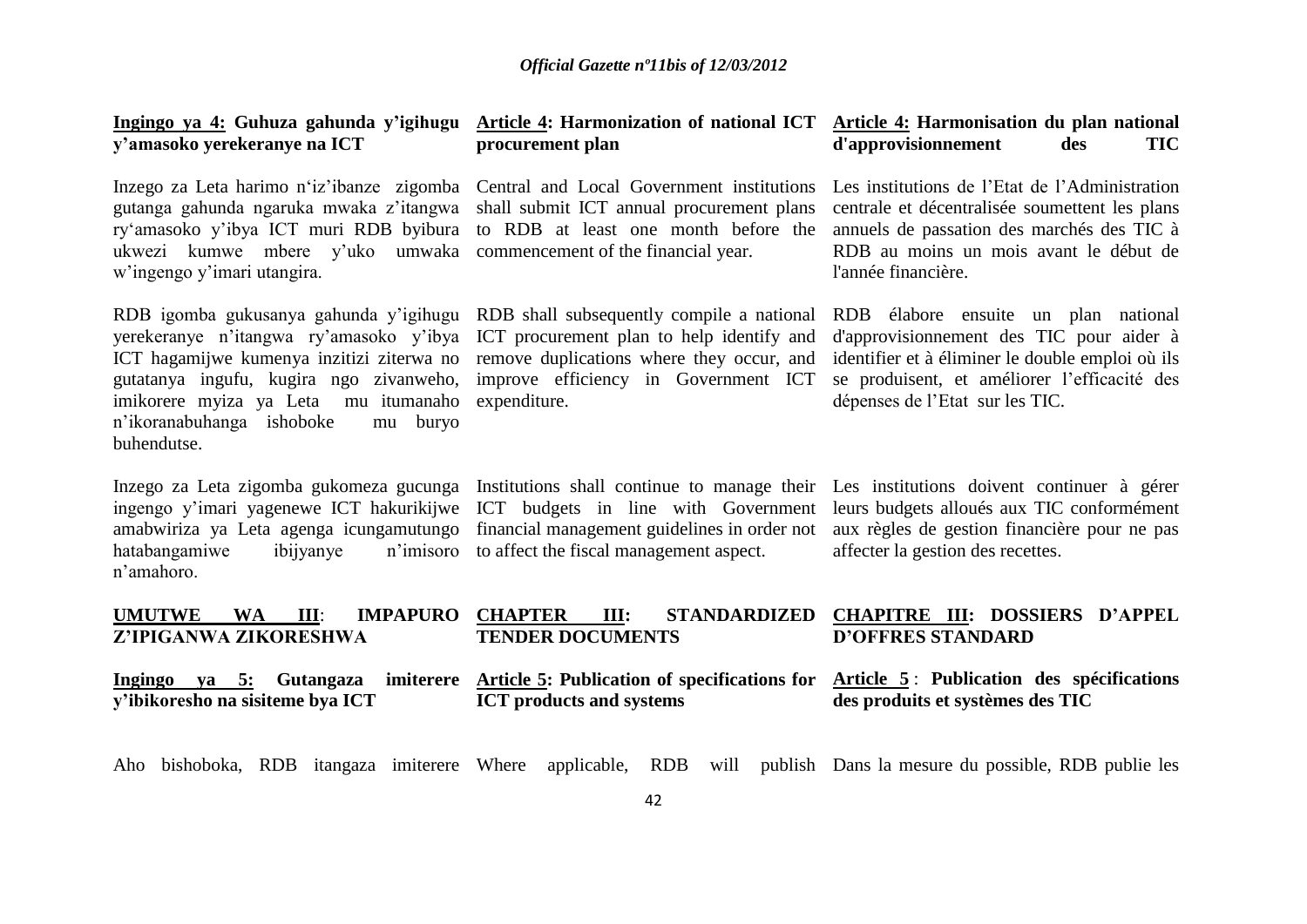ngenderwaho ya tekiniki y'ibikoresho na technical specifications, standards and spécifications techniques, standards et guides sisiteme bya ICT, bishobora guhuzwa technical guidelines for ICT products and techniques des produits et systèmes des TIC n'ibikenewe byihariye by'urwego rutanga systems, which can be customized to specific susceptibles d'être alignés aux besoins d'une isoko, iyo bibaye ngombwa. Iyo miterere needs by the procuring entity, where entité adjudicatrice. Ces spécifications sont y"ibyo bikoresho ivugururwa buri mwaka necessary. These specifications will be mises à jour annuellement et chaque fois que n"igihe cyose bibaye ngombwa.

updated on an annual basis and whenever de besoin. necessary.

| Ingingo ya 6: Imiterere y'ihariye Article 6: | Particular                              | technical Article 6: Spécifications techniques                                                                                         |
|----------------------------------------------|-----------------------------------------|----------------------------------------------------------------------------------------------------------------------------------------|
| y'ibigurwa                                   | specifications                          | <i>particulières</i>                                                                                                                   |
|                                              |                                         | RDB ikorana n'inzego za Leta harimo RDB shall collaborate with central and local RDB collabore avec les institutions de l'Etat         |
|                                              |                                         | n'iz'ibanze mu gutegura imiterere yihariye Government institutions to prepare particular de l'Administration centrale et décentralisée |
|                                              |                                         | y'ibikoresho na serivisi bigomba kugurwa iyo technical specifications if the products and dans la préparation des spécifications       |
| bitigeze                                     |                                         | biteganywa mu miterere services to be procured are not covered under techniques particulières si les produits et                       |
| ngenderwaho Ikigo cyatangaje.                | the published reference specifications. | services à acheter ne sont pas couverts par les                                                                                        |

**ry'imiterere mu rwego rwa tekiniki technical specifications y'ibigurwa** 

muri icyo gihe. Ibigurwa ntibigomba kugira hand, without exceeding reasonable and imiterere irenze iya ngombwa kandi ikenewe desired performance, for cost effectiveness. n"urwego rutanga isoko.

**Ingingo ya 7: Ibikenerwa mu itegura Article 7: Requirements in preparing Article 7** : **Conditions exigées dans la** 

# **préparation des spécifications techniques**

spécifications de référence publiées.

Uko byagenda kose, imiterere ya tekiniki In all cases, technical specifications will be Dans tous les cas, pour minimiser les coûts, igomba gutegurwa hakurikijwe ibikenewe developed to respond to the requirements at les spécifications techniques doivent être préparées de manière à répondre aux besoins actuels, sans aller au delà des performances raisonnables et souhaitées.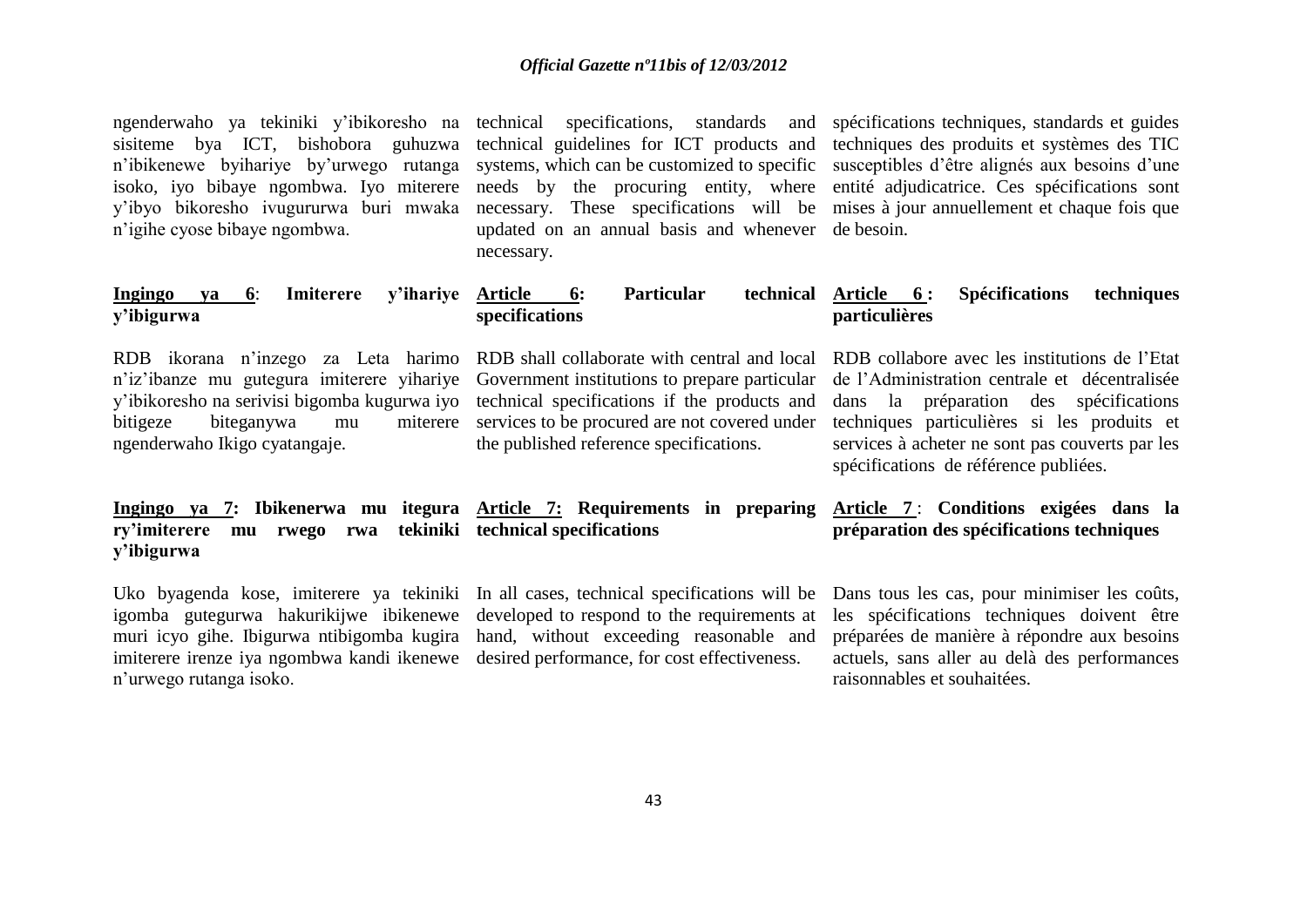#### **Ingingo ya 8: Uburyo bwo gukorana Article 8: Interoperability requirement**s **n'izindi sisiteme ziriho**

Hifashishijwe igenamigambi ry"Igihugu Through the integrated national ICT A travers le plan national intégré de passation ry"itangwa ry"amasoko y"ibikoresho bya ICT, procurement plan, as well as technical ndetse n"amabwiriza yerekeye ubuziranenge standards and guidelines; RDB will ensure n"ibigenderwaho mu rwego rwa tekiniki, RDB ireba ko imiterere y"ibikoresho bya products meet interoperability requirements, sisiteme za ICT byujuje ibisabwa ngo where applicable. bishobore gukorana, igihe bibaye ngombwa.

that the specifications for ICT systems and

# **AND CONTRACTING**

## **agenga itangwa ry'amasoko**

RY'INYANDIKO Z'IPIGANWA

**GUKORA AMASEZERANO**

Iyo isoko ryatangajwe ibiteganywa n"amategeko agenga itangwa complies with the established guidelines and respecte les procédures établies et les normes ry'amasoko ku byerekeye ibikoresho bigomba kuba byujuje, Ikigo cyatanze isoko gikora isesengura ryaryo ndetse n"ibyerekeye amasezerano hakurikijwe in accordance with the national procurement amabwiriza igihugu kigenderaho mu byo gitanga isoko kidafite ubushobozi buhagije bwo kubyikorera, gishobora gusaba RDB institution lacks the required in-house kugifasha mu gusuzuma inyandiko z"abapiganwa ndetse no gukora amasezerano.

# **procurement procedures**

ibisabwa standards in terms of technical specifications, the procuring Institution will handle the tender evaluation and contracting processes guidelines. The procuring entity may request capacity.

#### **Article 8** : **Conditions de compatibilité**

des marchés des équipements des TIC ainsi que des standards et guides techniques, RDB s"assure que les spécifications des produits et systèmes des TIC remplissent les conditions de compatibilité, si possible.

#### **UMUTWE WA IV: ISESENGURA CHAPTER IV: TENDER EVALUATION CHAPITRE IV: EVALUATION DES SOUMISSIONS ET CONCLUSION DE CONTRATS**

#### **Ingingo ya 9: Kubahiriza amategeko Article 9: Compliance with the national Article 9: Respect des procédures nationales de passation des marchés**

gutanga amasoko ya Leta. Mu gihe Ikigo for RDB support in the tender evaluation publics. L'entité adjudicatrice peut demander Once the published tender document Lorsque le document d'appel d'offre publié process and contracting phase, if the l"assistance de RDB dans le processus concernant les spécifications techniques, adjudicatrice procède à l'évaluation des offres et au processus de conclusion de contrats en conformité avec les directives nationales en matière de marchés d'évaluation des dossiers d"appel d'offres et pendant la phase de conclusion de contrat, si l'institution ne dispose pas de la capacité interne requise.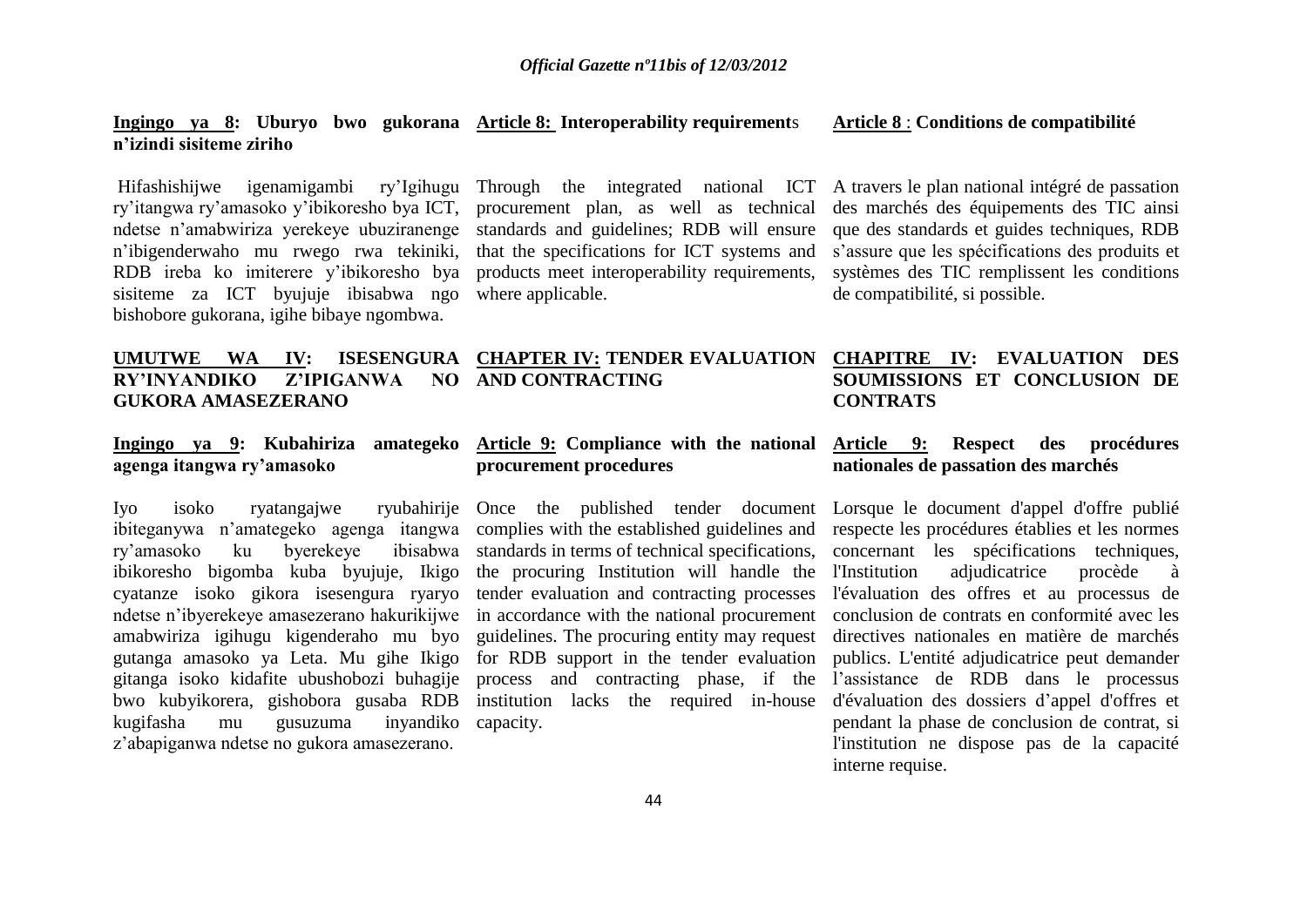#### **Ingingo ya 10: Inyandiko yifashishwa mu Article 10: Standard bidding document guhamagarira abantu gupiganwa**

RDB itanga inyandiko ngenderwaho RDB will provide a standard bidding RDB fournit un document standard d'appel yifashishwa n"Inzego za Leta mu gutanga amasoko ku byerekeye MIS. Iyi nyandiko kimwe n"indi yose iteguwe na RDB Government. This template and any other l"Etat de l"Administration centrale et iratangazwa kandi igakoreshwa n"Inzego za developed by RDB will be published and are décentralisée. Ce modèle et tout autre modèle Leta mu gihe cyo gutanga amasoko ku to be used by Government institutions while préparé par RDB sont publiés et doivent être bikoresho na serivisi bya ICT.

procuring ICT goods and services.

#### **Article 10: Document standard d'appel d'offres**

document to be used for all MIS d'offres à être utilisé pour tous les marchés procurement in Central and Local publics relatifs au MIS par les institutions de utilisés par les institutions publiques en cas d"approvisionnement en équipements des TIC.

#### **UMUTWE WA V: GUHAMAGARIRA CHAPTER V: UPFRONT TENDERING GUPIGANIRWA ISOKO RY'IKUBITIRO RY'IBIKORESHO EQUIPMENTS BIKUNZE GUKORESHWA COMMMONLY CHAPITRE V: APPEL D'OFFRES**  PROCURED INITIAL POUR LES EQUIPEMENTS **COMMUNEMENT FOURNIS**

# **buhurijwe hamwe**

RDB iteganya uburyo bwihuse bwo gutanga RDB will establish a fast-track process for RDB mettra en place un processus accéléré amasoko yerekeranye n"ibikoresho bikunze commonly procured computing hardware, y"amasoko ishingiye ku bigenderwaho mu the successful bidders and pricing will be buziranenge. Abatsindiye isoko kimwe valid for a period of one year during which n"ibiciro bizagumaho mu gihe cy"umwaka, procuring entities can order and purchase soumissionnaires retenus et les prix restent

# **process**

#### **Ingingo ya 11: Uburyo bwo gutanga isoko Article 11: Centralized procurement Article 11: Procédure centralisée de passation des marchés**

gukoreshwa birimo za mudasobwa zo mu biro specifically, desktop computers, laptops, as couramment acheté, plus particulièrement, les n"izigendanwa kimwe na za "*tablet*  well as tablet computers. After compiling the ordinateurs de bureau, les ordinateurs computers". Iyo RDB imaze guhuriza hamwe integrated procurement plan, RDB will portables, ainsi que les tablettes électroniques. ibikenewe mu igenamigambi rusange initiate an annual centralized procurement Après la compilation du plan de passation de ry'amasoko, ishyiraho gahunda y'umwaka process based on standardized specifications; marchés intégré, RDB va initier un processus d"obtention du matériel informatique annuel centralisé de passation de marchés basé sur les spécifications standard. Les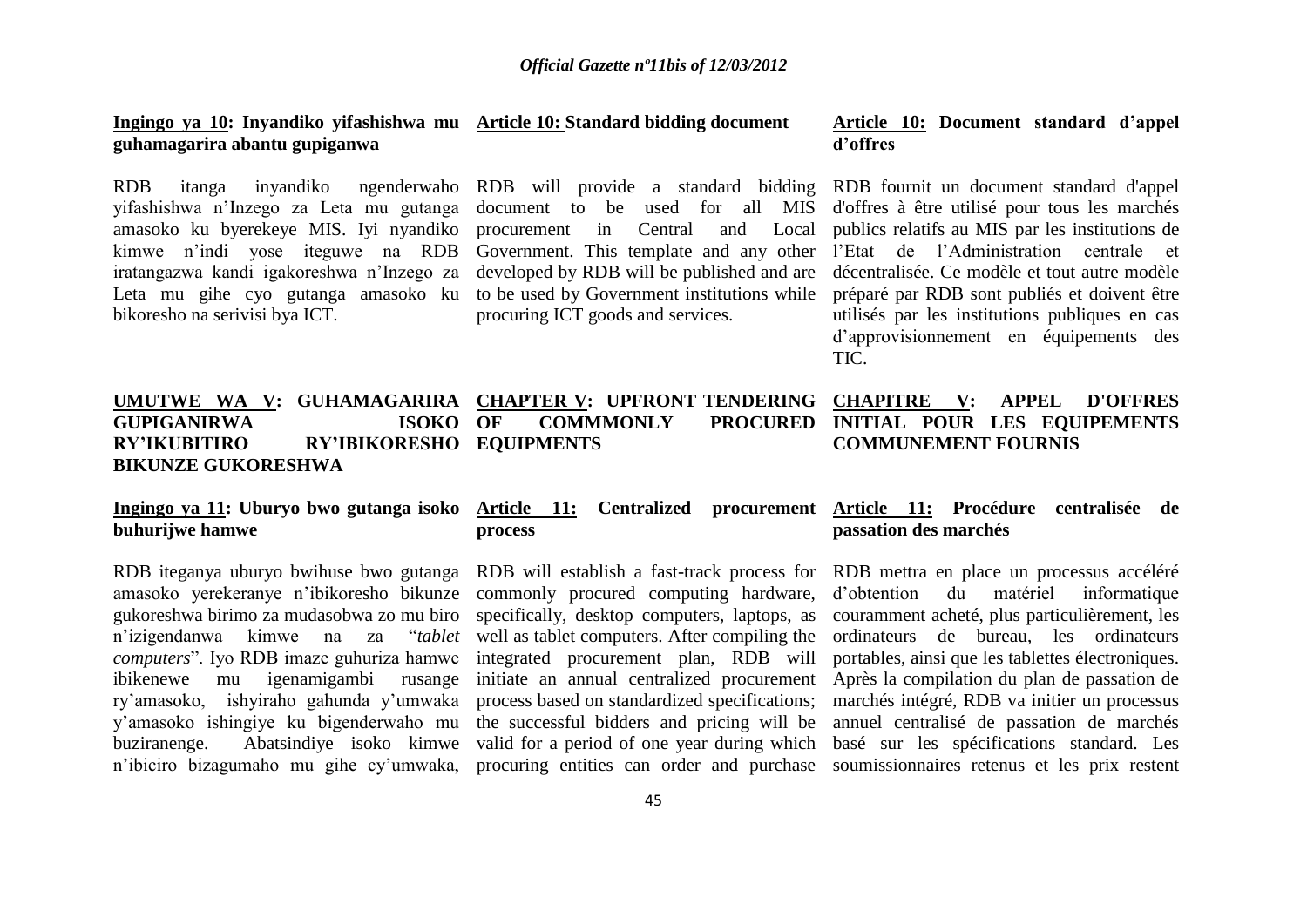muri icyo gihe ibigo byatanze isoko bikazajya such equipment directly. bitumiza bikanagura ibyo bikoresho kuri abo batsindiye isoko ku buryo butaziguye.

valides pour une période d'une (1) année durant laquelle les entités de passation de marché peuvent commander et acheter directement de tels équipements.

#### UMUTWE WA VI: **ZEREKEYE ISHYIRWAHO DATA SERVICES RY'UMUYOBORO W'ITUMANAHO SERIVISI CHAPTER VI: CONNECTIVITY AND CHAPITRE VI: SERVICES DE CONNECTIVITÉ ET DE DONNEES**

## **umuyoboro w'itumanaho rya "***Internet***"**

**N'AMAKURU** 

Umuyoboro wa Interineti RDB ikodesha ku The long-term supply of Internet bandwidth L'approvisionnement à long terme de la bande masezerano azamara imyaka icumi guhera mu 2012, ku nkunga ya Banki y"Isi, ugomba kugezwa mu nzego nkuru za Leta n"iz"ibanze ndetse no mu bindi bigo bya Leta bizatoranywa mu gihugu. Uwo muyoboro uzacungwa unakwirakwizwe binyuze muri gahunda ya "*National Backbone Optic Fiber*" yashizweho na Leta.

#### **Ingingo ya 12: Gutanga no kugenzura Article 12: Distribution and management Article 12: Distribution et gestion de la of Internet bandwidth**

for a 10-year lease period starting in 2012 World Bank shall be distributed to Central and Local Government Institutions and other Country. It shall also be managed centrally and distributed via the National Backbone Optic Fiber infrastructure established by the Government.

#### **Ingingo ya 13: Kwishyura umuyoboro Article 13: Payment for fiber access w'itumanaho**

Inzego zigenerwa umuyoboro wa Interineti The beneficiary institutions will not be Les institutions bénéficiaires ne sont pas

ntabwo zishyura umuyoboro utangwa na required to pay for the bandwidth procured tenues de payer pour la bande passante RDB, ariko bagomba kugezwa kuri fibure by RDB, however, they will be expected to obtenue par RDB, cependant, elles sont

# **bande passante Internet**

acquired by RDB with the support of the 10 ans à compter de 2012 acquis par RDB selected public institutions across the l'Administration centrale et décentralisée passante d"Internet pour une durée de bail de avec l'appui de la Banque Mondiale doit être distribué aux institutions de l"Etat de ainsi qu"à d"autres institutions publiques sélectionnées à travers le pays. Elle est aussi gérée de façon centralisée et distribuée à travers l'Infrastructure Nationale de câbles à Fibre Optique mise en place par l"Etat.

#### **Article 13: Paiement pour accès à la fibre optique**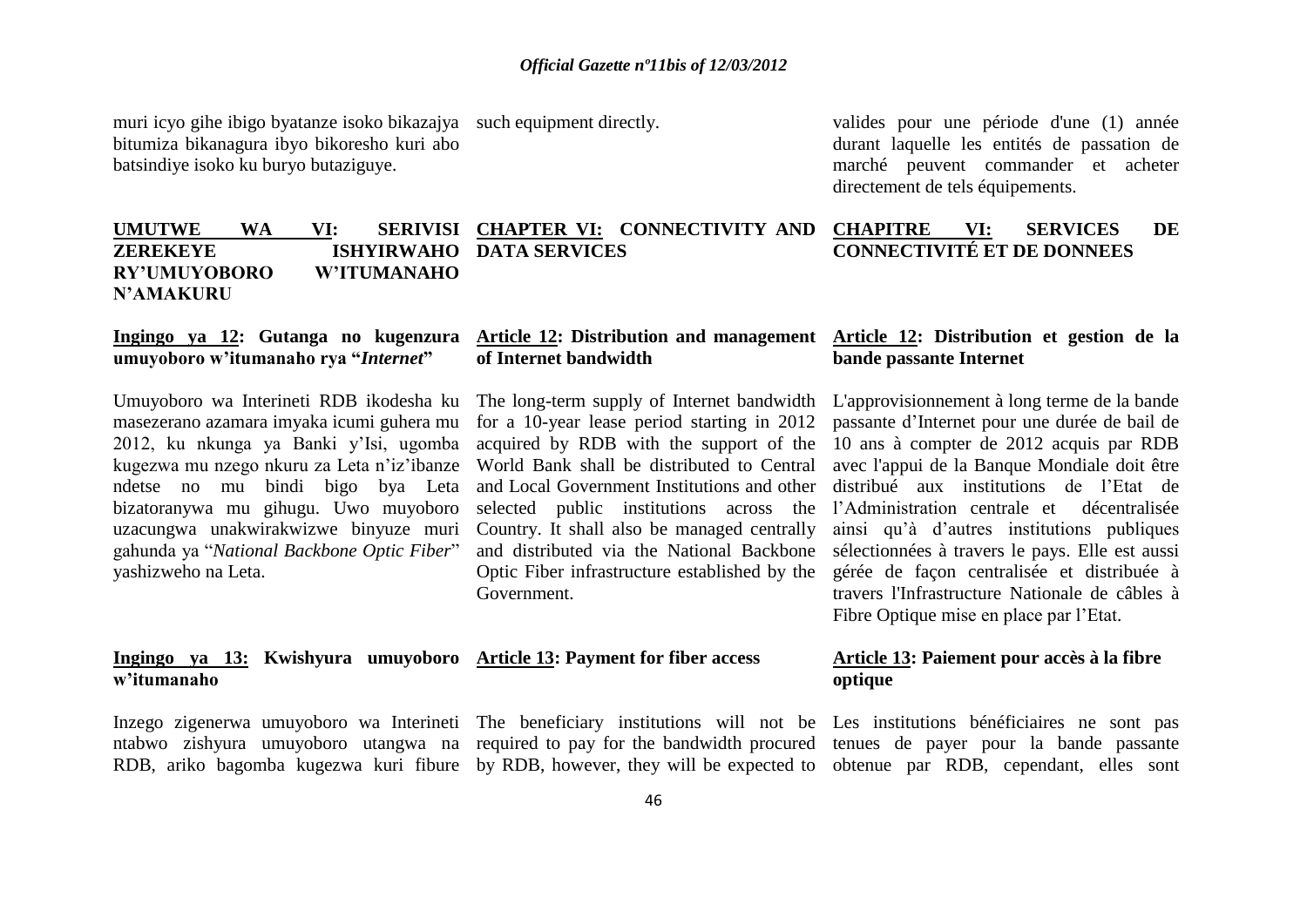obutike n"ubufasha bwa tekinike butangwa n"ikigo cyatoranyijwe gucunga no gutanga umuyoboro w"itumanaho.

#### **Ingingo ya 14: Icungwa ry'umuyoboro w'itumanaho wa fibure obutike w'Igihugu**

Isosiyeti icunga ikanabyaza umusaruro umuyoboro w"itumanaho wa "fibure obutike w"Igihugu igomba gucunga no gutanga umuyoboro wa "Internet" hakurikijwe ibigenderwaho byateganyijwe mu masezerano ya serivise hagati ya RDB n"iyo sosiyeti.

gishyirwaho hakurikijwe amabwiriza y"isangira ry"ibikorwa remezo yashyizweho na RURA, naho igiciro cy'ubufasha bwa technical support fee shall also be negotiated frais de support technique sont négociés avec tekinike cyumvikanwaho n"isosiyeti ishinzwe icungwa ry"umuyoboro kigatangazwa na RDB. RDB.

Igiciro gihora gisubirwamo kandi inzego zigenerwa umuyoboro zikurikiza igiciro cyatangajwe na RDB naho isosiyete ishinzwe ikubiye mu masezerano yo gutanga serivisi.

services) as well as technical support by the entity designated to manage and deliver the bandwidth.

#### **Article 14: Management of the National Backbone Optic Fiber**

National Backbone Optic Fiber shall manage and deliver the Internet Bandwidth at terms specified by a service level agreement between RDB and the company.

established in line with infrastructure sharing guidelines established by RURA, and the with the managing entity, and published by l'entité de gestion, et publiés par RDB.

pay for the fiber access (bandwidth transport tenues de payer pour l'accès à la fibre (services de transport de bande passante) ainsi que pour le support technique par l'entité désignée pour gérer et fournir la bande passante.

#### **Article 14: Gestion du réseau national de la fibre optique**

The company that manages and operates the La société qui gère et exploite l'Infrastructure Nationale de câbles à Fibre Optique doit gérer et fournir la bande passante d"internet à des conditions spécifiées par un contrat de service entre RDB et la société.

Igiciro cyo kugezwa kuri fibure obutike The pricing for fiber access shall be La tarification de l'accès à la fibre est établie en conformité avec les directives de partage des infrastructures établies par RURA, et les

level agreement.

kuwucunga ikurikiza imihigo yemejwe managing company shall comply with the par RDB, tandis que la société de gestion doit The pricing will be revised periodically, and La tarification est révisée périodiquement, et beneficiary institutions shall comply with the les institutions bénéficiaires doivent se pricing as published by RDB, while the conformer à la tarification telle que publiée performance level as specified in the service se conformer au niveau de performance tel que spécifié dans le contrat de service.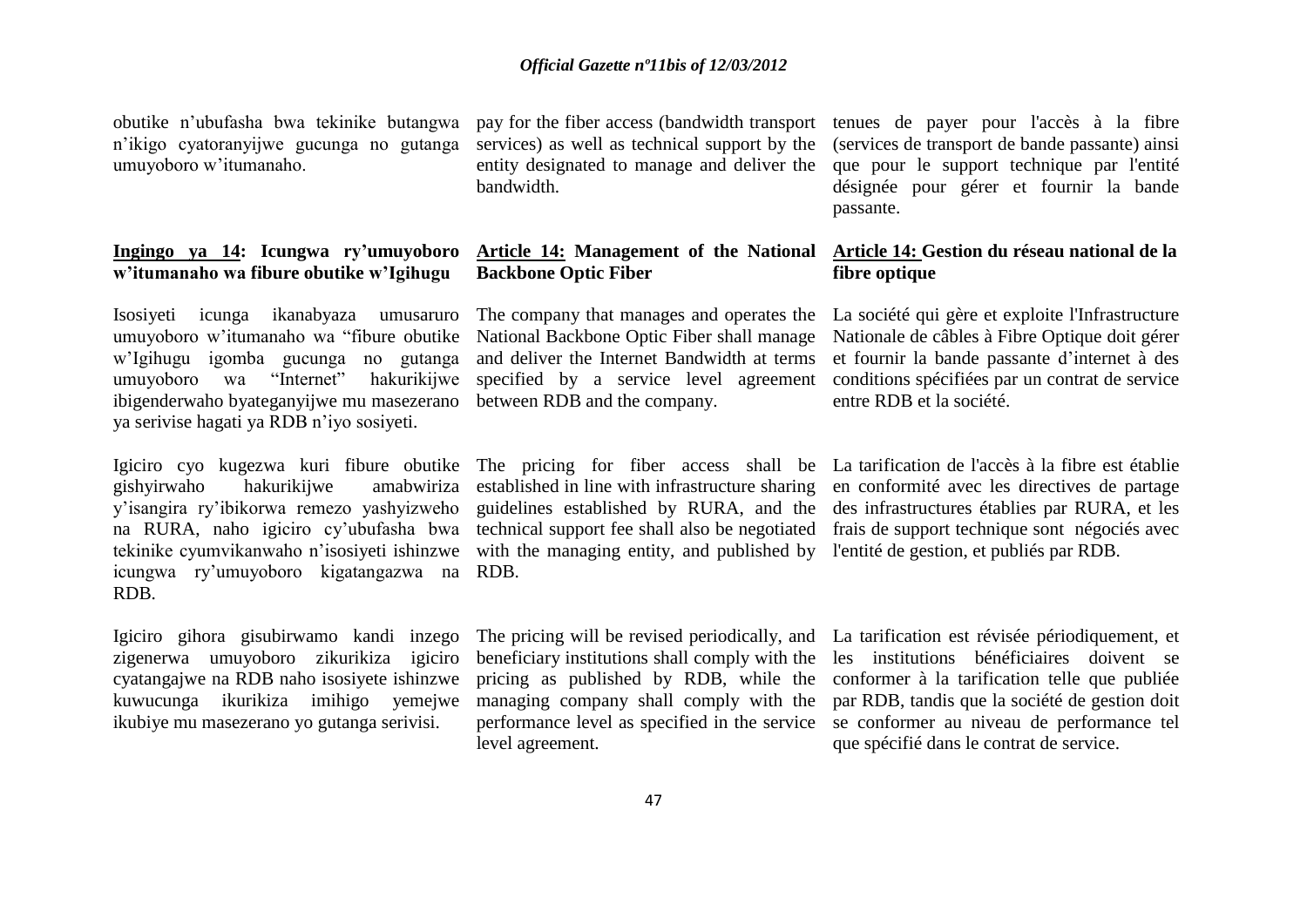# **w'inyongera**

Inzego za Leta zibona umuyoboro wa Government-Institutions, which-benefit-from Les institutions gouvernementales qui w"inyongera bibaye ngombwa. Iryo gurwa rigomba gukurikiza amabwiriza y"Igihugu ajyanye n"itangwa ry"amasoko, kandi uwo and may be obtained from any licensed muyoboro ushobora kugurirwa ku muntu Internet Service Provider (ISP). wese utanga serivise ya "Internet" ubifitiye uruhushya (ISP).

ari uko urwego rwa Leta rubyifuje ruba only be done if an institution deems that the rwasanze ko umuyoboro rwagenewe udahagije hashingiwe ku mwihariko w"ibikenewe mu mirimo yarwo.

# **sisiteme bikomeye bya Leta**

Ububiko bw"igihugu bw"amakuru (NDC) The National Data Center (NDC) shall Le Centre National de Données (NDC) assure bushinzwe umutekano w'amakuru na sisiteme ensure security of Government critical data la sécurité des données et systèmes critiques bikomeye bya Leta. NDC yubatswe hakurikijwe amahame mpuzamahanga accordance with international standards and conformément aux normes internationales et à n"ikoranabuhanga rigezweho, igomba guteza latest technology, shall also improve la technologie de pointe, doit également imbere ibikwa ry'amakuru kandi igomba efficiency in data hosting, and shall be améliorer l'efficacité dans l'hébergement de kuyoborwa no gucungwa

#### **Ingingo ya 15: Isoko ry'umuyoboro Article 15: Procurement of additional Article 15: Passation de marché de la bandwidth**

needed. Such procurement will follow standard national procurement guidelines,

Isoko ry"umuyoboro w"inyongera ritangwa Procurement of additional bandwidth will bandwidth provision, through centrally procured capacity, is not sufficient for their particular needs.

# **critical data and systems**

# **bande passante supplémentaire**

"Internet" watanzwe muri rusange na RDB the Internet bandwidth centrally procured by bénéficient de la bande passante d'internet zishobora kugura undi muyoboro RDB, may procure more bandwidth if fournie de façon centralisée par RDB, peuvent se procurer plus de bande passante si nécessaire. Cette acquisition suivra la procédure nationale standard de passation des marchés, et le service peut être obtenu auprès de n'importe quel fournisseur du service internet, détenteur d"une licence appropriée. (ISP).

> marché de la bande passante supplémentaire n"est passé que si une institution estime que la la capacité obtenue à travers la distribution centralisée de bande passante n'est pas suffisante pour ses besoins particuliers.

#### **Ingingo ya 16: Umutekano w'amakuru na Article 16: Security of Government Article 16: Sécurité des données et systèmes critiques de l'Etat**

and systems. The NDC, which was built in de l"Etat. Le NDC, qui a été construit managed and run by the selected managing données, et doit être dirigé et géré par une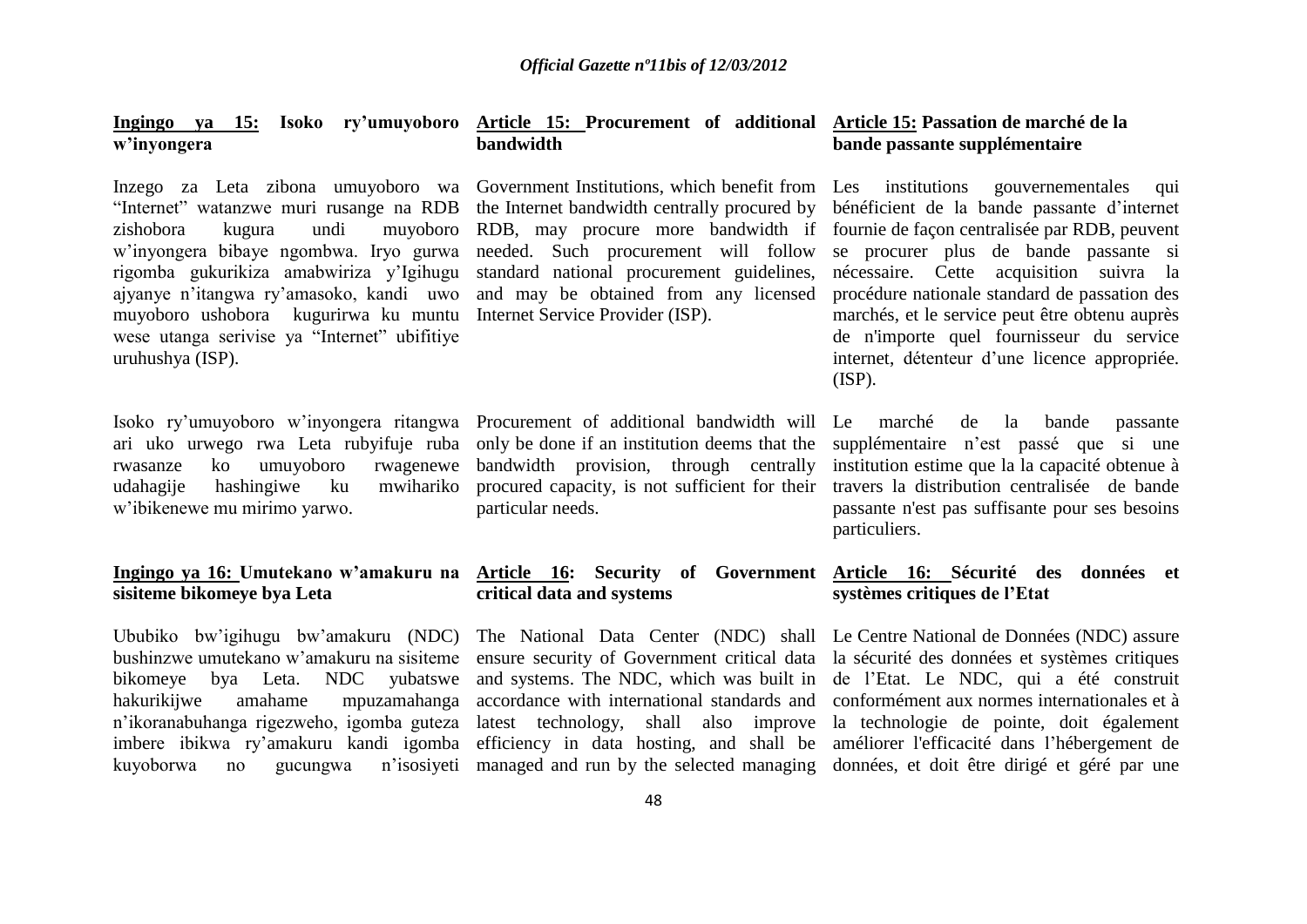Ibigo bya Leta bitanga kuri serivisi.

#### **Ingingo ya 17: Kubika amakuru akomeye ya Leta**

Sisiteme zose z"Ikoranabuhanga za Leta All Government IT systems and applications, n"ishyirwa mu bikorwa ryazo zikora, zibika which process, store and provide critical cyangwa zitanga amakuru akomeye ya Leta Government data and information shall be zigomba kubikwa mu bubiko bw"igihugu bw"amakuru (NDC). Muri ibyo harimo kubika imirongo y"imbuga za Interineti, kubika amabaruwa yo mu rwego rwa Interineti, ibikorwa abantu bahuriyemo nko Government enterprise applications. gucunga inyandiko n"ibikwa ryazo mu buryo bw"ikoranabuhanga, n"ibikorwa by"ibigo bya Leta.

Bimwe muri ibyo bikorwa bishobora gusaba Some of the applications may require extra serivisi ziyongereyeho nka WAN, VPN cyangwa izindi serivisi zicungwa nk"igice cy"ibisabwa mu ibikwa ry"amakuru.

RDB, mu izina rya Leta , ishyikirana na NDC RDB will, on behalf of Government, ibyerekeye ibiciro ikanatangaza ku buryo buhoraho urutonde rw"ibiciro kuri serivisi management and periodically publish zerekeranye no kubika.

Government institutions.

# **data and information**

hosted in the NDC. These include, but are hosting, shared applications such as Document management and e-archiving, and

services such as WAN, VPN or other forms of managed services as part of the hosting requirements.

negotiate the pricing structure with the NDC the price list for hosting services.

yatoranyijwe, hakurikijwe ihame ry"igihembo company, on a fee-for-service basis to société sélectionnée sur base de la rémunération des services aux institutions de l"Etat.

#### **Article 17: Hosting critical Government Article 17 : Hébergement des données et informations critiques de l'Etat**

not limited to: website hosting, email Centre National des Données (NDC). Il s'agit les systèmes et applications informatiques de l"Etat qui traitent, gardent et fournissent des données et informations critiques de l"Etat, sont hébergés dans le notamment, mais non limités à: l"hébergement de sites Web, l"hébergement des courriers électroniques, les applications partagées telles que la gestion des documents et l"archivage électronique, et les programmes d'entreprise de l"Etat.

> Certaines de ces applications peuvent nécessiter des services supplémentaires tels que WAN, VPN ou d'autres formes de services gérés comme une partie de besoins d'hébergement.

> RDB, au nom de l"Etat, négocie la structure de tarification auprès de la Direction du Centre National des Données et publie périodiquement la liste des prix pour les services d'hébergement.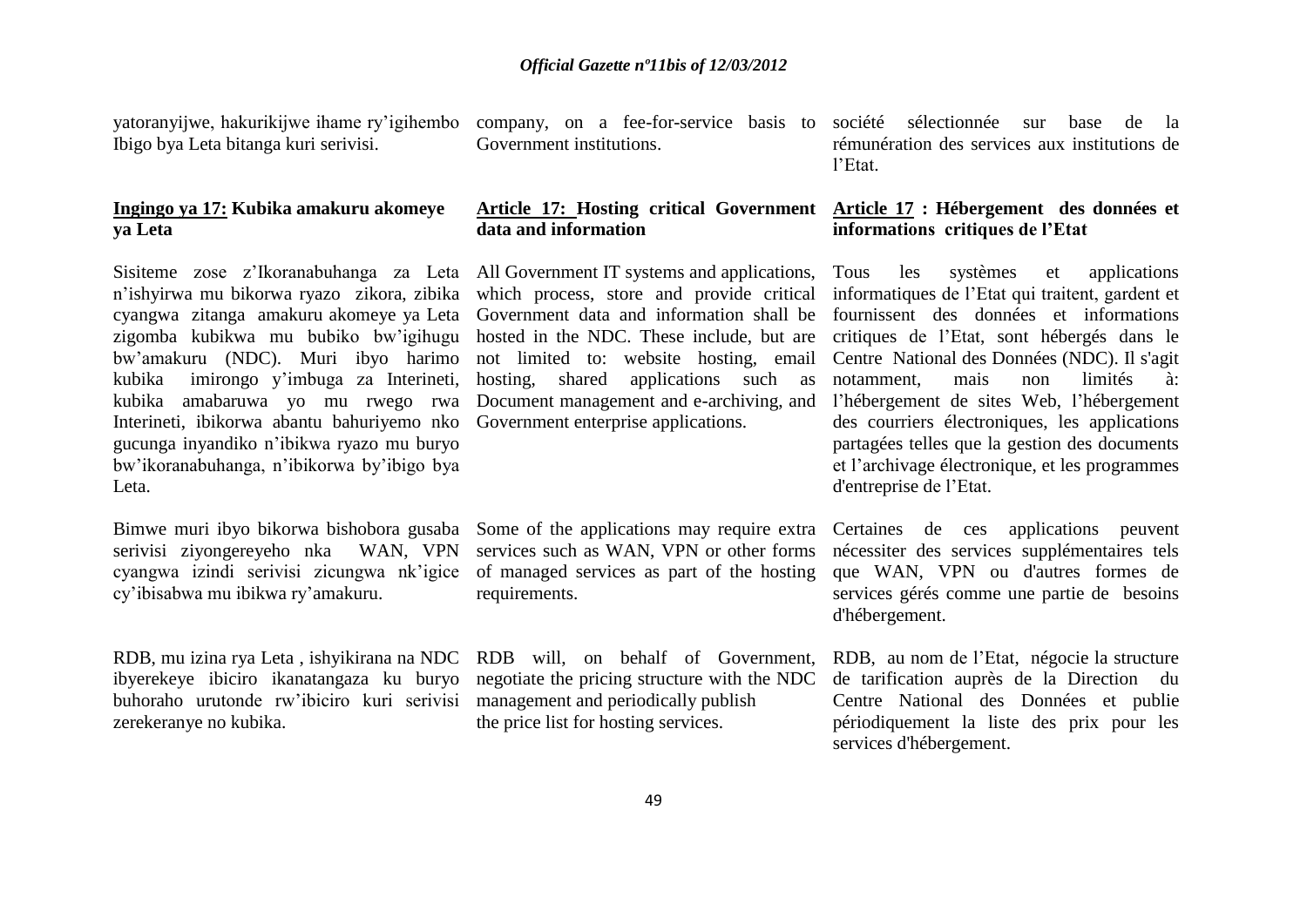| Ingingo ya 18: Ibisabwa ku ibikwa rifite<br>umutekano                                                                                                                                                        | <b>Article 18: Requirements for secure</b><br>hosting                                                                                                                                                  | <u>Article 18:</u><br><b>Exigences</b><br>relatives<br>à<br>l'hébergement sécurisé                                                                                                                                                                                                |
|--------------------------------------------------------------------------------------------------------------------------------------------------------------------------------------------------------------|--------------------------------------------------------------------------------------------------------------------------------------------------------------------------------------------------------|-----------------------------------------------------------------------------------------------------------------------------------------------------------------------------------------------------------------------------------------------------------------------------------|
| Inzego za Leta zifite ububiko bwazo bwite<br>bw'amakuru, zigomba kugisha inama RDB<br>kugira ngo zimenye niba ububiko<br>bwazo<br>ibisabwa<br>by'ibanze<br>birebana<br>bwujuje<br>n'umutekano w'ubwo bubiko. | Government institutions that have their own<br>data center facilities shall consult RDB to<br>ensure that such facilities meet the required<br>standards (minimum requirements for secure<br>hosting). | Les institutions de l'Etat dotées de leurs<br>propres installations de centre de données,<br>consultent<br>RDB pour s'assurer que ces<br>installations répondent aux normes requises<br>minimales pour l'hébergement<br><i>(exigences)</i><br>sécurisé).                          |
| Mu gihe izo nzego zibika amakuru mu<br>bubiko bwazo bwite, zigomba gusaba NDC<br>kubafasha gusubiza amakuru yabuze mu<br>buryo bwo kwirinda ibiza.                                                           | applications in their own data centers (or<br>server rooms), they shall be required to<br>obtain disaster recovery (backup services)<br>from the NDC.                                                  | In the cases where such institutions host Dans les cas où de telles institutions<br>hébergent ces applications dans leurs propres<br>centres de données (ou les salles de serveurs),<br>ils doivent obtenir du NDC les services de<br>sauvegarde (services de mémoire de secours) |
| <u>Ingingo ya 19:</u> Itangwa ry'isoko ku zindi<br>serivisi z'imiyoboro                                                                                                                                      | <u>Article 19:</u><br>Procurement<br>of<br>other<br>connectivity services                                                                                                                              | Article 19: Passation de marché d'autres<br>services de connectivité                                                                                                                                                                                                              |
| Serivisi z'imiyoboro y'inyongera harimo<br>WAN, VPN, Dark Fiber, E1 n'zindi, ntiziri<br>muri Interineti itangwa na RDB.                                                                                      | Additional connectivity services, including<br>but not limited to WAN, VPN, Dark Fiber,<br>or E1, will not be included of Internet<br>connectivity that is provided for by RDB.                        | Des services de connectivité supplémentaires,<br>y compris mais non limités à WAN, VPN,<br>fibre noire, ou E1, ne seront pas inclus dans la<br>connectivité Internet fournie par RDB.                                                                                             |
| zigomba gusabwa<br>serivisi<br>kandi<br>Izo.<br>zikishyurwa n'inzego za Leta zazihawe.                                                                                                                       | by the Government institutions acquiring par les institutions de l'Etat qui les utilisent.<br>such services.                                                                                           | These services shall be procured and paid for Ces services doivent être demandés et payés                                                                                                                                                                                         |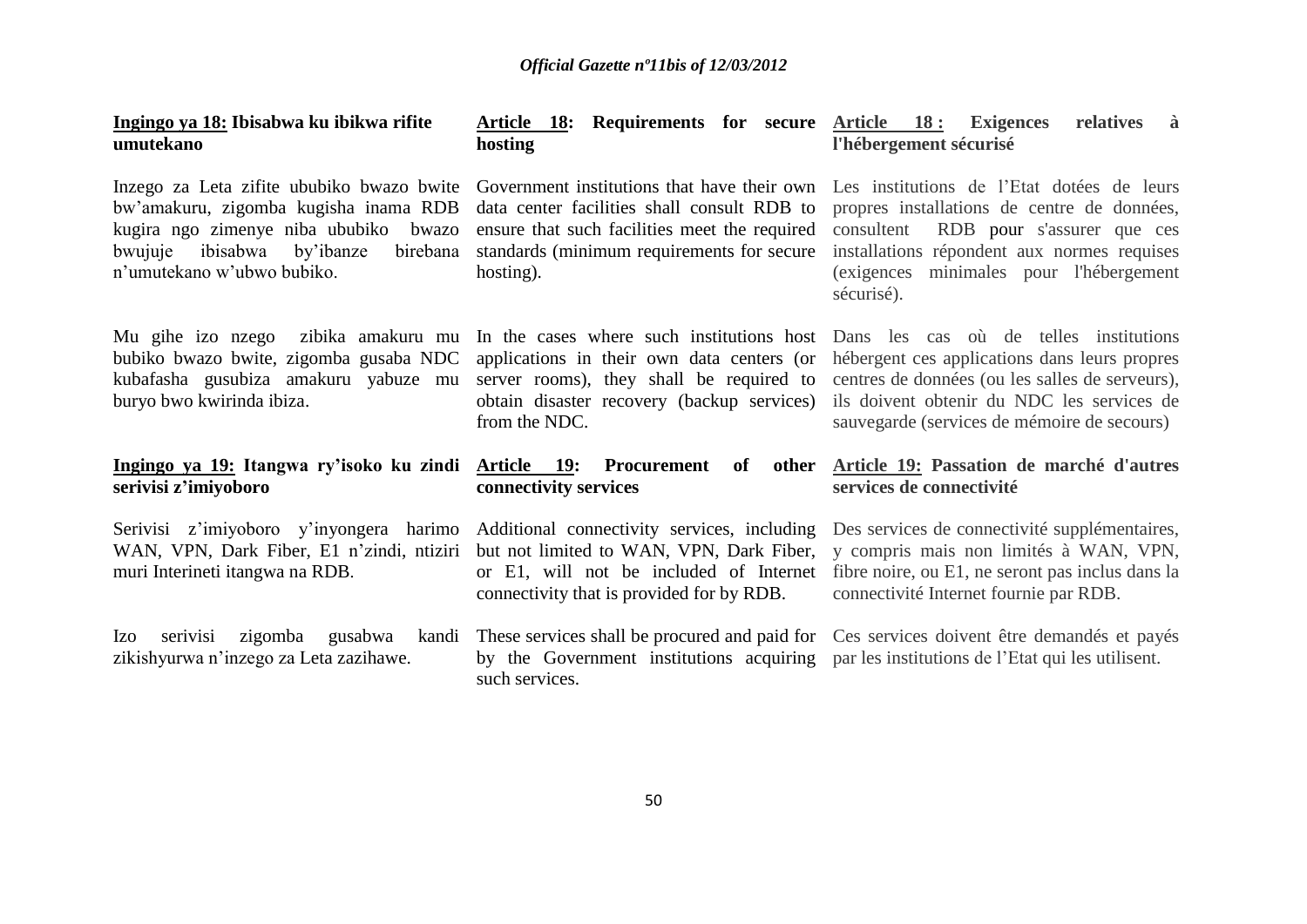| Ingingo ya 20: Kugezwa ku muyoboro<br>w'igihugu wa fibure obutike                                                                                                                                                                                                                     | Article 20: Access<br>to<br><b>Backbone Optic Fiber</b>                                                                                                                                                                     | Accès à<br>the National <u>Article 20:</u><br>l'Infrastructure<br>Nationale de câbles à Fibre Optique                                                                                                                                                                                                                                                                          |
|---------------------------------------------------------------------------------------------------------------------------------------------------------------------------------------------------------------------------------------------------------------------------------------|-----------------------------------------------------------------------------------------------------------------------------------------------------------------------------------------------------------------------------|--------------------------------------------------------------------------------------------------------------------------------------------------------------------------------------------------------------------------------------------------------------------------------------------------------------------------------------------------------------------------------|
| Inzego za Leta zisaba kugira<br>igera mu<br>y'igihugu ya fibure<br>obutike<br>nyubako zazo, kugira ngo zibe ziri ku rubuga<br>rw'ikoranabuhanga rwa Leta,<br>rwaguye<br>zihabwa izo serivisi n'isosiyete ishinzwe<br>umuyoboro<br><b>linternet</b><br>gucunga<br>wa<br>zibyishyuriye. | the National Backbone Optic Fiber network<br>extended to their premises, in order to be part<br>of the e-Government wide area network, will<br>obtain this service from the Internet<br>Bandwidth managing company at cost. | imiyoboro Government Institutions that require having Les institutions gouvernementales qui exigent<br>d'avoir accès à l'Infrastructure Nationale de<br>câbles à Fibre Optique étendue à leurs locaux,<br>pour faire partie du réseau électronique élargi<br>de l'Etat, obtiennent ce service de la Société<br>de Gestion de la bande passante Internet<br>moyennant paiement. |
| <b>UMUTWE WA VII: INGINGO ZISOZA</b>                                                                                                                                                                                                                                                  | <b>CHAPTER VII: FINAL PROVISIONS</b>                                                                                                                                                                                        | <b>CHAPITRE</b><br><b>DISPOSITIONS</b><br>VII:<br><b>FINALES</b>                                                                                                                                                                                                                                                                                                               |
| Ingingo ya 21: Ivanwaho ry'ingingo<br>zinyuranyije n'aya mabwiriza                                                                                                                                                                                                                    | <b>Article 21: Repealing provision</b>                                                                                                                                                                                      | <b>Article 21: Disposition abrogatoire</b>                                                                                                                                                                                                                                                                                                                                     |
| Ingingo zose z'amabwiriza abanziriza aya All prior provisions contrary to these<br>kandi zinyuranyije na yo zivanyweho.                                                                                                                                                               | instructions are hereby repealed.                                                                                                                                                                                           | Toutes les dispositions antérieures contraires<br>aux présentes instructions sont abrogées.                                                                                                                                                                                                                                                                                    |
| Ingingo ya 22: Igihe aya amabwiriza Article 22: Commencement<br>atangira gukurikizwa                                                                                                                                                                                                  |                                                                                                                                                                                                                             | Article 22 ; Entrée en vigueur                                                                                                                                                                                                                                                                                                                                                 |
| munsi ashyiriweho umukono.                                                                                                                                                                                                                                                            | the date of their signature.                                                                                                                                                                                                | Aya mabwiriza atangira gukurikizwa ku These instructions shall come into force on Les présentes instructions entrent en vigueur<br>le jour de leur signature.                                                                                                                                                                                                                  |
| Kigali, ku wa 12/03/2012                                                                                                                                                                                                                                                              | Kigali, on 12/03/2012                                                                                                                                                                                                       | Kigali, le 12/03/2012                                                                                                                                                                                                                                                                                                                                                          |